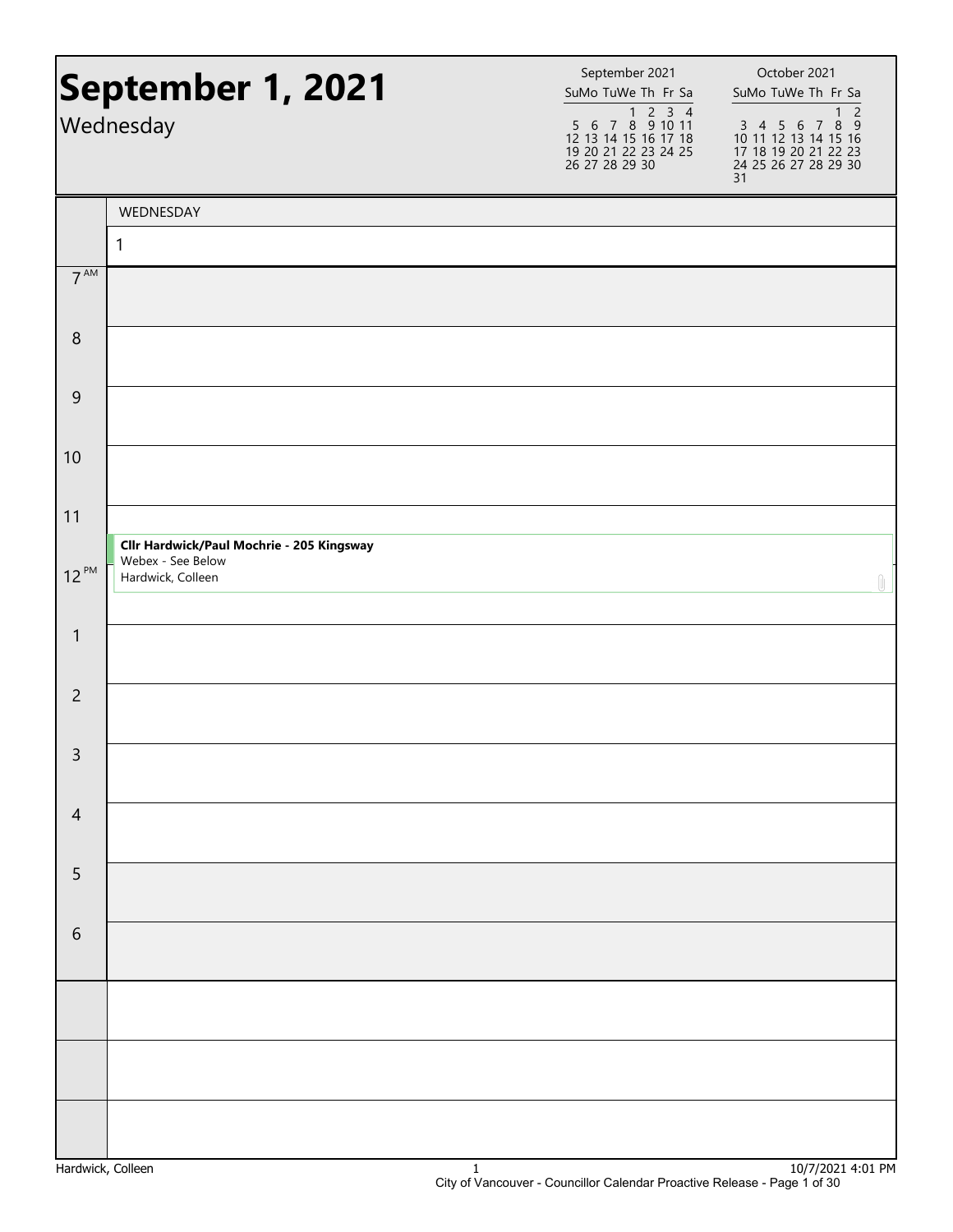| Thursday         | September 2, 2021                                                                                                                                   | September 2021<br>SuMo TuWe Th Fr Sa<br>$\begin{array}{@{}c@{\hspace{1em}}c@{\hspace{1em}}c@{\hspace{1em}}c@{\hspace{1em}}c@{\hspace{1em}}c@{\hspace{1em}}c@{\hspace{1em}}c@{\hspace{1em}}c@{\hspace{1em}}c@{\hspace{1em}}c@{\hspace{1em}}c@{\hspace{1em}}c@{\hspace{1em}}c@{\hspace{1em}}c@{\hspace{1em}}c@{\hspace{1em}}c@{\hspace{1em}}c@{\hspace{1em}}c@{\hspace{1em}}c@{\hspace{1em}}c@{\hspace{1em}}c@{\hspace{1em}}c@{\hspace{1em}}c@{\hspace{$<br>12 13 14 15 16 17 18<br>19 20 21 22 23 24 25<br>26 27 28 29 30 | October 2021<br>SuMo TuWe Th Fr Sa<br>$\overline{c}$<br>$\mathbf{1}$<br>3 4 5 6 7 8 9<br>10 11 12 13 14 15 16<br>17 18 19 20 21 22 23<br>24 25 26 27 28 29 30<br>31 |
|------------------|-----------------------------------------------------------------------------------------------------------------------------------------------------|--------------------------------------------------------------------------------------------------------------------------------------------------------------------------------------------------------------------------------------------------------------------------------------------------------------------------------------------------------------------------------------------------------------------------------------------------------------------------------------------------------------------------|---------------------------------------------------------------------------------------------------------------------------------------------------------------------|
|                  | THURSDAY                                                                                                                                            |                                                                                                                                                                                                                                                                                                                                                                                                                                                                                                                          |                                                                                                                                                                     |
|                  | $\overline{c}$                                                                                                                                      |                                                                                                                                                                                                                                                                                                                                                                                                                                                                                                                          |                                                                                                                                                                     |
| 7 <sup>AM</sup>  |                                                                                                                                                     |                                                                                                                                                                                                                                                                                                                                                                                                                                                                                                                          |                                                                                                                                                                     |
| $\boldsymbol{8}$ |                                                                                                                                                     |                                                                                                                                                                                                                                                                                                                                                                                                                                                                                                                          |                                                                                                                                                                     |
| 9                |                                                                                                                                                     |                                                                                                                                                                                                                                                                                                                                                                                                                                                                                                                          |                                                                                                                                                                     |
| 10               |                                                                                                                                                     |                                                                                                                                                                                                                                                                                                                                                                                                                                                                                                                          |                                                                                                                                                                     |
| 11               |                                                                                                                                                     |                                                                                                                                                                                                                                                                                                                                                                                                                                                                                                                          |                                                                                                                                                                     |
| $12^{PM}$        |                                                                                                                                                     |                                                                                                                                                                                                                                                                                                                                                                                                                                                                                                                          |                                                                                                                                                                     |
| $\mathbf{1}$     | Special GVSⅅ Meeting (consider amortization terms for the North Shore Wastewater Treatment Plant Project)<br>ZOOM - Link Below<br>Hardwick, Colleen |                                                                                                                                                                                                                                                                                                                                                                                                                                                                                                                          |                                                                                                                                                                     |
| $\overline{2}$   |                                                                                                                                                     |                                                                                                                                                                                                                                                                                                                                                                                                                                                                                                                          |                                                                                                                                                                     |
| 3                |                                                                                                                                                     |                                                                                                                                                                                                                                                                                                                                                                                                                                                                                                                          |                                                                                                                                                                     |
| $\overline{4}$   |                                                                                                                                                     |                                                                                                                                                                                                                                                                                                                                                                                                                                                                                                                          |                                                                                                                                                                     |
| 5                |                                                                                                                                                     |                                                                                                                                                                                                                                                                                                                                                                                                                                                                                                                          |                                                                                                                                                                     |
| $\sqrt{6}$       |                                                                                                                                                     |                                                                                                                                                                                                                                                                                                                                                                                                                                                                                                                          |                                                                                                                                                                     |
|                  |                                                                                                                                                     |                                                                                                                                                                                                                                                                                                                                                                                                                                                                                                                          |                                                                                                                                                                     |
|                  |                                                                                                                                                     |                                                                                                                                                                                                                                                                                                                                                                                                                                                                                                                          |                                                                                                                                                                     |
|                  |                                                                                                                                                     |                                                                                                                                                                                                                                                                                                                                                                                                                                                                                                                          |                                                                                                                                                                     |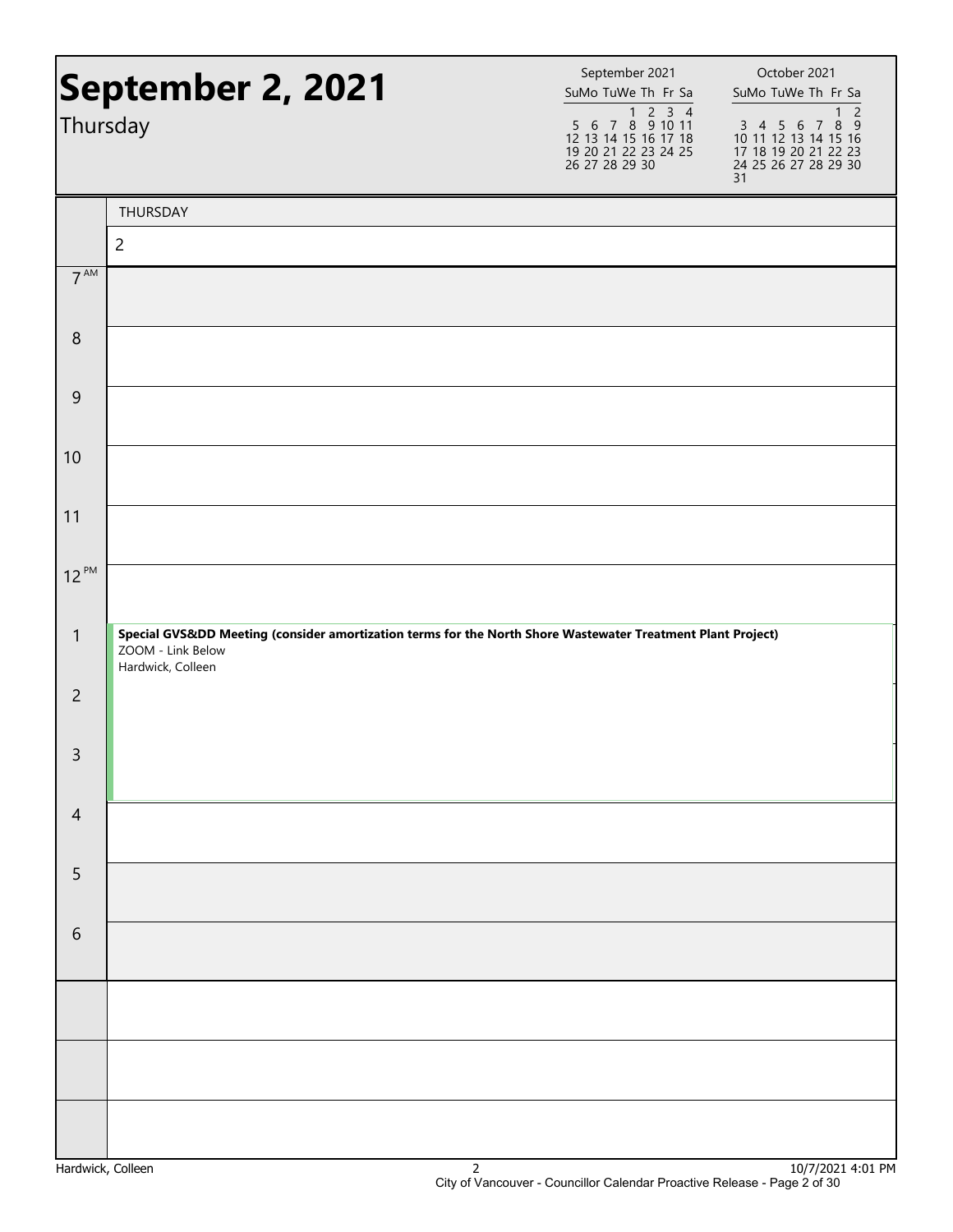|                 | September 3, 2021                                                | September 2021<br>SuMo TuWe Th Fr Sa                                                         | October 2021<br>SuMo TuWe Th Fr Sa                                                                                            |
|-----------------|------------------------------------------------------------------|----------------------------------------------------------------------------------------------|-------------------------------------------------------------------------------------------------------------------------------|
| Friday          |                                                                  | 1 2 3 4<br>5 6 7 8 9 10 11<br>12 13 14 15 16 17 18<br>19 20 21 22 23 24 25<br>26 27 28 29 30 | $\overline{c}$<br>$\mathbf{1}$<br>3 4 5 6 7 8 9<br>10 11 12 13 14 15 16<br>17 18 19 20 21 22 23<br>24 25 26 27 28 29 30<br>31 |
|                 | <b>FRIDAY</b>                                                    |                                                                                              |                                                                                                                               |
|                 | $\mathsf{3}$                                                     |                                                                                              |                                                                                                                               |
| 7 <sup>AM</sup> |                                                                  |                                                                                              |                                                                                                                               |
| $\,8\,$         |                                                                  |                                                                                              |                                                                                                                               |
| 9               |                                                                  |                                                                                              |                                                                                                                               |
| 10              |                                                                  |                                                                                              |                                                                                                                               |
| 11              |                                                                  |                                                                                              |                                                                                                                               |
| $12^{PM}$       | <b>PHONE CALL:</b> S.22(1)<br>Please call S.22(1)<br>Hardwick, C |                                                                                              |                                                                                                                               |
| $\mathbf{1}$    |                                                                  |                                                                                              |                                                                                                                               |
| $\overline{2}$  |                                                                  |                                                                                              |                                                                                                                               |
| $\mathsf{3}$    |                                                                  |                                                                                              |                                                                                                                               |
| $\overline{4}$  |                                                                  |                                                                                              |                                                                                                                               |
| 5               |                                                                  |                                                                                              |                                                                                                                               |
| $\sqrt{6}$      |                                                                  |                                                                                              |                                                                                                                               |
|                 |                                                                  |                                                                                              |                                                                                                                               |
|                 |                                                                  |                                                                                              |                                                                                                                               |
|                 |                                                                  |                                                                                              |                                                                                                                               |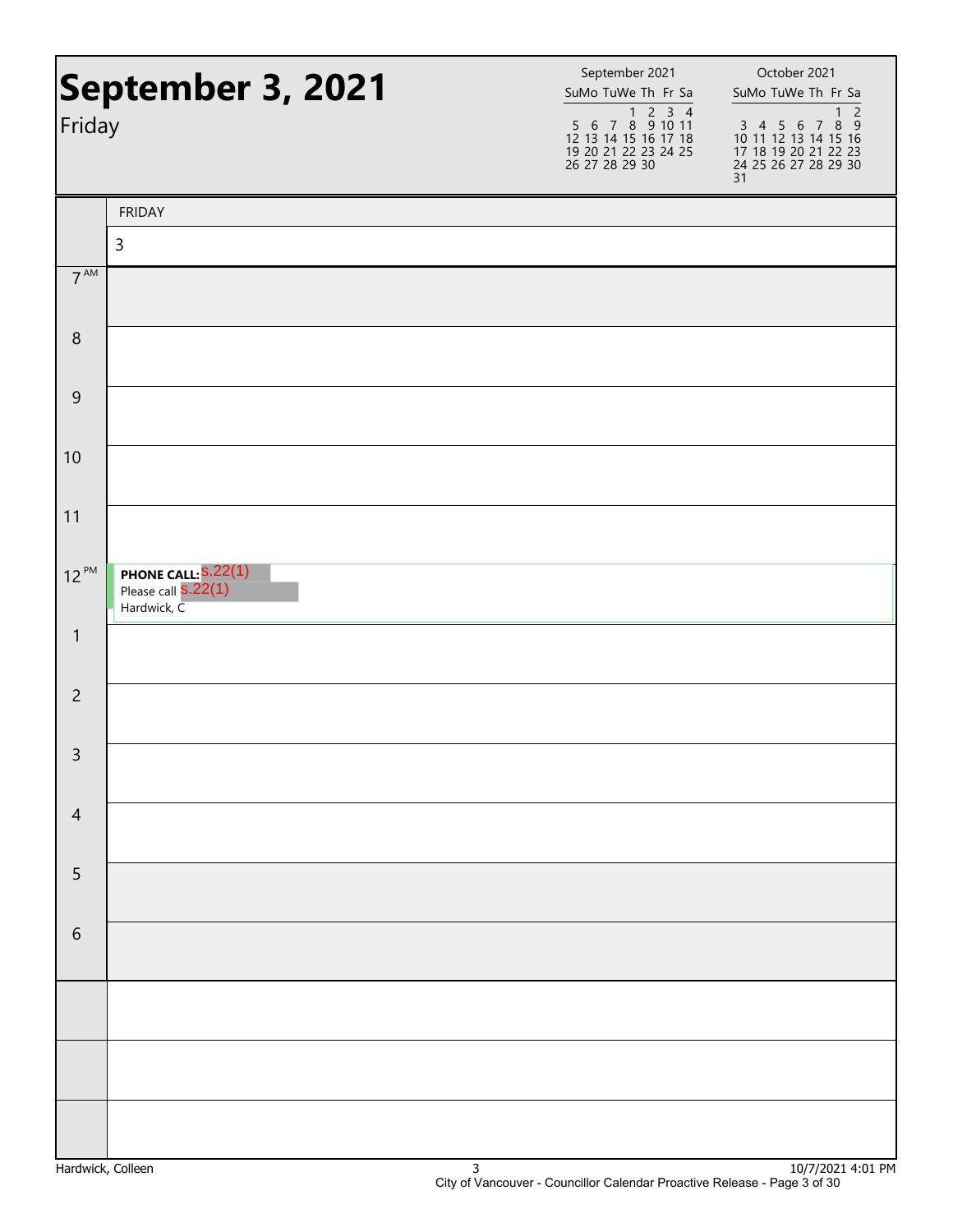| Saturday         | September 4, 2021 | September 2021<br>SuMo TuWe Th Fr Sa<br>$\begin{array}{@{}c@{\hspace{1em}}c@{\hspace{1em}}c@{\hspace{1em}}c@{\hspace{1em}}c@{\hspace{1em}}c@{\hspace{1em}}c@{\hspace{1em}}c@{\hspace{1em}}c@{\hspace{1em}}c@{\hspace{1em}}c@{\hspace{1em}}c@{\hspace{1em}}c@{\hspace{1em}}c@{\hspace{1em}}c@{\hspace{1em}}c@{\hspace{1em}}c@{\hspace{1em}}c@{\hspace{1em}}c@{\hspace{1em}}c@{\hspace{1em}}c@{\hspace{1em}}c@{\hspace{1em}}c@{\hspace{1em}}c@{\hspace{$<br>12 13 14 15 16 17 18<br>19 20 21 22 23 24 25<br>26 27 28 29 30 | October 2021<br>SuMo TuWe Th Fr Sa<br>$\overline{c}$<br>$\mathbf{1}$<br>3 4 5 6 7 8 9<br>10 11 12 13 14 15 16<br>17 18 19 20 21 22 23<br>24 25 26 27 28 29 30 |
|------------------|-------------------|--------------------------------------------------------------------------------------------------------------------------------------------------------------------------------------------------------------------------------------------------------------------------------------------------------------------------------------------------------------------------------------------------------------------------------------------------------------------------------------------------------------------------|---------------------------------------------------------------------------------------------------------------------------------------------------------------|
|                  |                   |                                                                                                                                                                                                                                                                                                                                                                                                                                                                                                                          | 31                                                                                                                                                            |
|                  | SATURDAY          |                                                                                                                                                                                                                                                                                                                                                                                                                                                                                                                          |                                                                                                                                                               |
|                  | $\overline{4}$    |                                                                                                                                                                                                                                                                                                                                                                                                                                                                                                                          |                                                                                                                                                               |
| $7^{\text{AM}}$  |                   |                                                                                                                                                                                                                                                                                                                                                                                                                                                                                                                          |                                                                                                                                                               |
| $\, 8$           |                   |                                                                                                                                                                                                                                                                                                                                                                                                                                                                                                                          |                                                                                                                                                               |
| $\boldsymbol{9}$ |                   |                                                                                                                                                                                                                                                                                                                                                                                                                                                                                                                          |                                                                                                                                                               |
| 10               |                   |                                                                                                                                                                                                                                                                                                                                                                                                                                                                                                                          |                                                                                                                                                               |
| 11               |                   |                                                                                                                                                                                                                                                                                                                                                                                                                                                                                                                          |                                                                                                                                                               |
| $12^{PM}$        |                   |                                                                                                                                                                                                                                                                                                                                                                                                                                                                                                                          |                                                                                                                                                               |
| $\mathbf{1}$     |                   |                                                                                                                                                                                                                                                                                                                                                                                                                                                                                                                          |                                                                                                                                                               |
| $\overline{c}$   |                   |                                                                                                                                                                                                                                                                                                                                                                                                                                                                                                                          |                                                                                                                                                               |
| $\mathsf{3}$     |                   |                                                                                                                                                                                                                                                                                                                                                                                                                                                                                                                          |                                                                                                                                                               |
| $\overline{4}$   |                   |                                                                                                                                                                                                                                                                                                                                                                                                                                                                                                                          |                                                                                                                                                               |
| 5                |                   |                                                                                                                                                                                                                                                                                                                                                                                                                                                                                                                          |                                                                                                                                                               |
| $\,$ 6 $\,$      |                   |                                                                                                                                                                                                                                                                                                                                                                                                                                                                                                                          |                                                                                                                                                               |
|                  |                   |                                                                                                                                                                                                                                                                                                                                                                                                                                                                                                                          |                                                                                                                                                               |
|                  |                   |                                                                                                                                                                                                                                                                                                                                                                                                                                                                                                                          |                                                                                                                                                               |
|                  |                   |                                                                                                                                                                                                                                                                                                                                                                                                                                                                                                                          |                                                                                                                                                               |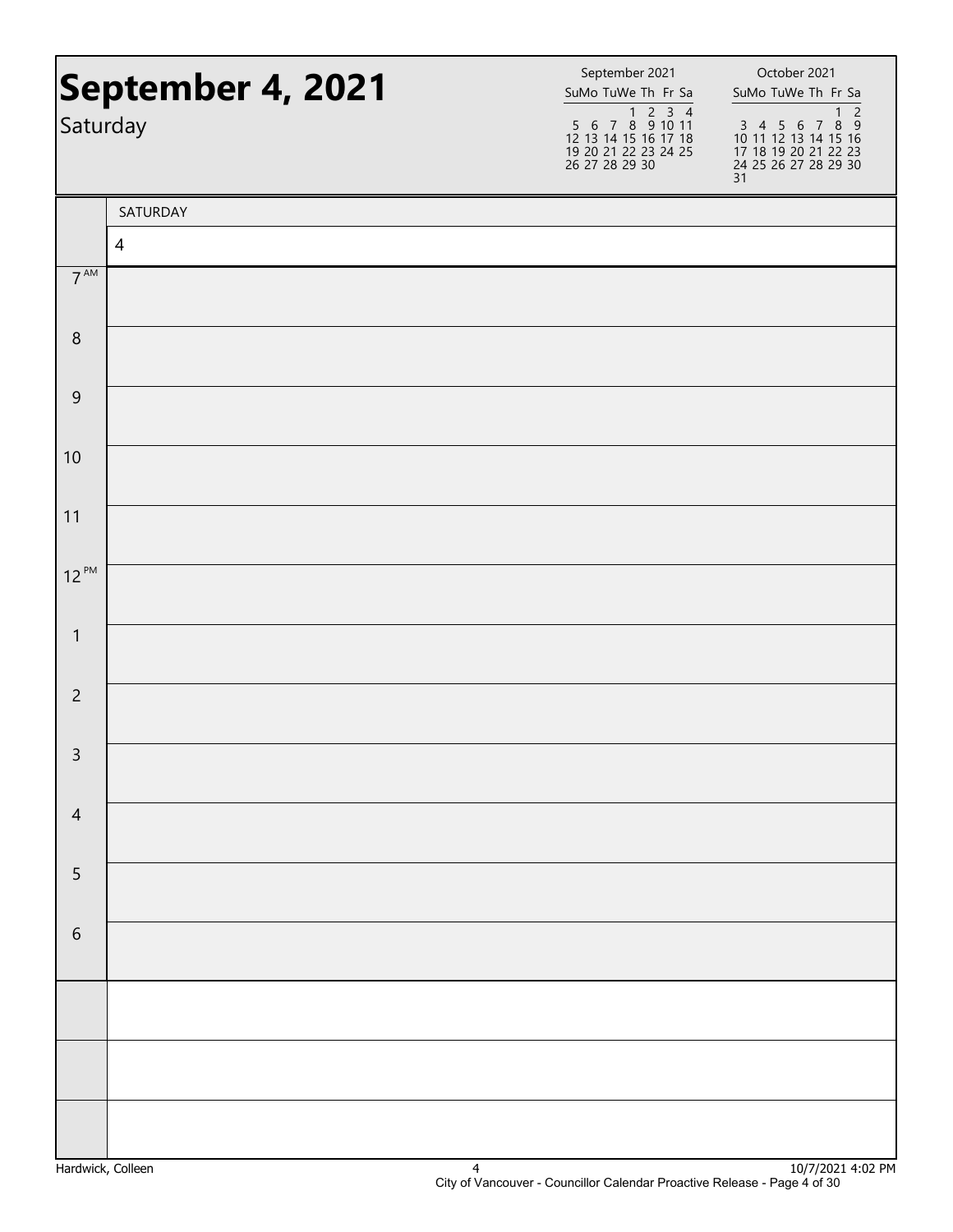|                  | September 5, 2021 | September 2021<br>SuMo TuWe Th Fr Sa                                                                                                                                                                                                                                                                                                                                                                                                                                             | October 2021<br>SuMo TuWe Th Fr Sa                                                                                            |
|------------------|-------------------|----------------------------------------------------------------------------------------------------------------------------------------------------------------------------------------------------------------------------------------------------------------------------------------------------------------------------------------------------------------------------------------------------------------------------------------------------------------------------------|-------------------------------------------------------------------------------------------------------------------------------|
| Sunday           |                   | $\begin{array}{@{}c@{\hspace{1em}}c@{\hspace{1em}}c@{\hspace{1em}}c@{\hspace{1em}}c@{\hspace{1em}}c@{\hspace{1em}}c@{\hspace{1em}}c@{\hspace{1em}}c@{\hspace{1em}}c@{\hspace{1em}}c@{\hspace{1em}}c@{\hspace{1em}}c@{\hspace{1em}}c@{\hspace{1em}}c@{\hspace{1em}}c@{\hspace{1em}}c@{\hspace{1em}}c@{\hspace{1em}}c@{\hspace{1em}}c@{\hspace{1em}}c@{\hspace{1em}}c@{\hspace{1em}}c@{\hspace{1em}}c@{\hspace{$<br>12 13 14 15 16 17 18<br>19 20 21 22 23 24 25<br>26 27 28 29 30 | $\overline{c}$<br>$\mathbf{1}$<br>3 4 5 6 7 8 9<br>10 11 12 13 14 15 16<br>17 18 19 20 21 22 23<br>24 25 26 27 28 29 30<br>31 |
|                  | SUNDAY            |                                                                                                                                                                                                                                                                                                                                                                                                                                                                                  |                                                                                                                               |
|                  | 5                 |                                                                                                                                                                                                                                                                                                                                                                                                                                                                                  |                                                                                                                               |
| $7^{\text{AM}}$  |                   |                                                                                                                                                                                                                                                                                                                                                                                                                                                                                  |                                                                                                                               |
| $\, 8$           |                   |                                                                                                                                                                                                                                                                                                                                                                                                                                                                                  |                                                                                                                               |
| $\boldsymbol{9}$ |                   |                                                                                                                                                                                                                                                                                                                                                                                                                                                                                  |                                                                                                                               |
| 10               |                   |                                                                                                                                                                                                                                                                                                                                                                                                                                                                                  |                                                                                                                               |
| 11               |                   |                                                                                                                                                                                                                                                                                                                                                                                                                                                                                  |                                                                                                                               |
| $12^{PM}$        |                   |                                                                                                                                                                                                                                                                                                                                                                                                                                                                                  |                                                                                                                               |
| $\mathbf{1}$     |                   |                                                                                                                                                                                                                                                                                                                                                                                                                                                                                  |                                                                                                                               |
| $\overline{c}$   |                   |                                                                                                                                                                                                                                                                                                                                                                                                                                                                                  |                                                                                                                               |
| $\mathsf{3}$     |                   |                                                                                                                                                                                                                                                                                                                                                                                                                                                                                  |                                                                                                                               |
| $\overline{4}$   |                   |                                                                                                                                                                                                                                                                                                                                                                                                                                                                                  |                                                                                                                               |
| 5                |                   |                                                                                                                                                                                                                                                                                                                                                                                                                                                                                  |                                                                                                                               |
| $\,$ 6 $\,$      |                   |                                                                                                                                                                                                                                                                                                                                                                                                                                                                                  |                                                                                                                               |
|                  |                   |                                                                                                                                                                                                                                                                                                                                                                                                                                                                                  |                                                                                                                               |
|                  |                   |                                                                                                                                                                                                                                                                                                                                                                                                                                                                                  |                                                                                                                               |
|                  |                   |                                                                                                                                                                                                                                                                                                                                                                                                                                                                                  |                                                                                                                               |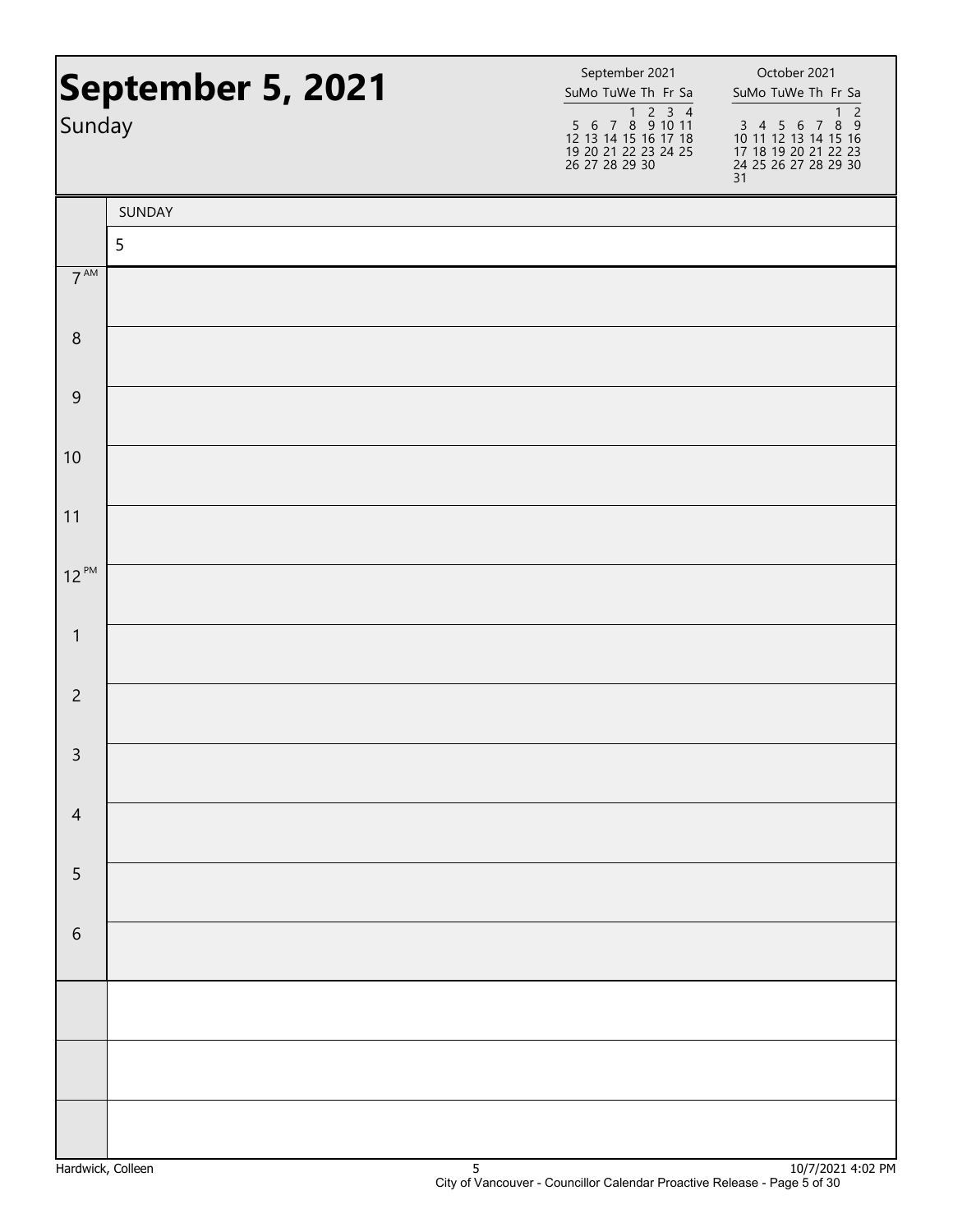|                 | September 6, 2021                                                                                              |                                                                                               | September 2021<br>SuMo TuWe Th Fr Sa                                                                                                                                                                                                                                                                                                                                                                                                                                             |                             | October 2021<br>SuMo TuWe Th Fr Sa                                                          |                                |
|-----------------|----------------------------------------------------------------------------------------------------------------|-----------------------------------------------------------------------------------------------|----------------------------------------------------------------------------------------------------------------------------------------------------------------------------------------------------------------------------------------------------------------------------------------------------------------------------------------------------------------------------------------------------------------------------------------------------------------------------------|-----------------------------|---------------------------------------------------------------------------------------------|--------------------------------|
| Monday          |                                                                                                                |                                                                                               | $\begin{array}{@{}c@{\hspace{1em}}c@{\hspace{1em}}c@{\hspace{1em}}c@{\hspace{1em}}c@{\hspace{1em}}c@{\hspace{1em}}c@{\hspace{1em}}c@{\hspace{1em}}c@{\hspace{1em}}c@{\hspace{1em}}c@{\hspace{1em}}c@{\hspace{1em}}c@{\hspace{1em}}c@{\hspace{1em}}c@{\hspace{1em}}c@{\hspace{1em}}c@{\hspace{1em}}c@{\hspace{1em}}c@{\hspace{1em}}c@{\hspace{1em}}c@{\hspace{1em}}c@{\hspace{1em}}c@{\hspace{1em}}c@{\hspace{$<br>12 13 14 15 16 17 18<br>19 20 21 22 23 24 25<br>26 27 28 29 30 |                             | 3 4 5 6 7 8 9<br>10 11 12 13 14 15 16<br>17 18 19 20 21 22 23<br>24 25 26 27 28 29 30<br>31 | $\overline{c}$<br>$\mathbf{1}$ |
|                 | <b>MONDAY</b>                                                                                                  |                                                                                               |                                                                                                                                                                                                                                                                                                                                                                                                                                                                                  |                             |                                                                                             |                                |
|                 | 6                                                                                                              |                                                                                               |                                                                                                                                                                                                                                                                                                                                                                                                                                                                                  |                             |                                                                                             |                                |
|                 | STAT: Labour Day - Hardwick, Colleen                                                                           |                                                                                               |                                                                                                                                                                                                                                                                                                                                                                                                                                                                                  |                             |                                                                                             |                                |
| 7 <sup>AM</sup> |                                                                                                                |                                                                                               |                                                                                                                                                                                                                                                                                                                                                                                                                                                                                  |                             |                                                                                             |                                |
| $\,8\,$         |                                                                                                                |                                                                                               |                                                                                                                                                                                                                                                                                                                                                                                                                                                                                  |                             |                                                                                             |                                |
| $\overline{9}$  | [EXT] Updated invitation: PlaceSpeak<br>Team-wide scrum @ Weekly from 9am to<br>Colleen Hardwick<br>$\bigcirc$ | [EXT] Updated invitation: Team-wide<br>scrum @ Weekly from 9am to 10am on<br>Colleen Hardwick | $\bigcirc$                                                                                                                                                                                                                                                                                                                                                                                                                                                                       | s.22(1)<br>Colleen Hardwick | Invitation: Team-wide scrum @ Weekly fro<br>or SKYPE                                        | $O$ $\theta$ $\theta$          |
| 10              |                                                                                                                |                                                                                               |                                                                                                                                                                                                                                                                                                                                                                                                                                                                                  |                             |                                                                                             |                                |
| 11              |                                                                                                                |                                                                                               |                                                                                                                                                                                                                                                                                                                                                                                                                                                                                  |                             |                                                                                             |                                |
| $12^{PM}$       |                                                                                                                |                                                                                               |                                                                                                                                                                                                                                                                                                                                                                                                                                                                                  |                             |                                                                                             |                                |
| $\mathbf{1}$    |                                                                                                                |                                                                                               |                                                                                                                                                                                                                                                                                                                                                                                                                                                                                  |                             |                                                                                             |                                |
| $\overline{2}$  |                                                                                                                |                                                                                               |                                                                                                                                                                                                                                                                                                                                                                                                                                                                                  |                             |                                                                                             |                                |
| 3               |                                                                                                                |                                                                                               |                                                                                                                                                                                                                                                                                                                                                                                                                                                                                  |                             |                                                                                             |                                |
| $\overline{4}$  |                                                                                                                |                                                                                               |                                                                                                                                                                                                                                                                                                                                                                                                                                                                                  |                             |                                                                                             |                                |
| 5               |                                                                                                                |                                                                                               |                                                                                                                                                                                                                                                                                                                                                                                                                                                                                  |                             |                                                                                             |                                |
| 6               |                                                                                                                |                                                                                               |                                                                                                                                                                                                                                                                                                                                                                                                                                                                                  |                             |                                                                                             |                                |
|                 |                                                                                                                |                                                                                               |                                                                                                                                                                                                                                                                                                                                                                                                                                                                                  |                             |                                                                                             |                                |
|                 |                                                                                                                |                                                                                               |                                                                                                                                                                                                                                                                                                                                                                                                                                                                                  |                             |                                                                                             |                                |
|                 |                                                                                                                |                                                                                               |                                                                                                                                                                                                                                                                                                                                                                                                                                                                                  |                             |                                                                                             |                                |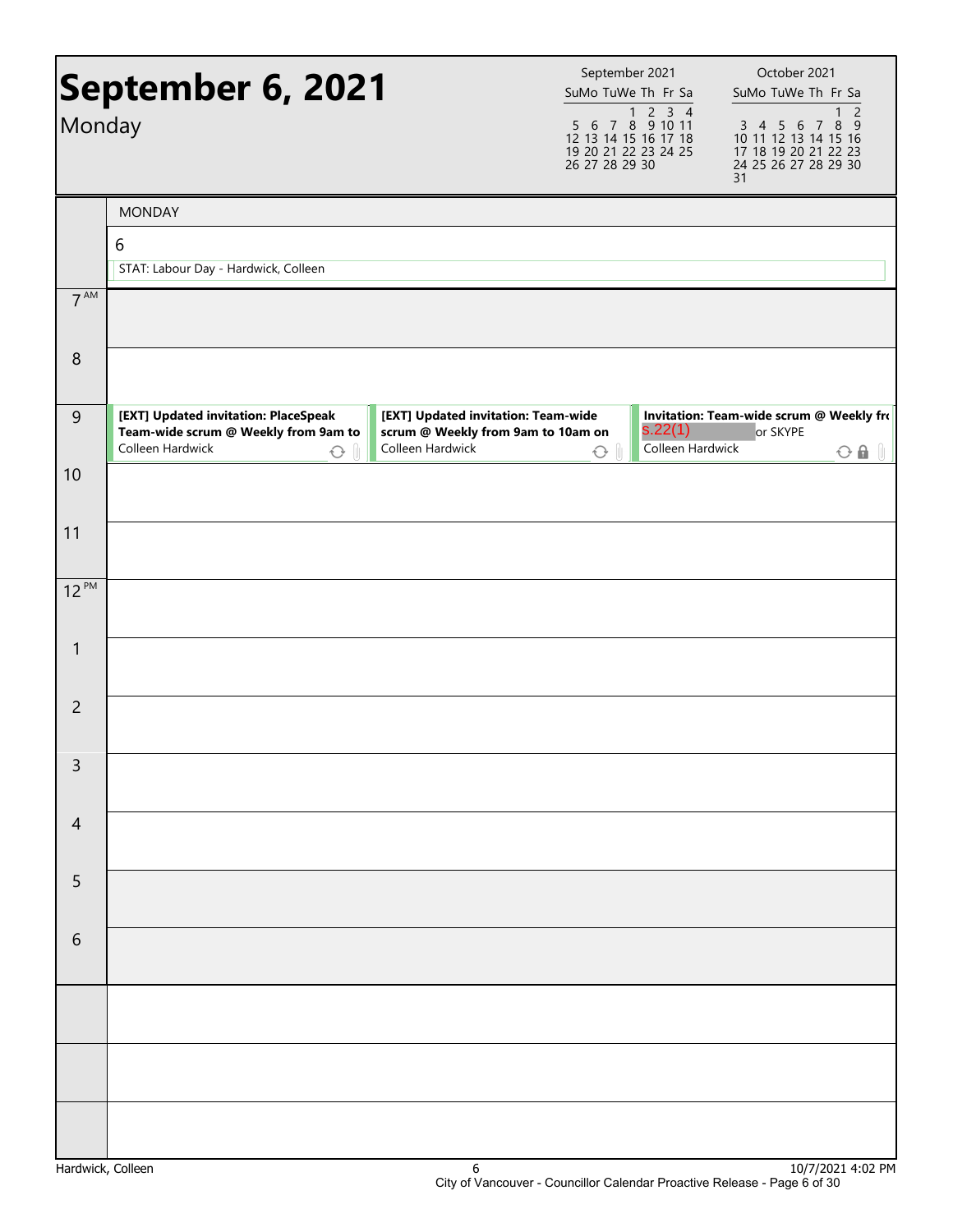|                 | September 7, 2021                                                                                                                                                                                                                      | September 2021<br>SuMo TuWe Th Fr Sa                                                                                                                                                                                                                                                                                                                                                                                                                                             | October 2021<br>SuMo TuWe Th Fr Sa                                                                                 |
|-----------------|----------------------------------------------------------------------------------------------------------------------------------------------------------------------------------------------------------------------------------------|----------------------------------------------------------------------------------------------------------------------------------------------------------------------------------------------------------------------------------------------------------------------------------------------------------------------------------------------------------------------------------------------------------------------------------------------------------------------------------|--------------------------------------------------------------------------------------------------------------------|
| Tuesday         |                                                                                                                                                                                                                                        | $\begin{array}{@{}c@{\hspace{1em}}c@{\hspace{1em}}c@{\hspace{1em}}c@{\hspace{1em}}c@{\hspace{1em}}c@{\hspace{1em}}c@{\hspace{1em}}c@{\hspace{1em}}c@{\hspace{1em}}c@{\hspace{1em}}c@{\hspace{1em}}c@{\hspace{1em}}c@{\hspace{1em}}c@{\hspace{1em}}c@{\hspace{1em}}c@{\hspace{1em}}c@{\hspace{1em}}c@{\hspace{1em}}c@{\hspace{1em}}c@{\hspace{1em}}c@{\hspace{1em}}c@{\hspace{1em}}c@{\hspace{1em}}c@{\hspace{$<br>12 13 14 15 16 17 18<br>19 20 21 22 23 24 25<br>26 27 28 29 30 | $\overline{2}$<br>1<br>3 4 5 6 7 8 9<br>10 11 12 13 14 15 16<br>17 18 19 20 21 22 23<br>24 25 26 27 28 29 30<br>31 |
|                 | TUESDAY                                                                                                                                                                                                                                |                                                                                                                                                                                                                                                                                                                                                                                                                                                                                  |                                                                                                                    |
|                 | $\overline{7}$                                                                                                                                                                                                                         |                                                                                                                                                                                                                                                                                                                                                                                                                                                                                  |                                                                                                                    |
| 7 <sup>AM</sup> |                                                                                                                                                                                                                                        |                                                                                                                                                                                                                                                                                                                                                                                                                                                                                  |                                                                                                                    |
| 8               |                                                                                                                                                                                                                                        |                                                                                                                                                                                                                                                                                                                                                                                                                                                                                  |                                                                                                                    |
| 9               |                                                                                                                                                                                                                                        |                                                                                                                                                                                                                                                                                                                                                                                                                                                                                  |                                                                                                                    |
| 10              |                                                                                                                                                                                                                                        |                                                                                                                                                                                                                                                                                                                                                                                                                                                                                  |                                                                                                                    |
| 11              |                                                                                                                                                                                                                                        |                                                                                                                                                                                                                                                                                                                                                                                                                                                                                  |                                                                                                                    |
| $12^{PM}$       | <b>Reservation at Cactus Club Ash St</b><br>575 West Broadway Vancouver, British Columbia V5Z 1E6<br>Hardwick, Colleen                                                                                                                 |                                                                                                                                                                                                                                                                                                                                                                                                                                                                                  |                                                                                                                    |
| $\mathbf{1}$    | UBCM: Provincial Cabinet Minister Meeting - Minister of Indigenous Relations and Reconciliation (Support for local implementation<br>TELECONFERENCE - See Info Below - Call in at 1:15PM/Meeting Commences at 1:30PM<br>Rowley, Cheryl |                                                                                                                                                                                                                                                                                                                                                                                                                                                                                  |                                                                                                                    |
| $\overline{2}$  |                                                                                                                                                                                                                                        |                                                                                                                                                                                                                                                                                                                                                                                                                                                                                  |                                                                                                                    |
| 3               |                                                                                                                                                                                                                                        |                                                                                                                                                                                                                                                                                                                                                                                                                                                                                  |                                                                                                                    |
| $\overline{4}$  |                                                                                                                                                                                                                                        |                                                                                                                                                                                                                                                                                                                                                                                                                                                                                  |                                                                                                                    |
| 5               |                                                                                                                                                                                                                                        |                                                                                                                                                                                                                                                                                                                                                                                                                                                                                  |                                                                                                                    |
| 6               |                                                                                                                                                                                                                                        |                                                                                                                                                                                                                                                                                                                                                                                                                                                                                  |                                                                                                                    |
|                 |                                                                                                                                                                                                                                        |                                                                                                                                                                                                                                                                                                                                                                                                                                                                                  |                                                                                                                    |
|                 |                                                                                                                                                                                                                                        |                                                                                                                                                                                                                                                                                                                                                                                                                                                                                  |                                                                                                                    |
|                 |                                                                                                                                                                                                                                        |                                                                                                                                                                                                                                                                                                                                                                                                                                                                                  | 10171001                                                                                                           |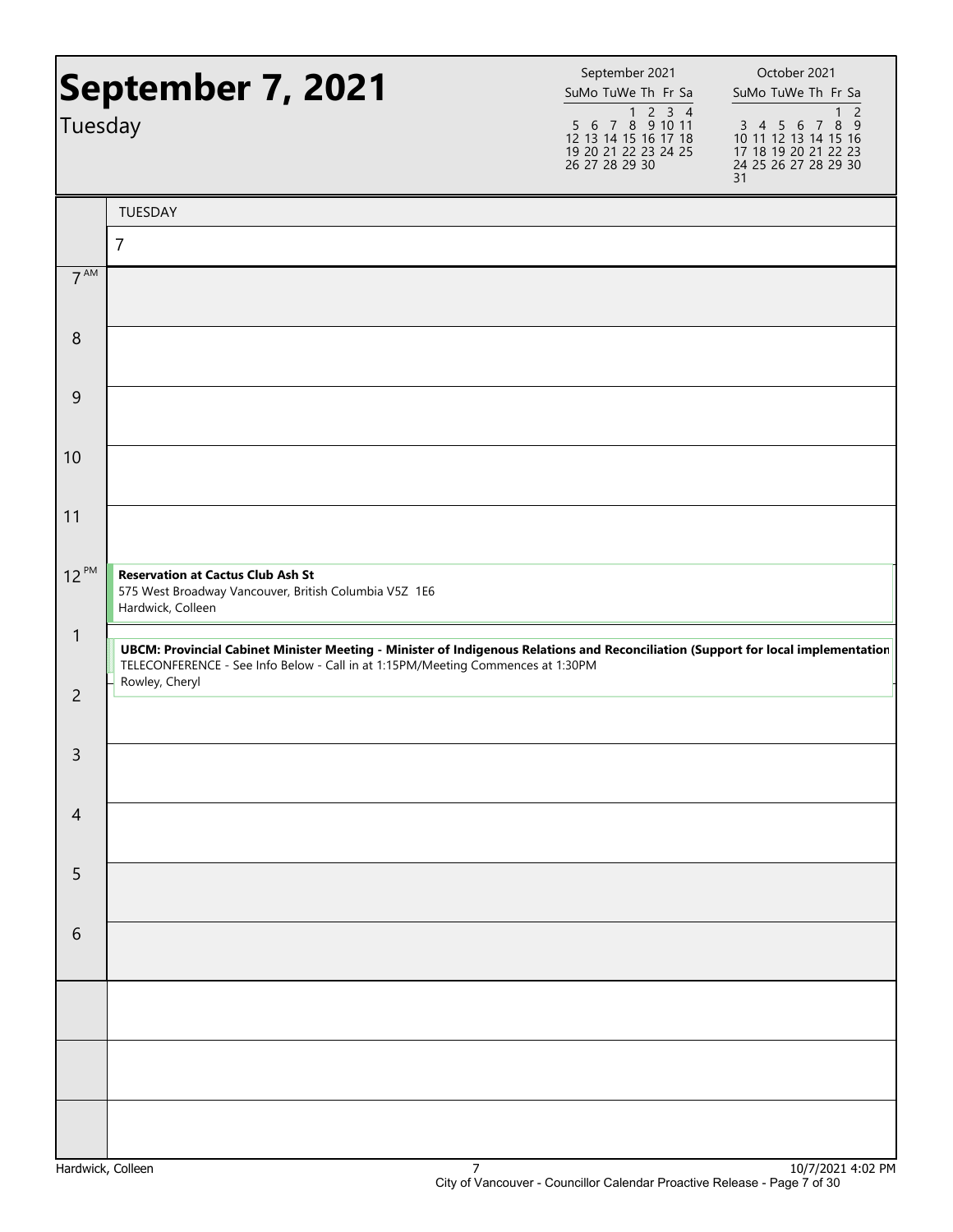|                   | September 8, 2021<br>Wednesday                                                                                         | September 2021<br>SuMo TuWe Th Fr Sa<br>$\begin{array}{@{}c@{\hspace{1em}}c@{\hspace{1em}}c@{\hspace{1em}}c@{\hspace{1em}}c@{\hspace{1em}}c@{\hspace{1em}}c@{\hspace{1em}}c@{\hspace{1em}}c@{\hspace{1em}}c@{\hspace{1em}}c@{\hspace{1em}}c@{\hspace{1em}}c@{\hspace{1em}}c@{\hspace{1em}}c@{\hspace{1em}}c@{\hspace{1em}}c@{\hspace{1em}}c@{\hspace{1em}}c@{\hspace{1em}}c@{\hspace{1em}}c@{\hspace{1em}}c@{\hspace{1em}}c@{\hspace{1em}}c@{\hspace{$<br>12 13 14 15 16 17 18<br>19 20 21 22 23 24 25<br>26 27 28 29 30 | October 2021<br>SuMo TuWe Th Fr Sa<br>$\overline{2}$<br>1<br>3 4 5 6 7 8 9<br>10 11 12 13 14 15 16<br>17 18 19 20 21 22 23<br>24 25 26 27 28 29 30<br>31 |
|-------------------|------------------------------------------------------------------------------------------------------------------------|--------------------------------------------------------------------------------------------------------------------------------------------------------------------------------------------------------------------------------------------------------------------------------------------------------------------------------------------------------------------------------------------------------------------------------------------------------------------------------------------------------------------------|----------------------------------------------------------------------------------------------------------------------------------------------------------|
|                   | WEDNESDAY                                                                                                              |                                                                                                                                                                                                                                                                                                                                                                                                                                                                                                                          |                                                                                                                                                          |
|                   | 8                                                                                                                      |                                                                                                                                                                                                                                                                                                                                                                                                                                                                                                                          |                                                                                                                                                          |
| 7 <sup>AM</sup>   |                                                                                                                        |                                                                                                                                                                                                                                                                                                                                                                                                                                                                                                                          |                                                                                                                                                          |
| 8                 |                                                                                                                        |                                                                                                                                                                                                                                                                                                                                                                                                                                                                                                                          |                                                                                                                                                          |
| 9                 |                                                                                                                        |                                                                                                                                                                                                                                                                                                                                                                                                                                                                                                                          |                                                                                                                                                          |
| 10                |                                                                                                                        |                                                                                                                                                                                                                                                                                                                                                                                                                                                                                                                          |                                                                                                                                                          |
| 11                |                                                                                                                        |                                                                                                                                                                                                                                                                                                                                                                                                                                                                                                                          |                                                                                                                                                          |
| $12^{PM}$         |                                                                                                                        |                                                                                                                                                                                                                                                                                                                                                                                                                                                                                                                          |                                                                                                                                                          |
| $\mathbf{1}$      | <b>Nomination Subcommittee Meeting - AGENDA UPDATED;</b><br><b>DRAFT LETTER ADDED</b><br>Webex                         | <b>Nomination Subcommittee Meeting (Agenda Updated)</b><br>Webex<br>Hardwick, Colleen                                                                                                                                                                                                                                                                                                                                                                                                                                    |                                                                                                                                                          |
| $\overline{2}$    | Burris, Kevin                                                                                                          |                                                                                                                                                                                                                                                                                                                                                                                                                                                                                                                          |                                                                                                                                                          |
| $\mathsf{3}$      | <b>Tim Louis</b><br>ZOOM<br>Hardwick, Colleen                                                                          |                                                                                                                                                                                                                                                                                                                                                                                                                                                                                                                          |                                                                                                                                                          |
| $\overline{4}$    |                                                                                                                        |                                                                                                                                                                                                                                                                                                                                                                                                                                                                                                                          |                                                                                                                                                          |
| 5                 |                                                                                                                        |                                                                                                                                                                                                                                                                                                                                                                                                                                                                                                                          |                                                                                                                                                          |
| 6                 |                                                                                                                        |                                                                                                                                                                                                                                                                                                                                                                                                                                                                                                                          | $\blacktriangledown$                                                                                                                                     |
|                   | 7:00pm - 7:30pm REMINDER: Quotes for Info Bulletin (submit to Marie by 10am on Thursday)(maria.pontikis@@vancouver.ca) |                                                                                                                                                                                                                                                                                                                                                                                                                                                                                                                          |                                                                                                                                                          |
|                   |                                                                                                                        |                                                                                                                                                                                                                                                                                                                                                                                                                                                                                                                          |                                                                                                                                                          |
|                   |                                                                                                                        |                                                                                                                                                                                                                                                                                                                                                                                                                                                                                                                          |                                                                                                                                                          |
| Hardwick, Colleen | 8                                                                                                                      |                                                                                                                                                                                                                                                                                                                                                                                                                                                                                                                          | 10/7/2021 4:02 PM                                                                                                                                        |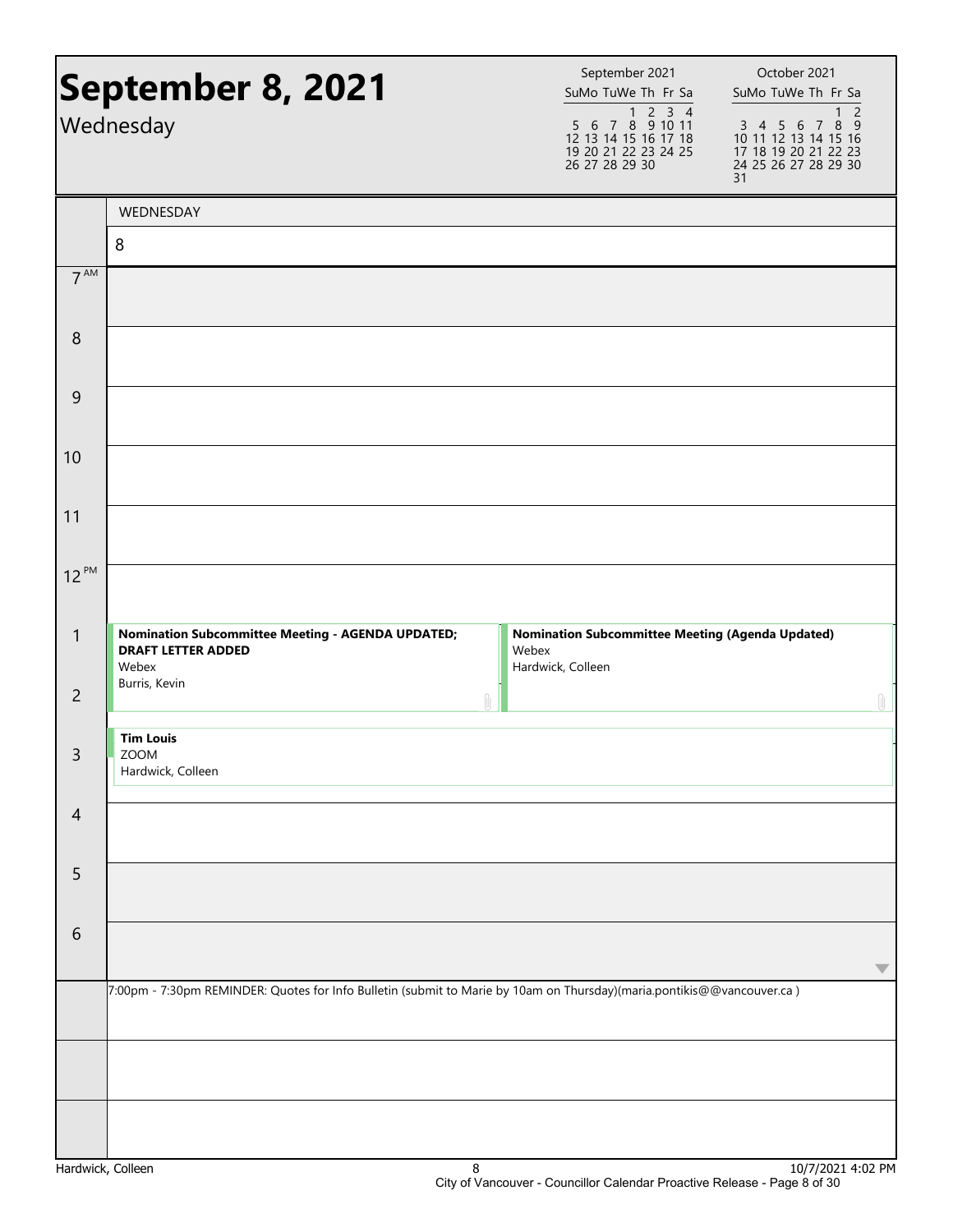| September 9, 2021 |                                                                                                       | September 2021<br>SuMo TuWe Th Fr Sa                                                                                                                                                                                                                                                                                                                                                                                                                                             | October 2021<br>SuMo TuWe Th Fr Sa                                                                                            |
|-------------------|-------------------------------------------------------------------------------------------------------|----------------------------------------------------------------------------------------------------------------------------------------------------------------------------------------------------------------------------------------------------------------------------------------------------------------------------------------------------------------------------------------------------------------------------------------------------------------------------------|-------------------------------------------------------------------------------------------------------------------------------|
| Thursday          |                                                                                                       | $\begin{array}{@{}c@{\hspace{1em}}c@{\hspace{1em}}c@{\hspace{1em}}c@{\hspace{1em}}c@{\hspace{1em}}c@{\hspace{1em}}c@{\hspace{1em}}c@{\hspace{1em}}c@{\hspace{1em}}c@{\hspace{1em}}c@{\hspace{1em}}c@{\hspace{1em}}c@{\hspace{1em}}c@{\hspace{1em}}c@{\hspace{1em}}c@{\hspace{1em}}c@{\hspace{1em}}c@{\hspace{1em}}c@{\hspace{1em}}c@{\hspace{1em}}c@{\hspace{1em}}c@{\hspace{1em}}c@{\hspace{1em}}c@{\hspace{$<br>12 13 14 15 16 17 18<br>19 20 21 22 23 24 25<br>26 27 28 29 30 | $\overline{c}$<br>$\mathbf{1}$<br>3 4 5 6 7 8 9<br>10 11 12 13 14 15 16<br>17 18 19 20 21 22 23<br>24 25 26 27 28 29 30<br>31 |
|                   | THURSDAY                                                                                              |                                                                                                                                                                                                                                                                                                                                                                                                                                                                                  |                                                                                                                               |
|                   | 9                                                                                                     |                                                                                                                                                                                                                                                                                                                                                                                                                                                                                  |                                                                                                                               |
| 7 <sup>AM</sup>   |                                                                                                       |                                                                                                                                                                                                                                                                                                                                                                                                                                                                                  |                                                                                                                               |
| $\,8\,$           |                                                                                                       |                                                                                                                                                                                                                                                                                                                                                                                                                                                                                  |                                                                                                                               |
| $\overline{9}$    | Cllr Hardwick/Theresa O'Donnell/Dan Garrison - Housing Data<br>Webex - See Below<br>Hardwick, Colleen |                                                                                                                                                                                                                                                                                                                                                                                                                                                                                  |                                                                                                                               |
| 10                |                                                                                                       |                                                                                                                                                                                                                                                                                                                                                                                                                                                                                  |                                                                                                                               |
| 11                |                                                                                                       |                                                                                                                                                                                                                                                                                                                                                                                                                                                                                  |                                                                                                                               |
| $12^{PM}$         |                                                                                                       |                                                                                                                                                                                                                                                                                                                                                                                                                                                                                  |                                                                                                                               |
| $\mathbf{1}$      |                                                                                                       |                                                                                                                                                                                                                                                                                                                                                                                                                                                                                  |                                                                                                                               |
| $\overline{c}$    |                                                                                                       |                                                                                                                                                                                                                                                                                                                                                                                                                                                                                  |                                                                                                                               |
| 3                 |                                                                                                       |                                                                                                                                                                                                                                                                                                                                                                                                                                                                                  |                                                                                                                               |
| $\overline{4}$    |                                                                                                       |                                                                                                                                                                                                                                                                                                                                                                                                                                                                                  |                                                                                                                               |
| 5                 |                                                                                                       |                                                                                                                                                                                                                                                                                                                                                                                                                                                                                  |                                                                                                                               |
| $\sqrt{6}$        |                                                                                                       |                                                                                                                                                                                                                                                                                                                                                                                                                                                                                  |                                                                                                                               |
|                   |                                                                                                       |                                                                                                                                                                                                                                                                                                                                                                                                                                                                                  |                                                                                                                               |
|                   |                                                                                                       |                                                                                                                                                                                                                                                                                                                                                                                                                                                                                  |                                                                                                                               |
|                   |                                                                                                       |                                                                                                                                                                                                                                                                                                                                                                                                                                                                                  |                                                                                                                               |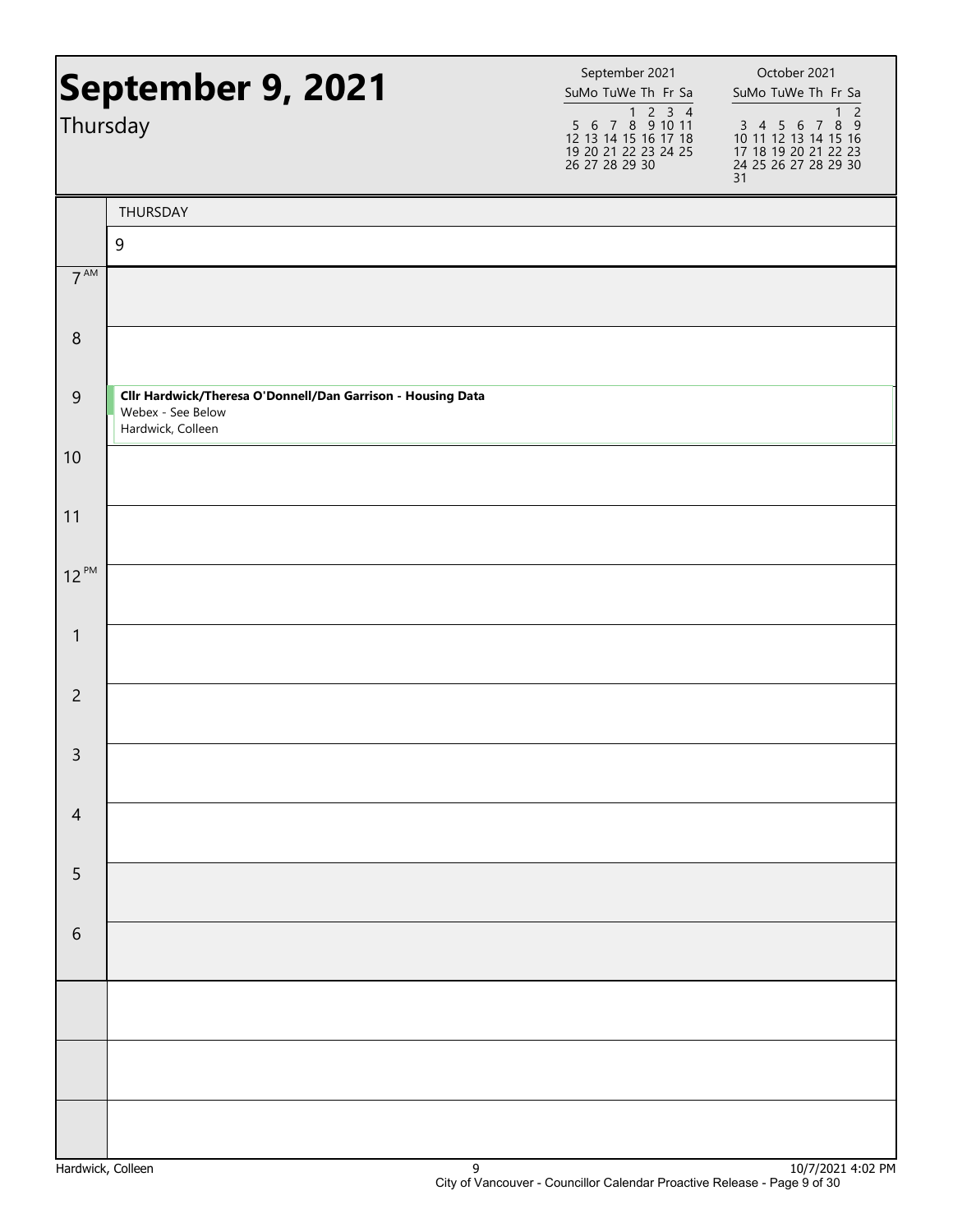| September 10, 2021<br>Friday |                                                                                                                                                                                                                                       | September 2021<br>SuMo TuWe Th Fr Sa<br>1 2 3 4<br>5 6 7 8 9 10 11<br>12 13 14 15 16 17 18<br>19 20 21 22 23 24 25<br>26 27 28 29 30 | October 2021<br>SuMo TuWe Th Fr Sa<br>$\overline{2}$<br>$\mathbf{1}$<br>3 4 5 6 7 8 9<br>10 11 12 13 14 15 16<br>17 18 19 20 21 22 23<br>24 25 26 27 28 29 30<br>31 |
|------------------------------|---------------------------------------------------------------------------------------------------------------------------------------------------------------------------------------------------------------------------------------|--------------------------------------------------------------------------------------------------------------------------------------|---------------------------------------------------------------------------------------------------------------------------------------------------------------------|
|                              | <b>FRIDAY</b>                                                                                                                                                                                                                         |                                                                                                                                      |                                                                                                                                                                     |
|                              | 10                                                                                                                                                                                                                                    |                                                                                                                                      |                                                                                                                                                                     |
| $7^{\text{AM}}$              |                                                                                                                                                                                                                                       |                                                                                                                                      |                                                                                                                                                                     |
| 8                            |                                                                                                                                                                                                                                       |                                                                                                                                      |                                                                                                                                                                     |
| 9                            |                                                                                                                                                                                                                                       |                                                                                                                                      |                                                                                                                                                                     |
| 10                           |                                                                                                                                                                                                                                       |                                                                                                                                      |                                                                                                                                                                     |
| 11                           |                                                                                                                                                                                                                                       |                                                                                                                                      |                                                                                                                                                                     |
| $12^{PM}$                    |                                                                                                                                                                                                                                       |                                                                                                                                      |                                                                                                                                                                     |
| $\mathbf{1}$                 |                                                                                                                                                                                                                                       |                                                                                                                                      |                                                                                                                                                                     |
| $\overline{2}$               |                                                                                                                                                                                                                                       |                                                                                                                                      |                                                                                                                                                                     |
| 3                            | UBCM: Provincial Cabinet Minister Meeting - Minister of Public Safety and Solicitor General (Police Act Review & Reform and Menta<br>TELECONFERENCE: See Info Below - Call in at 2:45PM, Meeting Commences at 3PM<br>Rowley, Cheryl   |                                                                                                                                      |                                                                                                                                                                     |
| $\overline{4}$               | UBCM: Provincial Cabinet Minister Meeting - Environment and Climate Change Strategy (Provincial Resilience Strategy/Provincial C<br>CONFERENCE CALL - See info Below. Dial in at 3:45PM/Meeting Commences at 4:00PM<br>Rowley, Cheryl |                                                                                                                                      |                                                                                                                                                                     |
| 5                            |                                                                                                                                                                                                                                       |                                                                                                                                      |                                                                                                                                                                     |
| 6                            |                                                                                                                                                                                                                                       |                                                                                                                                      |                                                                                                                                                                     |
|                              |                                                                                                                                                                                                                                       |                                                                                                                                      |                                                                                                                                                                     |
|                              |                                                                                                                                                                                                                                       |                                                                                                                                      |                                                                                                                                                                     |
|                              |                                                                                                                                                                                                                                       |                                                                                                                                      |                                                                                                                                                                     |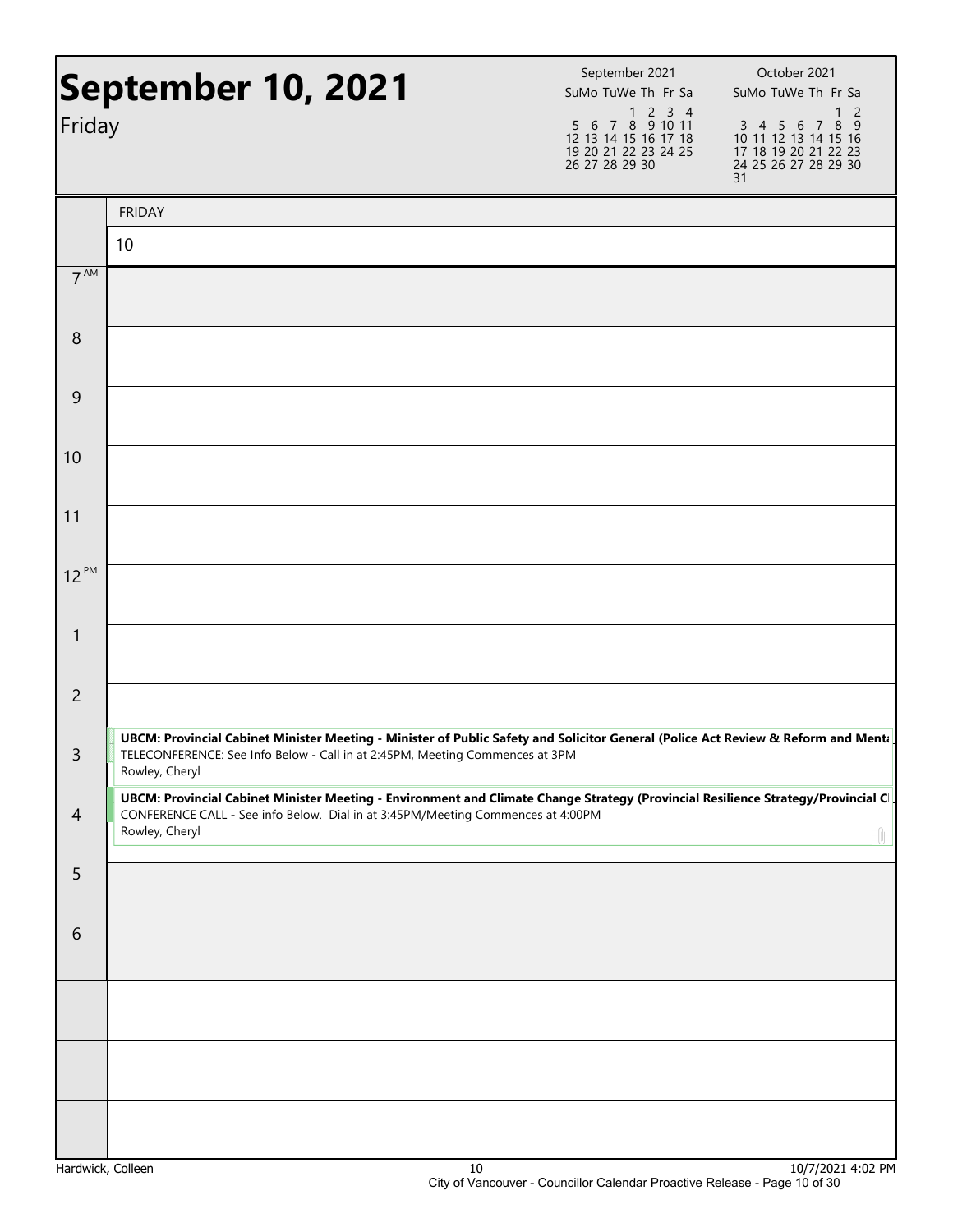| September 11, 2021<br>Saturday |                                                                                                                                               | September 2021<br>SuMo TuWe Th Fr Sa<br>5 6 7 8 9 10 11<br>12 13 14 15 16 17 18<br>19 20 21 22 23 24 25<br>26 27 28 29 30 | October 2021<br>SuMo TuWe Th Fr Sa<br>$\overline{2}$<br>$\mathbf{1}$<br>3 4 5 6 7 8 9<br>10 11 12 13 14 15 16<br>17 18 19 20 21 22 23<br>24 25 26 27 28 29 30<br>31 |  |
|--------------------------------|-----------------------------------------------------------------------------------------------------------------------------------------------|---------------------------------------------------------------------------------------------------------------------------|---------------------------------------------------------------------------------------------------------------------------------------------------------------------|--|
|                                | SATURDAY                                                                                                                                      |                                                                                                                           |                                                                                                                                                                     |  |
|                                | 11                                                                                                                                            |                                                                                                                           |                                                                                                                                                                     |  |
| 7 <sup>AM</sup>                |                                                                                                                                               |                                                                                                                           |                                                                                                                                                                     |  |
| $\,8\,$                        |                                                                                                                                               |                                                                                                                           |                                                                                                                                                                     |  |
| 9                              |                                                                                                                                               |                                                                                                                           |                                                                                                                                                                     |  |
| 10                             |                                                                                                                                               |                                                                                                                           |                                                                                                                                                                     |  |
| 11                             | TENTATIVE: OPENING CEREMONY, Light Up ChinaTown Festival<br>Festival Main Stage (500 Block of Columbia St. & Keefer St.)<br>Hardwick, Colleen |                                                                                                                           |                                                                                                                                                                     |  |
| $12^{PM}$                      |                                                                                                                                               |                                                                                                                           |                                                                                                                                                                     |  |
| $\mathbf{1}$                   |                                                                                                                                               |                                                                                                                           |                                                                                                                                                                     |  |
| $\overline{2}$                 |                                                                                                                                               |                                                                                                                           |                                                                                                                                                                     |  |
| $\mathsf{R}$                   |                                                                                                                                               |                                                                                                                           |                                                                                                                                                                     |  |
| $\overline{4}$                 |                                                                                                                                               |                                                                                                                           |                                                                                                                                                                     |  |
| 5                              |                                                                                                                                               |                                                                                                                           |                                                                                                                                                                     |  |
| $\sqrt{6}$                     |                                                                                                                                               |                                                                                                                           |                                                                                                                                                                     |  |
|                                |                                                                                                                                               |                                                                                                                           |                                                                                                                                                                     |  |
|                                |                                                                                                                                               |                                                                                                                           |                                                                                                                                                                     |  |
|                                |                                                                                                                                               |                                                                                                                           |                                                                                                                                                                     |  |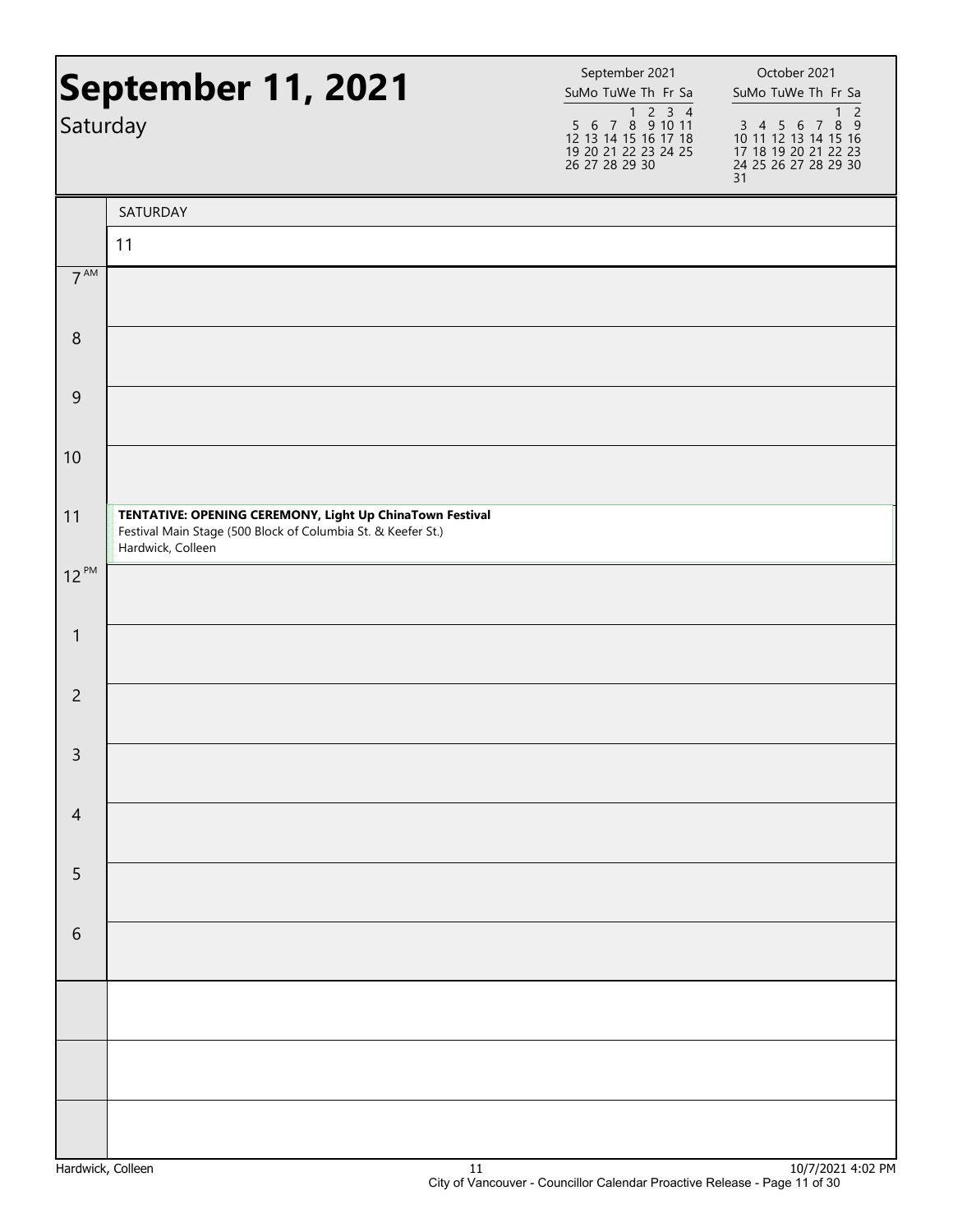| Sunday          | <b>September 12, 2021</b>                                                                                            | September 2021<br>SuMo TuWe Th Fr Sa<br>$\begin{array}{@{}c@{\hspace{1em}}c@{\hspace{1em}}c@{\hspace{1em}}c@{\hspace{1em}}c@{\hspace{1em}}c@{\hspace{1em}}c@{\hspace{1em}}c@{\hspace{1em}}c@{\hspace{1em}}c@{\hspace{1em}}c@{\hspace{1em}}c@{\hspace{1em}}c@{\hspace{1em}}c@{\hspace{1em}}c@{\hspace{1em}}c@{\hspace{1em}}c@{\hspace{1em}}c@{\hspace{1em}}c@{\hspace{1em}}c@{\hspace{1em}}c@{\hspace{1em}}c@{\hspace{1em}}c@{\hspace{1em}}c@{\hspace{$<br>12 13 14 15 16 17 18<br>19 20 21 22 23 24 25<br>26 27 28 29 30 | October 2021<br>SuMo TuWe Th Fr Sa<br>$\overline{c}$<br>$\mathbf{1}$<br>3 4 5 6 7 8 9<br>10 11 12 13 14 15 16<br>17 18 19 20 21 22 23<br>24 25 26 27 28 29 30<br>31 |
|-----------------|----------------------------------------------------------------------------------------------------------------------|--------------------------------------------------------------------------------------------------------------------------------------------------------------------------------------------------------------------------------------------------------------------------------------------------------------------------------------------------------------------------------------------------------------------------------------------------------------------------------------------------------------------------|---------------------------------------------------------------------------------------------------------------------------------------------------------------------|
|                 | SUNDAY                                                                                                               |                                                                                                                                                                                                                                                                                                                                                                                                                                                                                                                          |                                                                                                                                                                     |
|                 | 12                                                                                                                   |                                                                                                                                                                                                                                                                                                                                                                                                                                                                                                                          |                                                                                                                                                                     |
| $7^{\text{AM}}$ | City Hall Half-masting Notice - Sunday, September 12, 2021 - Firefighters' National Memorial Day - Hardwick, Colleen |                                                                                                                                                                                                                                                                                                                                                                                                                                                                                                                          |                                                                                                                                                                     |
|                 |                                                                                                                      |                                                                                                                                                                                                                                                                                                                                                                                                                                                                                                                          |                                                                                                                                                                     |
| $\,8\,$         |                                                                                                                      |                                                                                                                                                                                                                                                                                                                                                                                                                                                                                                                          |                                                                                                                                                                     |
| $\overline{9}$  |                                                                                                                      |                                                                                                                                                                                                                                                                                                                                                                                                                                                                                                                          |                                                                                                                                                                     |
| 10              |                                                                                                                      |                                                                                                                                                                                                                                                                                                                                                                                                                                                                                                                          |                                                                                                                                                                     |
| 11              |                                                                                                                      |                                                                                                                                                                                                                                                                                                                                                                                                                                                                                                                          |                                                                                                                                                                     |
| $12^{PM}$       |                                                                                                                      |                                                                                                                                                                                                                                                                                                                                                                                                                                                                                                                          |                                                                                                                                                                     |
| $\mathbf{1}$    |                                                                                                                      |                                                                                                                                                                                                                                                                                                                                                                                                                                                                                                                          |                                                                                                                                                                     |
| $\overline{c}$  |                                                                                                                      |                                                                                                                                                                                                                                                                                                                                                                                                                                                                                                                          |                                                                                                                                                                     |
| 3               |                                                                                                                      |                                                                                                                                                                                                                                                                                                                                                                                                                                                                                                                          |                                                                                                                                                                     |
| $\overline{4}$  |                                                                                                                      |                                                                                                                                                                                                                                                                                                                                                                                                                                                                                                                          |                                                                                                                                                                     |
| 5               |                                                                                                                      |                                                                                                                                                                                                                                                                                                                                                                                                                                                                                                                          |                                                                                                                                                                     |
| $\sqrt{6}$      |                                                                                                                      |                                                                                                                                                                                                                                                                                                                                                                                                                                                                                                                          |                                                                                                                                                                     |
|                 |                                                                                                                      |                                                                                                                                                                                                                                                                                                                                                                                                                                                                                                                          |                                                                                                                                                                     |
|                 |                                                                                                                      |                                                                                                                                                                                                                                                                                                                                                                                                                                                                                                                          |                                                                                                                                                                     |
|                 |                                                                                                                      |                                                                                                                                                                                                                                                                                                                                                                                                                                                                                                                          |                                                                                                                                                                     |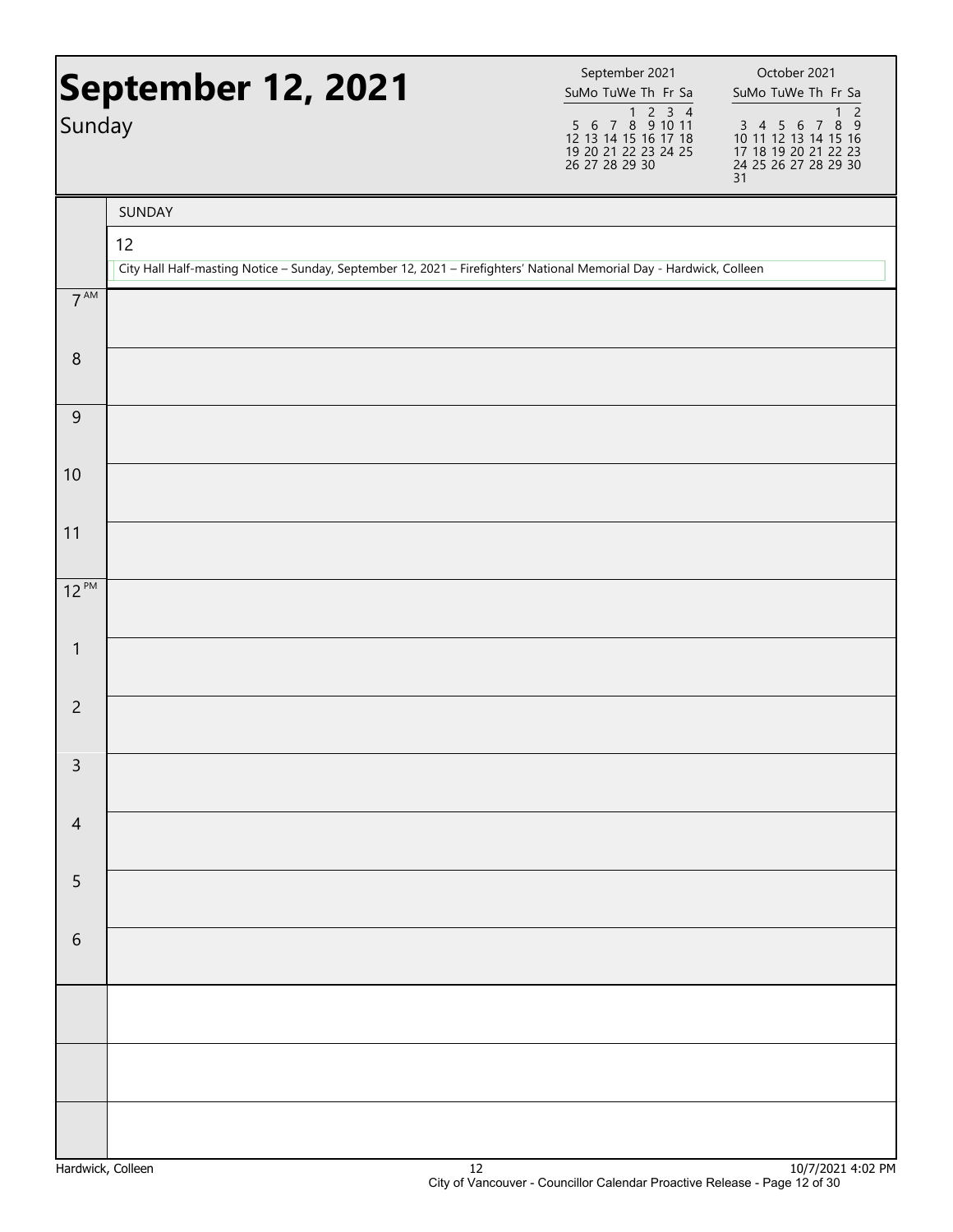| Monday          | <b>September 13, 2021</b>                                                                     |                                                                                 | September 2021<br>SuMo TuWe Th Fr Sa<br>1 2 3 4<br>7 8 9 10 11<br>5 6<br>12 13 14 15 16 17 18<br>19 20 21 22 23 24 25<br>26 27 28 29 30                                                                                                                                | October 2021<br>SuMo TuWe Th Fr Sa<br>2<br>8<br>3 4 5 6<br>$\overline{7}$<br>- 9<br>10 11 12 13 14 15 16<br>17 18 19 20 21 22 23<br>24 25 26 27 28 29 30<br>31 |
|-----------------|-----------------------------------------------------------------------------------------------|---------------------------------------------------------------------------------|------------------------------------------------------------------------------------------------------------------------------------------------------------------------------------------------------------------------------------------------------------------------|----------------------------------------------------------------------------------------------------------------------------------------------------------------|
|                 | <b>MONDAY</b><br>13                                                                           | UBCM Convention (Sept. 13-17, 2021) - Hardwick, Colleen                         |                                                                                                                                                                                                                                                                        | To Sep 17 $\rightarrow$                                                                                                                                        |
|                 |                                                                                               |                                                                                 | Submit Final Motion to City Clerk's Office by 5pm for Inclusion on September 21st Council Meeting Agenda (Please Email Final Motion to<br>Submit Final Motion to City Clerk's Office by 5pm for Inclusion on September 21st Council Meeting Agenda - Hardwick, Colleen |                                                                                                                                                                |
| 7 <sup>AM</sup> |                                                                                               |                                                                                 |                                                                                                                                                                                                                                                                        |                                                                                                                                                                |
| 8               |                                                                                               |                                                                                 |                                                                                                                                                                                                                                                                        |                                                                                                                                                                |
| 9               | [EXT] Updated invitation:<br>PlaceSpeak Team-wide scrum<br>Colleen Hardwick<br>$\bigodot$     | [EXT] Updated invitation:<br>Team-wide scrum @ Weekly<br>Colleen Hardwick<br>くう | Invitation: Team-wide scrum @<br>s.22(1)<br>or SKYPE<br>Colleen Hardwick<br>$O$ $\Omega$                                                                                                                                                                               |                                                                                                                                                                |
| 10              | <b>Cllr Hardwick/Rosemary Hagiv</b>                                                           |                                                                                 |                                                                                                                                                                                                                                                                        | <b>UBCM: Provincial Cabinet Mini</b><br><b>CONFERENCE CALL - See Details</b><br>Rowley, Cheryl                                                                 |
| 11              | Webex - See Below<br>Hardwick, Colleen                                                        | <b>Vancouver Heritage</b><br><b>Commission (Report</b><br>Attached)             | <b>Vancouver Heritage</b><br><b>Commission Regular Meeting</b><br>Webex Online                                                                                                                                                                                         |                                                                                                                                                                |
| 12 PM           |                                                                                               | Webex - See Below<br>Hardwick, Colleen                                          | Burris, Kevin                                                                                                                                                                                                                                                          |                                                                                                                                                                |
| 1               | Staff/Council Briefing - 1:00 -<br>2:30pm - Climate Emergency<br>Action Plan/2:30 - 3:30 pm - |                                                                                 |                                                                                                                                                                                                                                                                        | Staff/Council Briefing - 1:00 -<br>2:30pm - Climate Emergency<br>Action Plan/2:30 - 3:30 pm -                                                                  |
| 2               | <b>Continuing a Summer Patio</b><br>Program<br>WebEx Invite<br>Dragnea, Irina                 |                                                                                 |                                                                                                                                                                                                                                                                        | <b>Continuing a Summer Patio</b><br>Program<br>Webex<br>Hardwick, Colleen                                                                                      |
| $\mathsf{3}$    | Û                                                                                             |                                                                                 |                                                                                                                                                                                                                                                                        |                                                                                                                                                                |
| 4               |                                                                                               |                                                                                 |                                                                                                                                                                                                                                                                        |                                                                                                                                                                |
| 5               |                                                                                               |                                                                                 |                                                                                                                                                                                                                                                                        |                                                                                                                                                                |
| 6               |                                                                                               |                                                                                 |                                                                                                                                                                                                                                                                        |                                                                                                                                                                |
|                 |                                                                                               |                                                                                 |                                                                                                                                                                                                                                                                        |                                                                                                                                                                |
|                 |                                                                                               |                                                                                 |                                                                                                                                                                                                                                                                        |                                                                                                                                                                |
|                 |                                                                                               |                                                                                 |                                                                                                                                                                                                                                                                        |                                                                                                                                                                |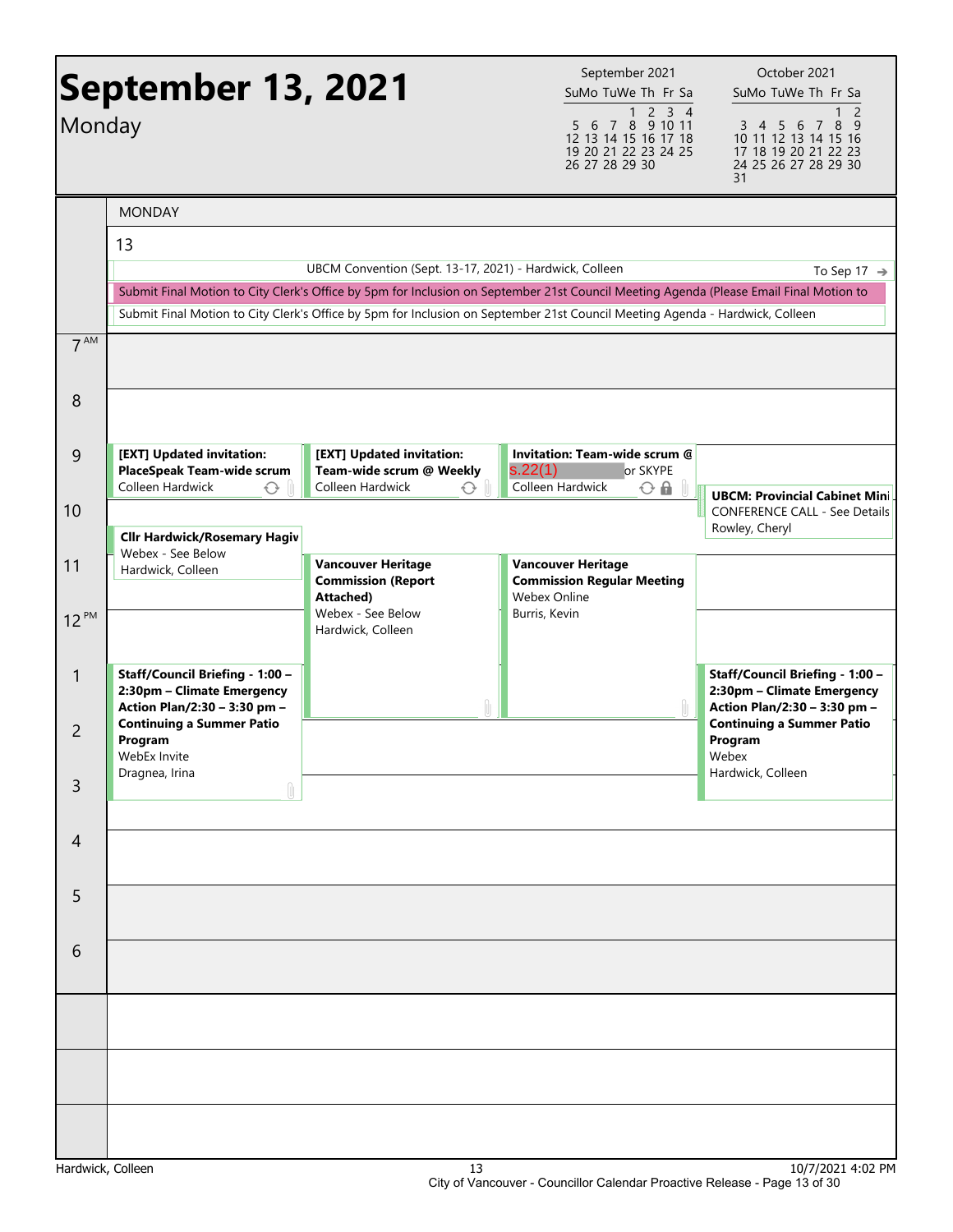|                 | <b>September 14, 2021</b>                                                                                                                                                                                                  |                                                                | September 2021<br>SuMo TuWe Th Fr Sa                                                                                                                                                                                                                                                                                                                                                                                                                                             | October 2021<br>SuMo TuWe Th Fr Sa                                                                            |
|-----------------|----------------------------------------------------------------------------------------------------------------------------------------------------------------------------------------------------------------------------|----------------------------------------------------------------|----------------------------------------------------------------------------------------------------------------------------------------------------------------------------------------------------------------------------------------------------------------------------------------------------------------------------------------------------------------------------------------------------------------------------------------------------------------------------------|---------------------------------------------------------------------------------------------------------------|
| Tuesday         |                                                                                                                                                                                                                            |                                                                | $\begin{array}{@{}c@{\hspace{1em}}c@{\hspace{1em}}c@{\hspace{1em}}c@{\hspace{1em}}c@{\hspace{1em}}c@{\hspace{1em}}c@{\hspace{1em}}c@{\hspace{1em}}c@{\hspace{1em}}c@{\hspace{1em}}c@{\hspace{1em}}c@{\hspace{1em}}c@{\hspace{1em}}c@{\hspace{1em}}c@{\hspace{1em}}c@{\hspace{1em}}c@{\hspace{1em}}c@{\hspace{1em}}c@{\hspace{1em}}c@{\hspace{1em}}c@{\hspace{1em}}c@{\hspace{1em}}c@{\hspace{1em}}c@{\hspace{$<br>12 13 14 15 16 17 18<br>19 20 21 22 23 24 25<br>26 27 28 29 30 | $\overline{c}$<br>3 4 5 6 7 8 9<br>10 11 12 13 14 15 16<br>17 18 19 20 21 22 23<br>24 25 26 27 28 29 30<br>31 |
|                 | <b>TUESDAY</b>                                                                                                                                                                                                             |                                                                |                                                                                                                                                                                                                                                                                                                                                                                                                                                                                  |                                                                                                               |
|                 | 14                                                                                                                                                                                                                         |                                                                |                                                                                                                                                                                                                                                                                                                                                                                                                                                                                  |                                                                                                               |
|                 | ← From Sep 13                                                                                                                                                                                                              | UBCM Convention (Sept. 13-17, 2021) - Hardwick, Colleen        |                                                                                                                                                                                                                                                                                                                                                                                                                                                                                  | To Sep 17 $\rightarrow$                                                                                       |
| 7 <sup>AM</sup> |                                                                                                                                                                                                                            |                                                                |                                                                                                                                                                                                                                                                                                                                                                                                                                                                                  |                                                                                                               |
| 8               |                                                                                                                                                                                                                            |                                                                |                                                                                                                                                                                                                                                                                                                                                                                                                                                                                  |                                                                                                               |
| 9               | <b>UBCM: CONVENTION OPENING</b><br><b>SESSION, Welcome from local First</b><br>Hardwick, Colleen                                                                                                                           | <b>UBCM: ANNUAL MEETING</b><br>Hardwick, Colleen               |                                                                                                                                                                                                                                                                                                                                                                                                                                                                                  |                                                                                                               |
| 10              | <b>UBCM: Address by the Minister of</b>                                                                                                                                                                                    |                                                                | <b>Committee</b><br>Hardwick, Colleen                                                                                                                                                                                                                                                                                                                                                                                                                                            | <b>UBCM: Report of the Nominating</b>                                                                         |
| 11              | <b>Municipal Affairs</b><br>Hardwick, Colleen                                                                                                                                                                              | <b>UBCM: Address by the FCM President</b><br>Hardwick, Colleen | Hardwick, Colleen                                                                                                                                                                                                                                                                                                                                                                                                                                                                | <b>UBCM: Community Excellence Awards</b>                                                                      |
| $12^{PM}$       |                                                                                                                                                                                                                            |                                                                |                                                                                                                                                                                                                                                                                                                                                                                                                                                                                  |                                                                                                               |
| 1               | UBCM: Plenary Session - Panel featuring the Honourable Murray Sinclair, Chief Commissioner of the Truth and Reconciliation<br><b>Commission (TRC)</b><br>Hardwick, Colleen                                                 |                                                                |                                                                                                                                                                                                                                                                                                                                                                                                                                                                                  |                                                                                                               |
| $\overline{2}$  |                                                                                                                                                                                                                            |                                                                |                                                                                                                                                                                                                                                                                                                                                                                                                                                                                  |                                                                                                               |
| 3               | <b>UBCM: Concurrent Workshops</b><br>Hardwick, Colleen                                                                                                                                                                     |                                                                |                                                                                                                                                                                                                                                                                                                                                                                                                                                                                  |                                                                                                               |
| $\overline{4}$  |                                                                                                                                                                                                                            |                                                                |                                                                                                                                                                                                                                                                                                                                                                                                                                                                                  |                                                                                                               |
| 5               | UBCM: Meeting with Minister of Municipal Affairs, Minister Josie Osbourne (CARIP 2.0 Funding/Municipal Finance Reform)<br>TELECONFERENCE - See info Below. Dial in at 5:00PM/Meeting commences at 5:10PM<br>Rowley, Cheryl |                                                                |                                                                                                                                                                                                                                                                                                                                                                                                                                                                                  |                                                                                                               |
| 6               |                                                                                                                                                                                                                            |                                                                |                                                                                                                                                                                                                                                                                                                                                                                                                                                                                  |                                                                                                               |
|                 |                                                                                                                                                                                                                            |                                                                |                                                                                                                                                                                                                                                                                                                                                                                                                                                                                  |                                                                                                               |
|                 |                                                                                                                                                                                                                            |                                                                |                                                                                                                                                                                                                                                                                                                                                                                                                                                                                  |                                                                                                               |
|                 |                                                                                                                                                                                                                            |                                                                |                                                                                                                                                                                                                                                                                                                                                                                                                                                                                  |                                                                                                               |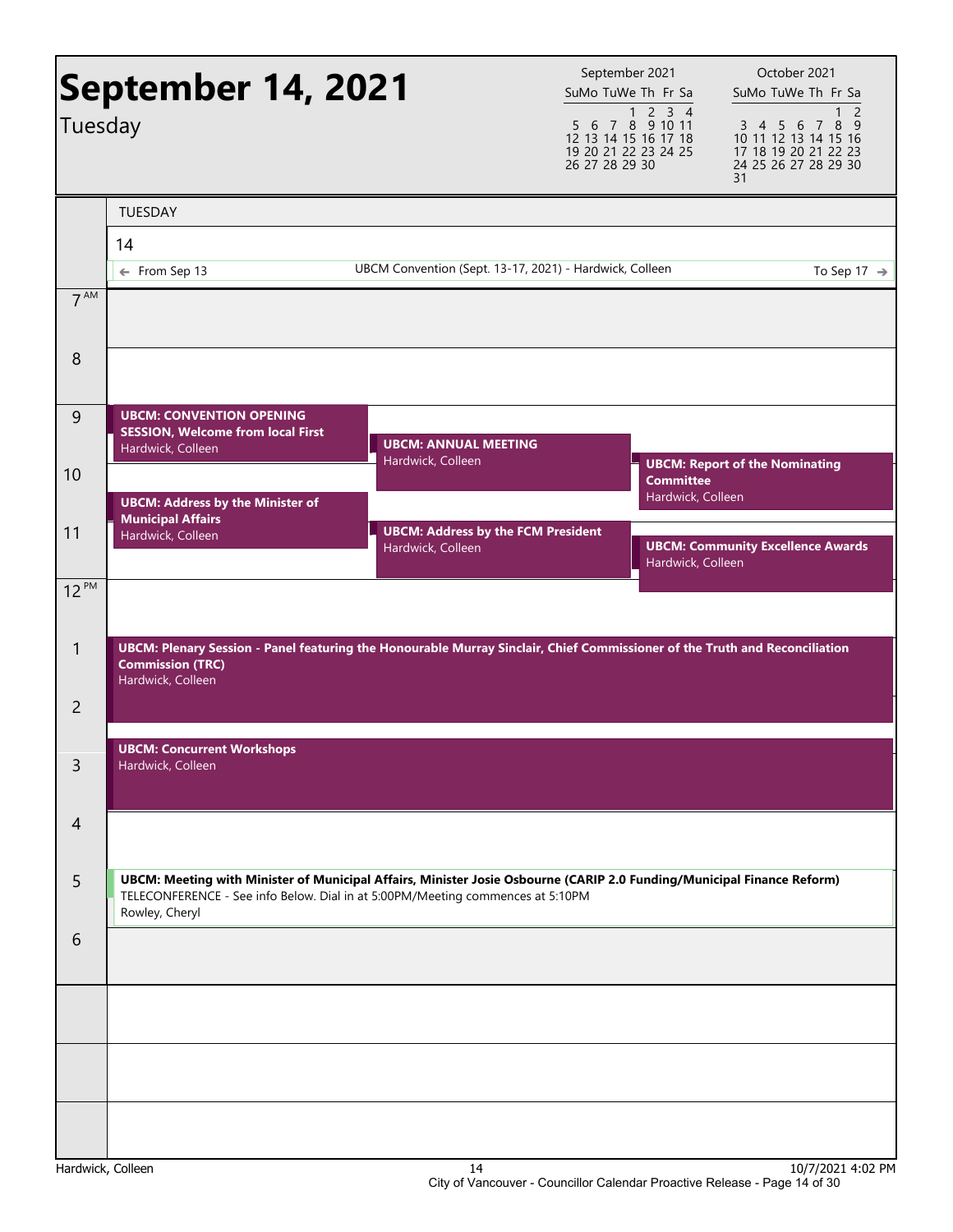|                 | <b>September 15, 2021</b><br>Wednesday                                                              | September 2021<br>SuMo TuWe Th Fr Sa<br>$1 2 3 4$<br>5 6 7 8 9 10 11<br>12 13 14 15 16 17 18<br>19 20 21 22 23 24 25<br>26 27 28 29 30 | October 2021<br>SuMo TuWe Th Fr Sa<br>2<br>3 4 5 6 7<br>8<br>- 9<br>10 11 12 13 14 15 16<br>17 18 19 20 21 22 23<br>24 25 26 27 28 29 30<br>31 |
|-----------------|-----------------------------------------------------------------------------------------------------|----------------------------------------------------------------------------------------------------------------------------------------|------------------------------------------------------------------------------------------------------------------------------------------------|
|                 | WEDNESDAY<br>15                                                                                     |                                                                                                                                        |                                                                                                                                                |
|                 | ← From Sep 13                                                                                       | UBCM Convention (Sept. 13-17, 2021) - Hardwick, Colleen                                                                                | To Sep 17 $\rightarrow$                                                                                                                        |
| 7 <sup>AM</sup> |                                                                                                     |                                                                                                                                        |                                                                                                                                                |
| 8               | <b>Councillors' Tour: 205 Kingsway</b><br>205 Kingsway (meet outside building)<br>Hardwick, Colleen |                                                                                                                                        |                                                                                                                                                |
| $\overline{9}$  | <b>UBCM: Resolutions</b><br>Hardwick, Colleen                                                       |                                                                                                                                        |                                                                                                                                                |
| 10              |                                                                                                     |                                                                                                                                        |                                                                                                                                                |
| 11              |                                                                                                     |                                                                                                                                        |                                                                                                                                                |
| $12^{PM}$       |                                                                                                     |                                                                                                                                        |                                                                                                                                                |
| $\mathbf{1}$    | <b>UBCM: Address by Leader of the Opposition</b><br>Hardwick, Colleen                               |                                                                                                                                        |                                                                                                                                                |
| $\overline{2}$  |                                                                                                     |                                                                                                                                        |                                                                                                                                                |
| $\mathsf{3}$    | BC Assessment One on One Chat with BC Assessment - BC Asses:<br>Cisco WebEx<br>Rowley, Cheryl       | BC Assessment/Cllr Hardwick Meeting - Assessment Rolls<br>Webex<br>Hardwick, Colleen                                                   |                                                                                                                                                |
| $\overline{4}$  |                                                                                                     |                                                                                                                                        |                                                                                                                                                |
| 5               | Anita Zaenker/Cllr Hardwick - Catch Up<br>Webex - See Below<br>Hardwick, Colleen                    | <b>Transportation Advisory Committee</b>                                                                                               |                                                                                                                                                |
| 6               |                                                                                                     | Webex - See Below<br>Hardwick, Colleen                                                                                                 |                                                                                                                                                |
|                 |                                                                                                     |                                                                                                                                        |                                                                                                                                                |
|                 |                                                                                                     |                                                                                                                                        |                                                                                                                                                |
|                 |                                                                                                     |                                                                                                                                        |                                                                                                                                                |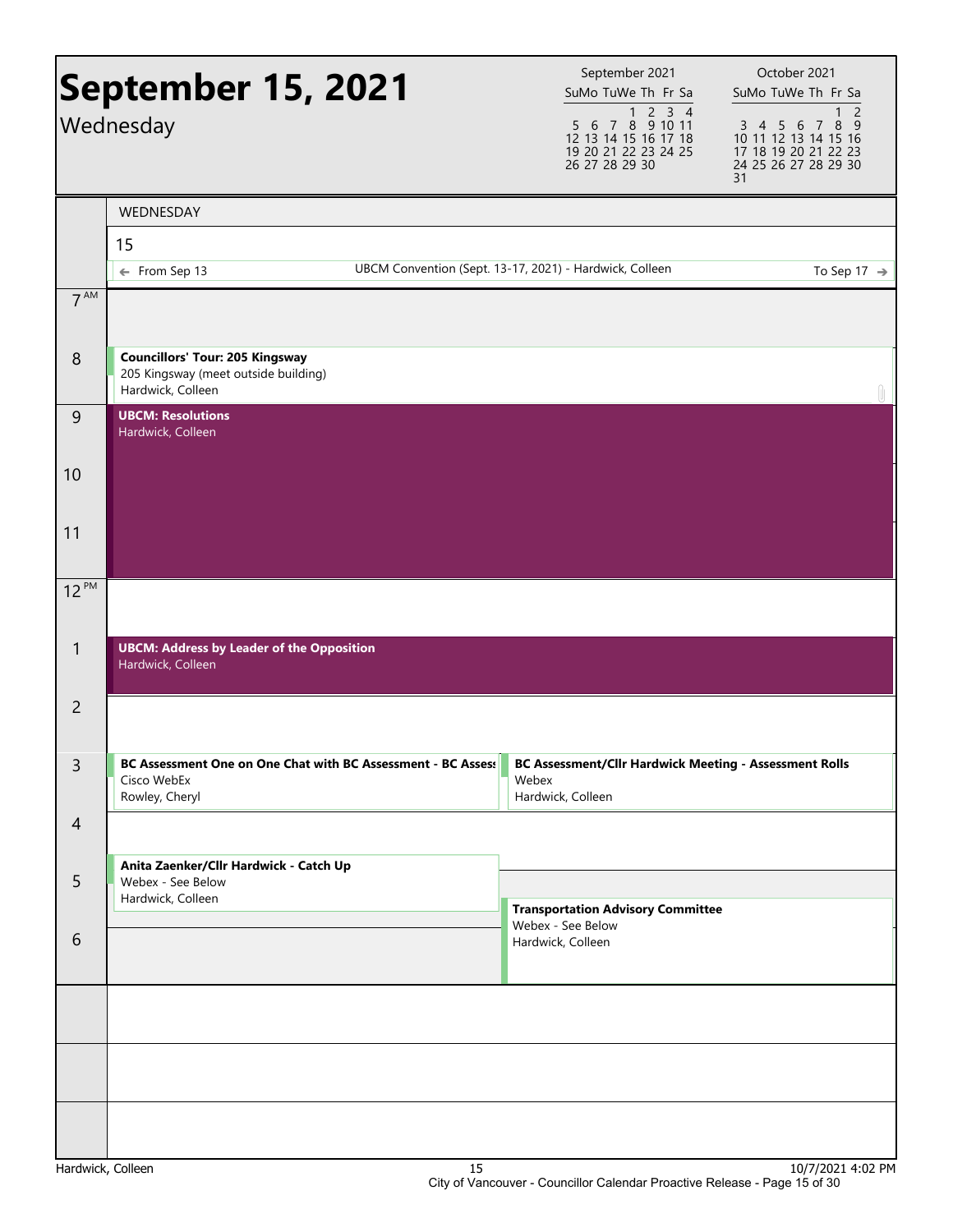| Thursday         | September 16, 2021                                                         | September 2021<br>SuMo TuWe Th Fr Sa<br>5 6 7 8 9 10 11<br>12 13 14 15 16 17 18 | October 2021<br>SuMo TuWe Th Fr Sa<br>$\overline{c}$<br>$\mathbf{1}$<br>3 4 5 6 7 8 9<br>10 11 12 13 14 15 16 |
|------------------|----------------------------------------------------------------------------|---------------------------------------------------------------------------------|---------------------------------------------------------------------------------------------------------------|
|                  |                                                                            | 19 20 21 22 23 24 25<br>26 27 28 29 30                                          | 17 18 19 20 21 22 23<br>24 25 26 27 28 29 30<br>31                                                            |
|                  | THURSDAY                                                                   |                                                                                 |                                                                                                               |
|                  | 16                                                                         |                                                                                 |                                                                                                               |
|                  | ← From Sep 13                                                              | UBCM Convention (Sept. 13-17, 2021) - Hardwick, Colleen                         | To Sep 17 $\rightarrow$                                                                                       |
| $7^{\text{AM}}$  |                                                                            |                                                                                 |                                                                                                               |
| $\,8\,$          |                                                                            |                                                                                 |                                                                                                               |
| $\boldsymbol{9}$ | <b>UBCM: Resolutions</b><br>Hardwick, Colleen                              |                                                                                 |                                                                                                               |
| 10               |                                                                            |                                                                                 |                                                                                                               |
| 11               |                                                                            |                                                                                 |                                                                                                               |
| $12^{PM}$        |                                                                            |                                                                                 |                                                                                                               |
| $\mathbf{1}$     | <b>UCBM: Keynote Address: Rick Mercer</b><br>Hardwick, Colleen             |                                                                                 |                                                                                                               |
| $\overline{2}$   |                                                                            |                                                                                 |                                                                                                               |
| 3                | <b>UBCM: Address by the Leader of the Green Party</b><br>Hardwick, Colleen |                                                                                 |                                                                                                               |
| $\overline{4}$   |                                                                            |                                                                                 |                                                                                                               |
|                  |                                                                            |                                                                                 |                                                                                                               |
| 5                |                                                                            |                                                                                 |                                                                                                               |
| 6                |                                                                            |                                                                                 |                                                                                                               |
|                  |                                                                            |                                                                                 |                                                                                                               |
|                  |                                                                            |                                                                                 |                                                                                                               |
|                  |                                                                            |                                                                                 |                                                                                                               |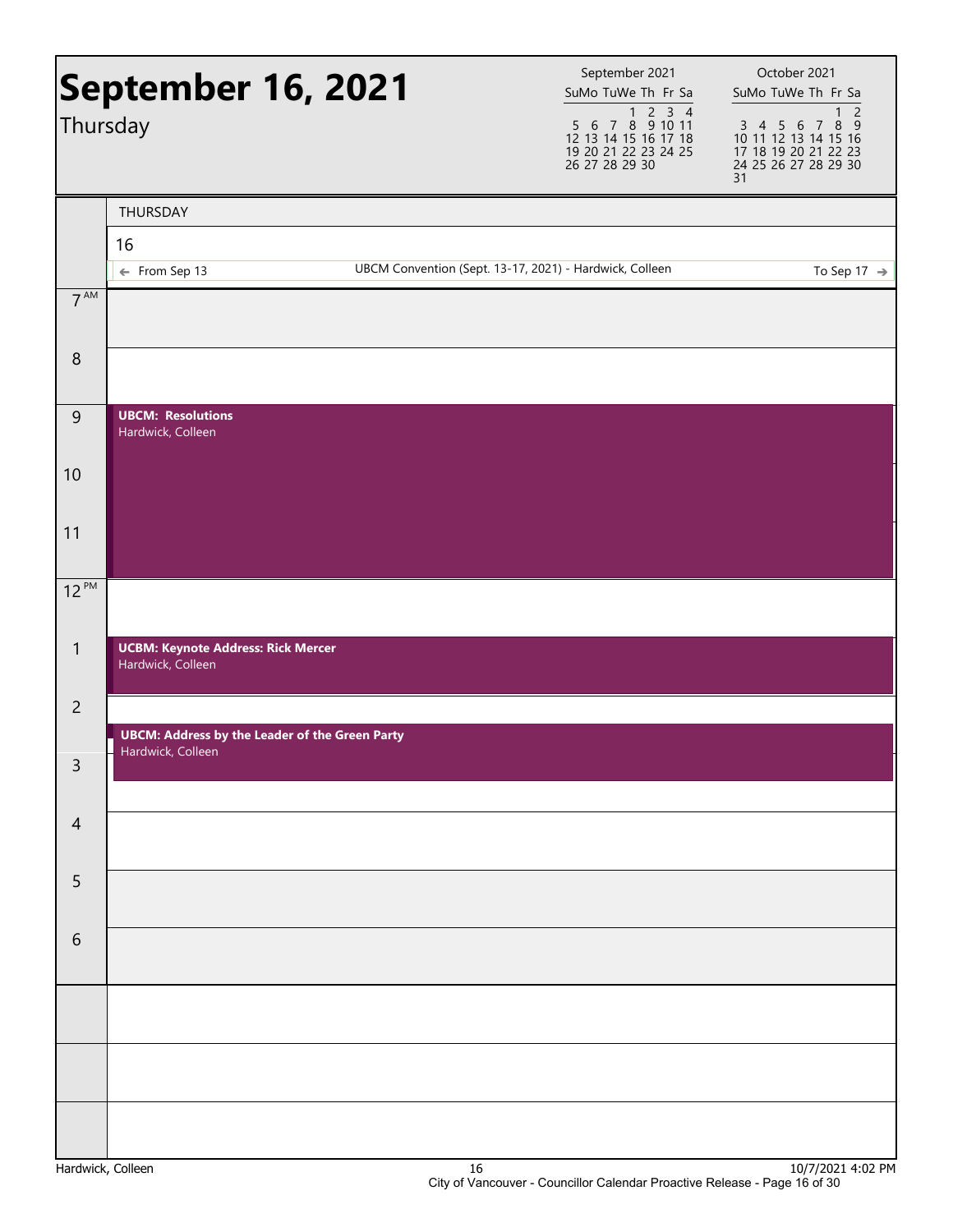| Friday          | <b>September 17, 2021</b>                                                                                                                                                                           |                                                                   | September 2021<br>SuMo TuWe Th Fr Sa<br>5 6 7 8 9 10 11<br>12 13 14 15 16 17 18<br>19 20 21 22 23 24 25<br>26 27 28 29 30 | 1 2 3 4        | October 2021<br>SuMo TuWe Th Fr Sa<br>$\overline{2}$<br>8<br>3 4 5 6 7<br>- 9<br>10 11 12 13 14 15 16<br>17 18 19 20 21 22 23<br>24 25 26 27 28 29 30<br>31 |
|-----------------|-----------------------------------------------------------------------------------------------------------------------------------------------------------------------------------------------------|-------------------------------------------------------------------|---------------------------------------------------------------------------------------------------------------------------|----------------|-------------------------------------------------------------------------------------------------------------------------------------------------------------|
|                 | <b>FRIDAY</b>                                                                                                                                                                                       |                                                                   |                                                                                                                           |                |                                                                                                                                                             |
|                 | 17                                                                                                                                                                                                  |                                                                   |                                                                                                                           |                |                                                                                                                                                             |
|                 | $\leftarrow$ From Sep 13<br>s.22(1)                                                                                                                                                                 | UBCM Convention (Sept. 13-17, 2021) - Hardwick, Colleen           |                                                                                                                           |                | $O$ $\Omega$                                                                                                                                                |
| 7 <sup>AM</sup> |                                                                                                                                                                                                     |                                                                   |                                                                                                                           |                |                                                                                                                                                             |
| 8               |                                                                                                                                                                                                     |                                                                   |                                                                                                                           |                |                                                                                                                                                             |
| 9               | <b>Crestron panel training with AGC Members</b><br>Webex                                                                                                                                            | Webex                                                             | <b>Crestron panel training with AGC Members</b>                                                                           |                |                                                                                                                                                             |
|                 | Hagiwara, Rosemary<br>UBCM: Concurrent Cabinet Town Halls - Supporting Resilient Communities/Planning and Building for Growth Session A Stronger                                                    |                                                                   | Hardwick, Colleen                                                                                                         |                |                                                                                                                                                             |
| 10              | <b>BC for Everyone</b><br>Hardwick, Colleen                                                                                                                                                         |                                                                   |                                                                                                                           |                |                                                                                                                                                             |
| 11              | <b>UBCM: Address by the Premier</b><br>Hardwick, Colleen                                                                                                                                            |                                                                   |                                                                                                                           |                |                                                                                                                                                             |
| $12^{PM}$       |                                                                                                                                                                                                     |                                                                   |                                                                                                                           |                |                                                                                                                                                             |
| 1               | <b>Auditor General Committee</b><br>Webex - See Below<br>Hardwick, Colleen                                                                                                                          | Auditor General Committee - September<br>17, 2021<br>WebEx Online |                                                                                                                           |                |                                                                                                                                                             |
| 2               |                                                                                                                                                                                                     | Choi, Rowena                                                      |                                                                                                                           | Rowley, Cheryl | <b>UBCM: Provincial Cabinet Minister Meetin</b><br>CONFERENCE CALL - See Info Below. Dial in                                                                |
| 3               |                                                                                                                                                                                                     |                                                                   |                                                                                                                           |                |                                                                                                                                                             |
| $\overline{4}$  | RECORD 5 SECOND VIDEO IN LANDSCAPE ORIENTATION: National Day for Truth and Reconciliation (wearing T-shirt, instructions o<br>Please email video to Cheryl.rowley@vancouver.ca<br>Hardwick, Colleen |                                                                   |                                                                                                                           |                |                                                                                                                                                             |
| 5               |                                                                                                                                                                                                     |                                                                   |                                                                                                                           |                |                                                                                                                                                             |
| 6               |                                                                                                                                                                                                     |                                                                   |                                                                                                                           |                |                                                                                                                                                             |
|                 |                                                                                                                                                                                                     |                                                                   |                                                                                                                           |                |                                                                                                                                                             |
|                 |                                                                                                                                                                                                     |                                                                   |                                                                                                                           |                |                                                                                                                                                             |
|                 |                                                                                                                                                                                                     |                                                                   |                                                                                                                           |                |                                                                                                                                                             |
|                 |                                                                                                                                                                                                     |                                                                   |                                                                                                                           |                | 0.171003                                                                                                                                                    |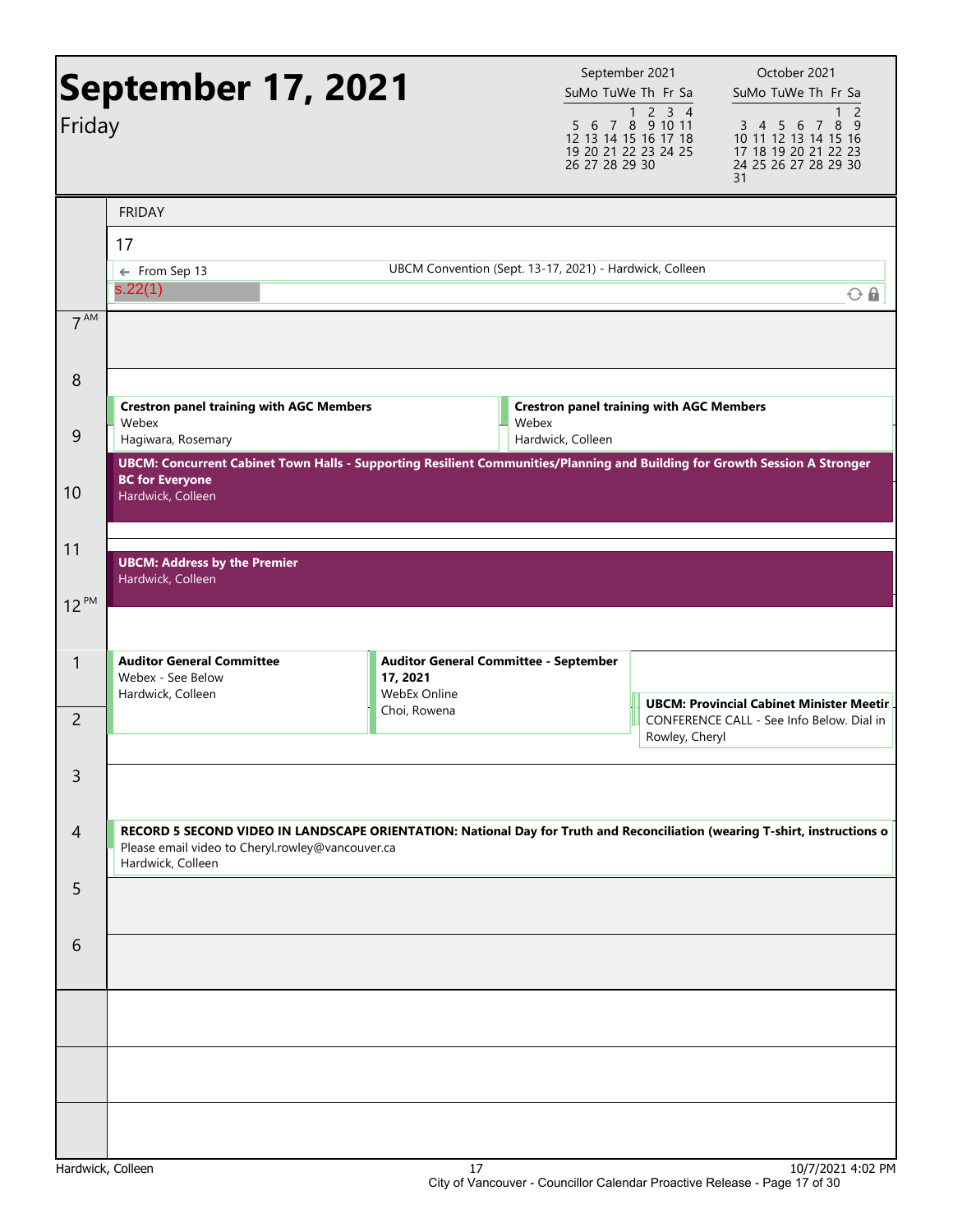| Saturday         | September 18, 2021                                                                                                                                                                                                                                                                              | September 2021<br>SuMo TuWe Th Fr Sa<br>$5\ 6\ 7\ 8\ 9\ 10\ 11$<br>12 13 14 15 16 17 18<br>19 20 21 22 23 24 25<br>26 27 28 29 30 | October 2021<br>SuMo TuWe Th Fr Sa<br>$\overline{2}$<br>1<br>3 4 5 6 7 8 9<br>10 11 12 13 14 15 16<br>17 18 19 20 21 22 23<br>24 25 26 27 28 29 30<br>31 |  |
|------------------|-------------------------------------------------------------------------------------------------------------------------------------------------------------------------------------------------------------------------------------------------------------------------------------------------|-----------------------------------------------------------------------------------------------------------------------------------|----------------------------------------------------------------------------------------------------------------------------------------------------------|--|
|                  | SATURDAY                                                                                                                                                                                                                                                                                        |                                                                                                                                   |                                                                                                                                                          |  |
|                  | 18                                                                                                                                                                                                                                                                                              |                                                                                                                                   |                                                                                                                                                          |  |
| $7^{\text{AM}}$  |                                                                                                                                                                                                                                                                                                 |                                                                                                                                   |                                                                                                                                                          |  |
| $\boldsymbol{8}$ |                                                                                                                                                                                                                                                                                                 |                                                                                                                                   |                                                                                                                                                          |  |
| 9                |                                                                                                                                                                                                                                                                                                 |                                                                                                                                   |                                                                                                                                                          |  |
| 10               |                                                                                                                                                                                                                                                                                                 |                                                                                                                                   |                                                                                                                                                          |  |
| 11               |                                                                                                                                                                                                                                                                                                 |                                                                                                                                   |                                                                                                                                                          |  |
| $12^{PM}$        |                                                                                                                                                                                                                                                                                                 |                                                                                                                                   |                                                                                                                                                          |  |
| $\mathbf{1}$     |                                                                                                                                                                                                                                                                                                 |                                                                                                                                   |                                                                                                                                                          |  |
| $\overline{2}$   | RSVP'd YES: Concord Pacific Dragon Boat Festival Blessing Ceremony (Bring Proof of Vaccination) - Ceremony starts at<br>2:30pm/Public pay parking is available inside VCC West<br>Vancouver Convention Centre West, Ballroom A, CONTACT: alexis@dragonboatbc.ca or S.22(1)<br>Hardwick, Colleen |                                                                                                                                   |                                                                                                                                                          |  |
| 3                |                                                                                                                                                                                                                                                                                                 |                                                                                                                                   |                                                                                                                                                          |  |
| $\overline{4}$   |                                                                                                                                                                                                                                                                                                 |                                                                                                                                   |                                                                                                                                                          |  |
| 5                |                                                                                                                                                                                                                                                                                                 |                                                                                                                                   |                                                                                                                                                          |  |
| 6                |                                                                                                                                                                                                                                                                                                 |                                                                                                                                   |                                                                                                                                                          |  |
|                  |                                                                                                                                                                                                                                                                                                 |                                                                                                                                   |                                                                                                                                                          |  |
|                  |                                                                                                                                                                                                                                                                                                 |                                                                                                                                   |                                                                                                                                                          |  |
|                  |                                                                                                                                                                                                                                                                                                 |                                                                                                                                   |                                                                                                                                                          |  |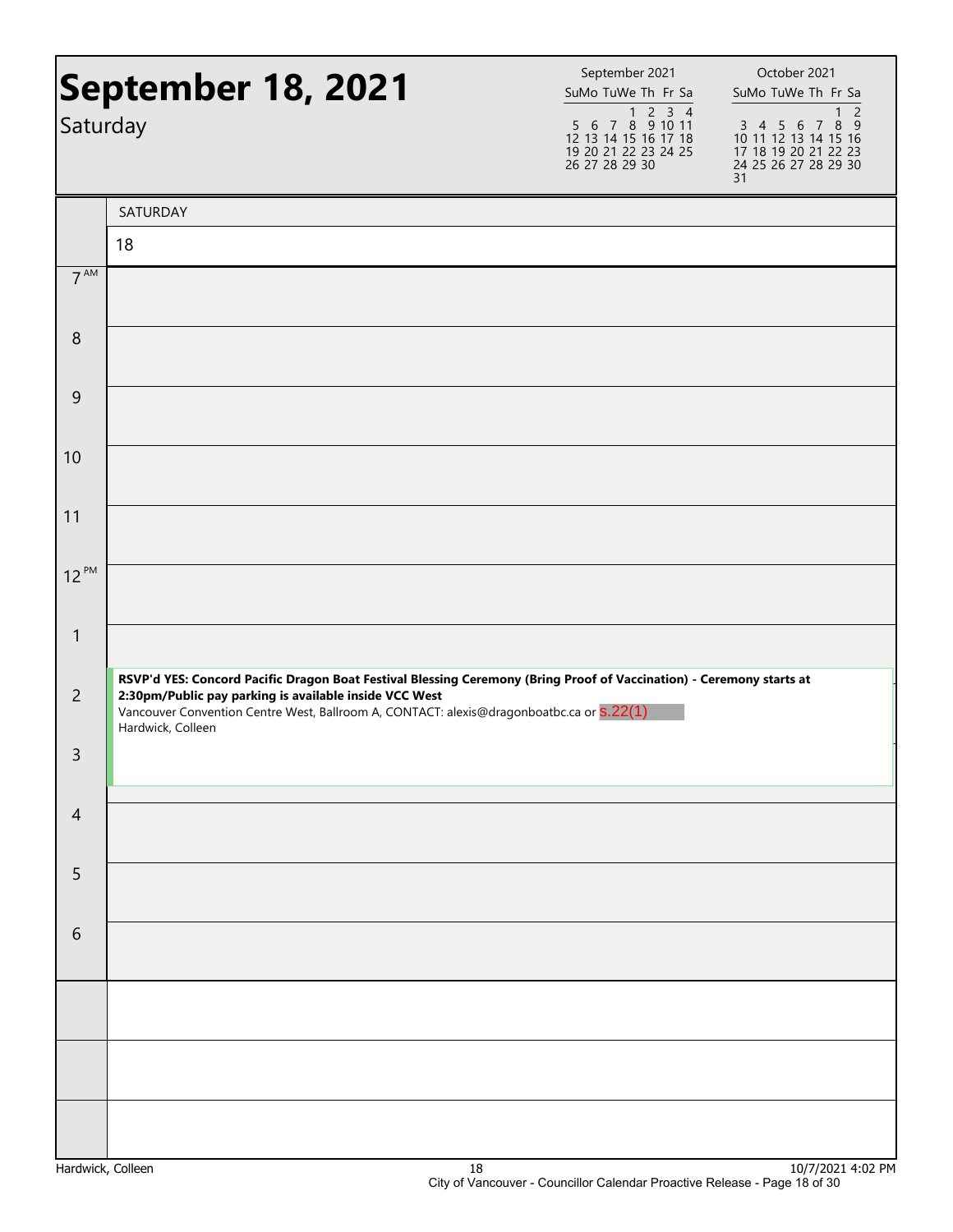| Sunday          | September 19, 2021 | September 2021<br>SuMo TuWe Th Fr Sa<br>1 2 3 4<br>5 6 7 8 9 10 11<br>12 13 14 15 16 17 18<br>19 20 21 22 23 24 25<br>26 27 28 29 30 | October 2021<br>SuMo TuWe Th Fr Sa<br>$\overline{\phantom{0}}$<br>$\mathbf{1}$<br>$\begin{array}{cccccc}\n3 & 4 & 5 & 6 & 7 & 8 & 9 \\ 10 & 11 & 12 & 13 & 14 & 15 & 16\n\end{array}$<br>17 18 19 20 21 22 23<br>24 25 26 27 28 29 30<br>31 |
|-----------------|--------------------|--------------------------------------------------------------------------------------------------------------------------------------|---------------------------------------------------------------------------------------------------------------------------------------------------------------------------------------------------------------------------------------------|
|                 | SUNDAY             |                                                                                                                                      |                                                                                                                                                                                                                                             |
|                 | 19                 |                                                                                                                                      |                                                                                                                                                                                                                                             |
| 7 <sup>AM</sup> |                    |                                                                                                                                      |                                                                                                                                                                                                                                             |
| $\,8\,$         |                    |                                                                                                                                      |                                                                                                                                                                                                                                             |
| $\mathsf 9$     |                    |                                                                                                                                      |                                                                                                                                                                                                                                             |
| 10              |                    |                                                                                                                                      |                                                                                                                                                                                                                                             |
| 11              |                    |                                                                                                                                      |                                                                                                                                                                                                                                             |
| $12^{PM}$       |                    |                                                                                                                                      |                                                                                                                                                                                                                                             |
| $\mathbf{1}$    |                    |                                                                                                                                      |                                                                                                                                                                                                                                             |
| $\overline{2}$  |                    |                                                                                                                                      |                                                                                                                                                                                                                                             |
| $\mathbf{R}$    |                    |                                                                                                                                      |                                                                                                                                                                                                                                             |
| $\overline{4}$  |                    |                                                                                                                                      |                                                                                                                                                                                                                                             |
| 5               |                    |                                                                                                                                      |                                                                                                                                                                                                                                             |
| $\,$ 6 $\,$     |                    |                                                                                                                                      |                                                                                                                                                                                                                                             |
|                 |                    |                                                                                                                                      |                                                                                                                                                                                                                                             |
|                 |                    |                                                                                                                                      |                                                                                                                                                                                                                                             |
|                 |                    |                                                                                                                                      |                                                                                                                                                                                                                                             |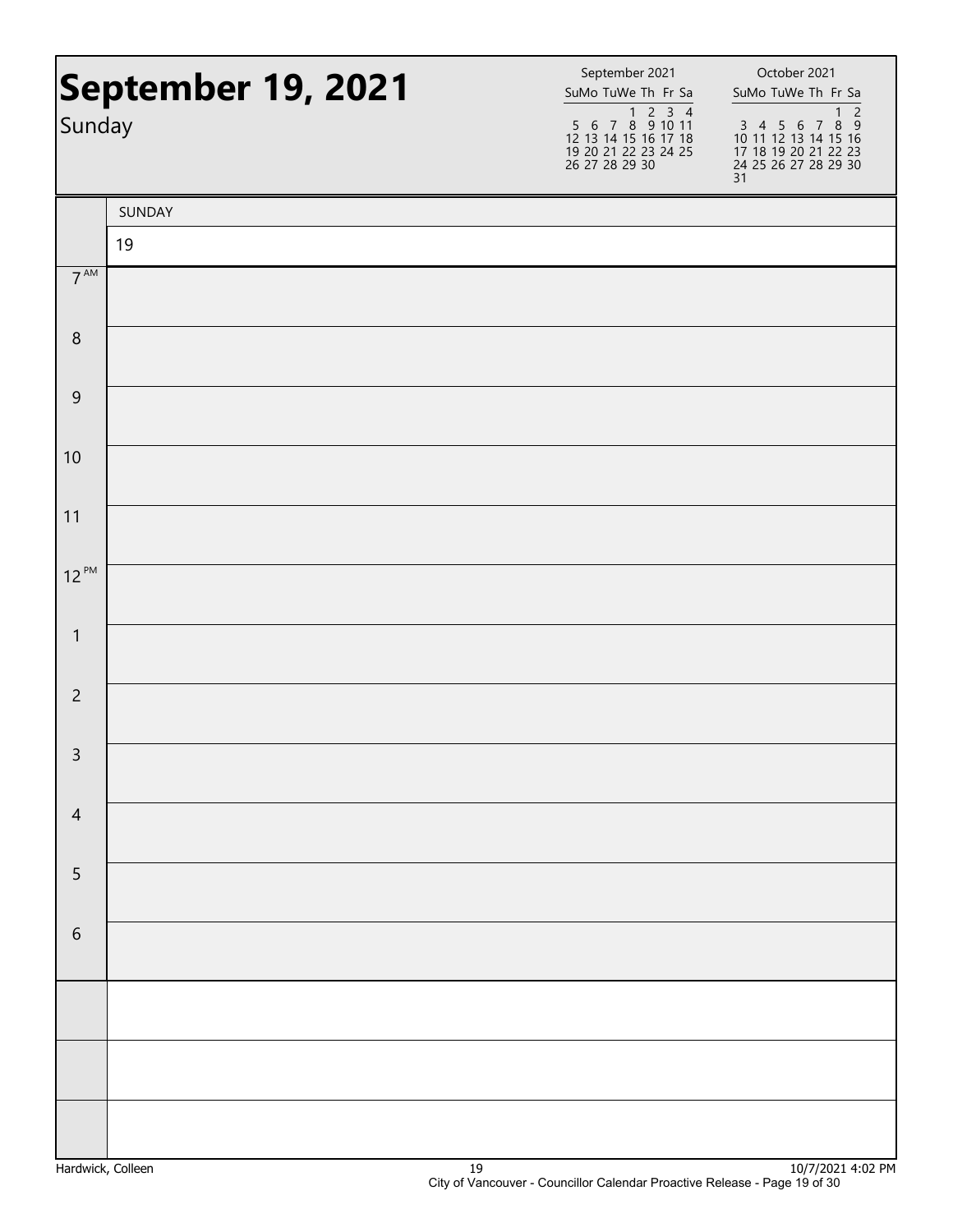| Monday          | <b>September 20, 2021</b>                                                                |                                                                                                       | September 2021<br>SuMo TuWe Th Fr Sa<br>1 2 3 4<br>7 8 9 10 11<br>5 6<br>12 13 14 15 16 17 18<br>19 20 21 22 23 24 25<br>26 27 28 29 30 | October 2021<br>SuMo TuWe Th Fr Sa<br>2<br>8<br>3 4 5 6<br>$\overline{7}$<br>- 9<br>10 11 12 13 14 15 16<br>17 18 19 20 21 22 23<br>24 25 26 27 28 29 30<br>31 |
|-----------------|------------------------------------------------------------------------------------------|-------------------------------------------------------------------------------------------------------|-----------------------------------------------------------------------------------------------------------------------------------------|----------------------------------------------------------------------------------------------------------------------------------------------------------------|
|                 | <b>MONDAY</b>                                                                            |                                                                                                       |                                                                                                                                         |                                                                                                                                                                |
|                 | 20<br>Federal Election Day - Hardwick, Colleen                                           | Submit False Creek Draft Motion for Staff Feedback by 5pm for October 5th Council - Hardwick, Colleen | Submit Draft Motion for Staff Feedback by 5pm for October 5th Council (See Link Below) - Councillor's Meeting Calendar                  |                                                                                                                                                                |
| 7 <sup>AM</sup> |                                                                                          |                                                                                                       |                                                                                                                                         |                                                                                                                                                                |
| 8               |                                                                                          |                                                                                                       |                                                                                                                                         |                                                                                                                                                                |
| 9               | [EXT] Updated invitation:<br>PlaceSpeak Team-wide scrum<br>Colleen Hardwick<br>$\hat{C}$ | [EXT] Updated invitation:<br>Team-wide scrum @ Weekly<br>Colleen Hardwick<br>$\sqrt{2}$               | Invitation: Team-wide scrum @<br>s.22(1)<br>or SKYPE<br>Colleen Hardwick<br>$\odot$ A                                                   | <b>Virtual Council Chamber Refre</b><br>Webex<br>Hardwick, Colleen                                                                                             |
| 10              |                                                                                          |                                                                                                       |                                                                                                                                         |                                                                                                                                                                |
| 11              |                                                                                          |                                                                                                       |                                                                                                                                         |                                                                                                                                                                |
| $12^{PM}$       |                                                                                          |                                                                                                       |                                                                                                                                         |                                                                                                                                                                |
| 1               | <b>FortisBC Introduction</b><br>Microsoft Teams Meeting<br>Hardwick, Colleen             | <b>FW: FortisBC Introduction</b><br>Microsoft Teams Meeting<br>Mansbridge, Blake                      | Staff/Council Briefing - 1:00 -<br>2:30 pm - 2022 Budget -<br>Update briefing #1/2:30 pm -                                              | Staff/Council Briefing - 1:00 -<br>2:30 pm - 2022 Budget -<br>Update briefing #1/2:30 pm -                                                                     |
| $\overline{2}$  |                                                                                          |                                                                                                       | 3:15 pm - Latecomer<br>Agreement Policy/3:15 pm -<br>4:00 pm - Neighbourhood<br><b>Traffic Management &amp;</b>                         | 3:15 pm - Latecomer<br>Agreement Policy/3:15 pm -<br>4:00 pm - Neighbourhood<br><b>Traffic Management &amp;</b>                                                |
| $\mathsf{3}$    |                                                                                          |                                                                                                       | Webex - See Below<br>Hardwick, Colleen                                                                                                  | WebEx Invite<br>Dragnea, Irina                                                                                                                                 |
| $\overline{4}$  | <b>Councillors Dominato/Hardwick/Kirby-Yung</b><br>Webex - See Below                     |                                                                                                       |                                                                                                                                         |                                                                                                                                                                |
| 5               | Hardwick, Colleen                                                                        |                                                                                                       |                                                                                                                                         |                                                                                                                                                                |
| 6               |                                                                                          |                                                                                                       |                                                                                                                                         |                                                                                                                                                                |
|                 |                                                                                          |                                                                                                       |                                                                                                                                         |                                                                                                                                                                |
|                 |                                                                                          |                                                                                                       |                                                                                                                                         |                                                                                                                                                                |
|                 |                                                                                          |                                                                                                       |                                                                                                                                         |                                                                                                                                                                |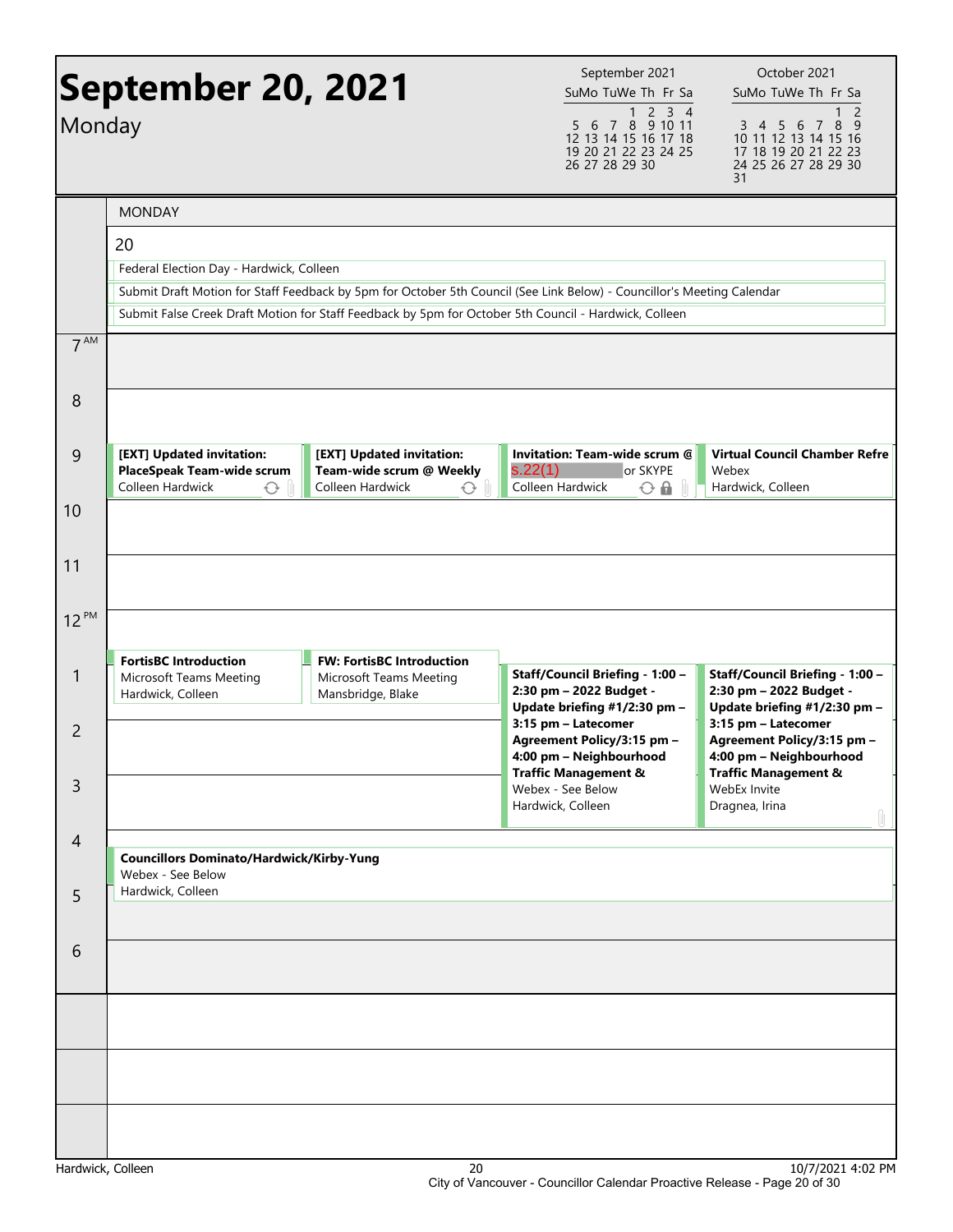| Tuesday         | <b>September 21, 2021</b>                                       |                              | September 2021<br>SuMo TuWe Th Fr Sa<br>$\begin{array}{@{}c@{\hspace{1em}}c@{\hspace{1em}}c@{\hspace{1em}}c@{\hspace{1em}}c@{\hspace{1em}}c@{\hspace{1em}}c@{\hspace{1em}}c@{\hspace{1em}}c@{\hspace{1em}}c@{\hspace{1em}}c@{\hspace{1em}}c@{\hspace{1em}}c@{\hspace{1em}}c@{\hspace{1em}}c@{\hspace{1em}}c@{\hspace{1em}}c@{\hspace{1em}}c@{\hspace{1em}}c@{\hspace{1em}}c@{\hspace{1em}}c@{\hspace{1em}}c@{\hspace{1em}}c@{\hspace{1em}}c@{\hspace{$<br>12 13 14 15 16 17 18<br>19 20 21 22 23 24 25 | October 2021<br>SuMo TuWe Th Fr Sa<br>$\overline{2}$<br>1<br>8 9<br>3 4 5 6<br>$\overline{7}$<br>10 11 12 13 14 15 16<br>17 18 19 20 21 22 23 |
|-----------------|-----------------------------------------------------------------|------------------------------|--------------------------------------------------------------------------------------------------------------------------------------------------------------------------------------------------------------------------------------------------------------------------------------------------------------------------------------------------------------------------------------------------------------------------------------------------------------------------------------------------------|-----------------------------------------------------------------------------------------------------------------------------------------------|
|                 |                                                                 |                              | 26 27 28 29 30                                                                                                                                                                                                                                                                                                                                                                                                                                                                                         | 24 25 26 27 28 29 30<br>31                                                                                                                    |
|                 | TUESDAY                                                         |                              |                                                                                                                                                                                                                                                                                                                                                                                                                                                                                                        |                                                                                                                                               |
|                 | 21                                                              |                              |                                                                                                                                                                                                                                                                                                                                                                                                                                                                                                        |                                                                                                                                               |
|                 |                                                                 |                              | Notice of False Creek Motion presented under Notice of Council Member's Motion at Council meeting - Hardwick, Colleen                                                                                                                                                                                                                                                                                                                                                                                  |                                                                                                                                               |
| 7 <sup>AM</sup> |                                                                 |                              |                                                                                                                                                                                                                                                                                                                                                                                                                                                                                                        |                                                                                                                                               |
| 8               |                                                                 |                              |                                                                                                                                                                                                                                                                                                                                                                                                                                                                                                        |                                                                                                                                               |
| $\overline{9}$  | Council - September 21, 2021<br>Webex Online                    | Council<br>Webex - See Below |                                                                                                                                                                                                                                                                                                                                                                                                                                                                                                        |                                                                                                                                               |
| 10              | Burke, Teresita                                                 | Hardwick, Colleen            |                                                                                                                                                                                                                                                                                                                                                                                                                                                                                                        |                                                                                                                                               |
| 11              |                                                                 |                              |                                                                                                                                                                                                                                                                                                                                                                                                                                                                                                        |                                                                                                                                               |
| $12^{PM}$       |                                                                 |                              |                                                                                                                                                                                                                                                                                                                                                                                                                                                                                                        |                                                                                                                                               |
| 1               |                                                                 |                              | In Camera - September 21,<br>2021<br>WebEx Online                                                                                                                                                                                                                                                                                                                                                                                                                                                      | In Camera - September 21,<br>2021<br>WebEx Online                                                                                             |
| $\overline{2}$  |                                                                 |                              | Swanston, Denise                                                                                                                                                                                                                                                                                                                                                                                                                                                                                       | Hardwick, Colleen                                                                                                                             |
| 3               |                                                                 |                              |                                                                                                                                                                                                                                                                                                                                                                                                                                                                                                        |                                                                                                                                               |
| $\overline{4}$  |                                                                 |                              |                                                                                                                                                                                                                                                                                                                                                                                                                                                                                                        |                                                                                                                                               |
| 5               |                                                                 |                              |                                                                                                                                                                                                                                                                                                                                                                                                                                                                                                        |                                                                                                                                               |
| 6               | <b>Public Hearing</b><br>Webex - See Below<br>Hardwick, Colleen |                              | Public Hearing - September 21, 2021<br>WebEx Online<br>Choi, Rowena                                                                                                                                                                                                                                                                                                                                                                                                                                    |                                                                                                                                               |
|                 |                                                                 |                              |                                                                                                                                                                                                                                                                                                                                                                                                                                                                                                        |                                                                                                                                               |
|                 |                                                                 |                              |                                                                                                                                                                                                                                                                                                                                                                                                                                                                                                        |                                                                                                                                               |
|                 |                                                                 |                              |                                                                                                                                                                                                                                                                                                                                                                                                                                                                                                        |                                                                                                                                               |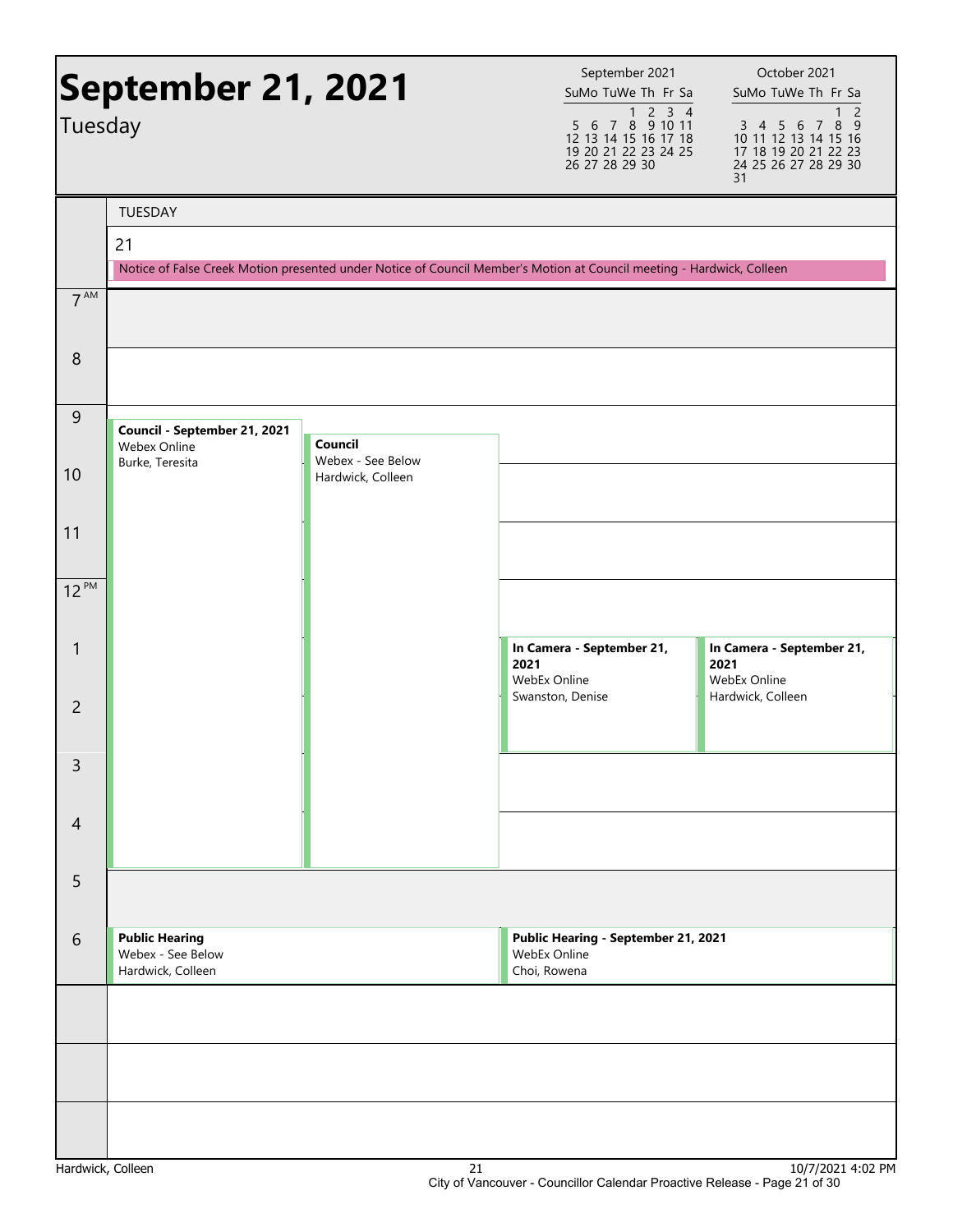|                  | September 22, 2021<br>Wednesday                                                                                        |                                                                        | September 2021<br>SuMo TuWe Th Fr Sa<br>$\begin{array}{@{}c@{\hspace{1em}}c@{\hspace{1em}}c@{\hspace{1em}}c@{\hspace{1em}}c@{\hspace{1em}}c@{\hspace{1em}}c@{\hspace{1em}}c@{\hspace{1em}}c@{\hspace{1em}}c@{\hspace{1em}}c@{\hspace{1em}}c@{\hspace{1em}}c@{\hspace{1em}}c@{\hspace{1em}}c@{\hspace{1em}}c@{\hspace{1em}}c@{\hspace{1em}}c@{\hspace{1em}}c@{\hspace{1em}}c@{\hspace{1em}}c@{\hspace{1em}}c@{\hspace{1em}}c@{\hspace{1em}}c@{\hspace{$<br>12 13 14 15 16 17 18<br>19 20 21 22 23 24 25<br>26 27 28 29 30 | October 2021<br>SuMo TuWe Th Fr Sa<br>$\overline{2}$<br>1<br>3 4 5 6 7 8 9<br>10 11 12 13 14 15 16<br>17 18 19 20 21 22 23<br>24 25 26 27 28 29 30<br>31 |
|------------------|------------------------------------------------------------------------------------------------------------------------|------------------------------------------------------------------------|--------------------------------------------------------------------------------------------------------------------------------------------------------------------------------------------------------------------------------------------------------------------------------------------------------------------------------------------------------------------------------------------------------------------------------------------------------------------------------------------------------------------------|----------------------------------------------------------------------------------------------------------------------------------------------------------|
|                  | WEDNESDAY<br>22                                                                                                        |                                                                        |                                                                                                                                                                                                                                                                                                                                                                                                                                                                                                                          |                                                                                                                                                          |
| 7 <sup>AM</sup>  |                                                                                                                        |                                                                        |                                                                                                                                                                                                                                                                                                                                                                                                                                                                                                                          |                                                                                                                                                          |
|                  |                                                                                                                        |                                                                        |                                                                                                                                                                                                                                                                                                                                                                                                                                                                                                                          |                                                                                                                                                          |
| $\boldsymbol{8}$ |                                                                                                                        |                                                                        |                                                                                                                                                                                                                                                                                                                                                                                                                                                                                                                          |                                                                                                                                                          |
| $9\,$            | <b>Standing Committee on Policy and</b><br><b>Strategic Priorities - September 22, 2021</b><br>WebEx online            | <b>Standing Committee on Policy and</b><br><b>Strategic Priorities</b> |                                                                                                                                                                                                                                                                                                                                                                                                                                                                                                                          |                                                                                                                                                          |
| 10               | Dragnea, Irina                                                                                                         | Webex - See Below<br>Hardwick, Colleen                                 |                                                                                                                                                                                                                                                                                                                                                                                                                                                                                                                          |                                                                                                                                                          |
| 11               |                                                                                                                        |                                                                        |                                                                                                                                                                                                                                                                                                                                                                                                                                                                                                                          |                                                                                                                                                          |
| $12^{PM}$        |                                                                                                                        |                                                                        |                                                                                                                                                                                                                                                                                                                                                                                                                                                                                                                          |                                                                                                                                                          |
| $\mathbf{1}$     |                                                                                                                        |                                                                        |                                                                                                                                                                                                                                                                                                                                                                                                                                                                                                                          |                                                                                                                                                          |
| $\overline{2}$   |                                                                                                                        |                                                                        |                                                                                                                                                                                                                                                                                                                                                                                                                                                                                                                          |                                                                                                                                                          |
| 3                |                                                                                                                        |                                                                        |                                                                                                                                                                                                                                                                                                                                                                                                                                                                                                                          |                                                                                                                                                          |
| $\overline{4}$   |                                                                                                                        |                                                                        |                                                                                                                                                                                                                                                                                                                                                                                                                                                                                                                          |                                                                                                                                                          |
| 5                |                                                                                                                        |                                                                        |                                                                                                                                                                                                                                                                                                                                                                                                                                                                                                                          |                                                                                                                                                          |
| 6                |                                                                                                                        |                                                                        |                                                                                                                                                                                                                                                                                                                                                                                                                                                                                                                          |                                                                                                                                                          |
|                  | 7:00pm - 7:30pm REMINDER: Quotes for Info Bulletin (submit to Marie by 10am on Thursday)(maria.pontikis@@vancouver.ca) |                                                                        |                                                                                                                                                                                                                                                                                                                                                                                                                                                                                                                          |                                                                                                                                                          |
|                  |                                                                                                                        |                                                                        |                                                                                                                                                                                                                                                                                                                                                                                                                                                                                                                          |                                                                                                                                                          |
|                  |                                                                                                                        |                                                                        |                                                                                                                                                                                                                                                                                                                                                                                                                                                                                                                          |                                                                                                                                                          |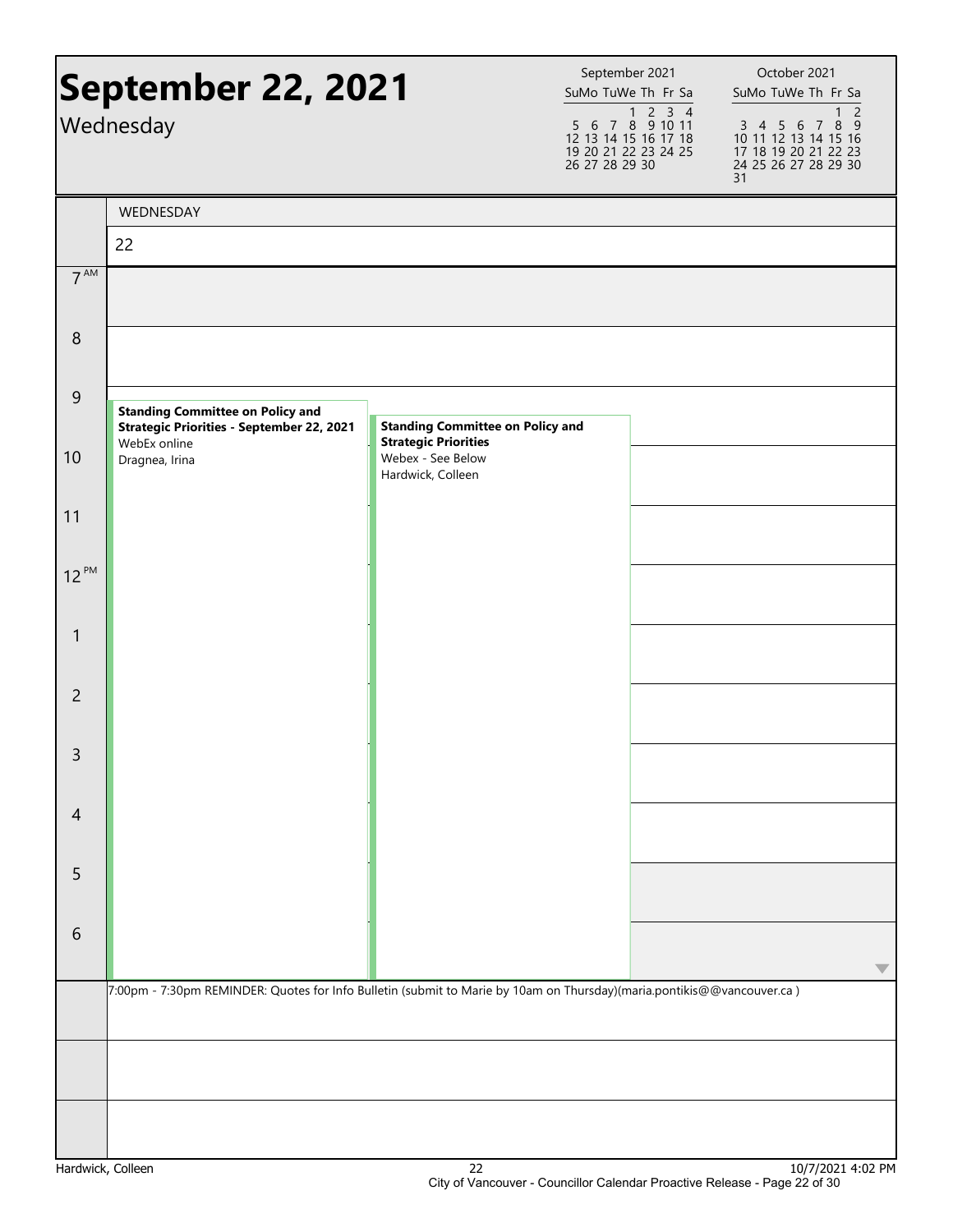| Thursday          | September 23, 2021                                                                                          |                                                                    | September 2021<br>SuMo TuWe Th Fr Sa<br>$\begin{array}{@{}c@{\hspace{1em}}c@{\hspace{1em}}c@{\hspace{1em}}c@{\hspace{1em}}c@{\hspace{1em}}c@{\hspace{1em}}c@{\hspace{1em}}c@{\hspace{1em}}c@{\hspace{1em}}c@{\hspace{1em}}c@{\hspace{1em}}c@{\hspace{1em}}c@{\hspace{1em}}c@{\hspace{1em}}c@{\hspace{1em}}c@{\hspace{1em}}c@{\hspace{1em}}c@{\hspace{1em}}c@{\hspace{1em}}c@{\hspace{1em}}c@{\hspace{1em}}c@{\hspace{1em}}c@{\hspace{1em}}c@{\hspace{$<br>12 13 14 15 16 17 18<br>19 20 21 22 23 24 25<br>26 27 28 29 30 | October 2021<br>SuMo TuWe Th Fr Sa<br>1 <sub>2</sub><br>3 4 5 6 7 8 9<br>10 11 12 13 14 15 16<br>17 18 19 20 21 22 23<br>24 25 26 27 28 29 30<br>31 |
|-------------------|-------------------------------------------------------------------------------------------------------------|--------------------------------------------------------------------|--------------------------------------------------------------------------------------------------------------------------------------------------------------------------------------------------------------------------------------------------------------------------------------------------------------------------------------------------------------------------------------------------------------------------------------------------------------------------------------------------------------------------|-----------------------------------------------------------------------------------------------------------------------------------------------------|
|                   | <b>THURSDAY</b>                                                                                             |                                                                    |                                                                                                                                                                                                                                                                                                                                                                                                                                                                                                                          |                                                                                                                                                     |
|                   | 23                                                                                                          |                                                                    |                                                                                                                                                                                                                                                                                                                                                                                                                                                                                                                          |                                                                                                                                                     |
| 7 <sup>AM</sup>   |                                                                                                             |                                                                    |                                                                                                                                                                                                                                                                                                                                                                                                                                                                                                                          |                                                                                                                                                     |
| 8                 |                                                                                                             |                                                                    |                                                                                                                                                                                                                                                                                                                                                                                                                                                                                                                          |                                                                                                                                                     |
| 9                 |                                                                                                             |                                                                    |                                                                                                                                                                                                                                                                                                                                                                                                                                                                                                                          |                                                                                                                                                     |
| 10                |                                                                                                             |                                                                    |                                                                                                                                                                                                                                                                                                                                                                                                                                                                                                                          |                                                                                                                                                     |
| 11                |                                                                                                             |                                                                    |                                                                                                                                                                                                                                                                                                                                                                                                                                                                                                                          |                                                                                                                                                     |
| $12^{PM}$         |                                                                                                             |                                                                    |                                                                                                                                                                                                                                                                                                                                                                                                                                                                                                                          |                                                                                                                                                     |
| $\mathbf{1}$      | <b>Metro Directors' Agenda Review Meeting</b><br>Webex - Details Below<br>Hardwick, Colleen                 |                                                                    | <b>Metro Directors' Agenda Review Meeting</b><br>Webex - Details Below<br>Carr, Adriane                                                                                                                                                                                                                                                                                                                                                                                                                                  | ۞                                                                                                                                                   |
| $\overline{c}$    |                                                                                                             |                                                                    |                                                                                                                                                                                                                                                                                                                                                                                                                                                                                                                          |                                                                                                                                                     |
| 3                 |                                                                                                             |                                                                    |                                                                                                                                                                                                                                                                                                                                                                                                                                                                                                                          |                                                                                                                                                     |
| $\overline{4}$    |                                                                                                             |                                                                    |                                                                                                                                                                                                                                                                                                                                                                                                                                                                                                                          |                                                                                                                                                     |
| 5                 | <b>REGISTERED: Official Opening</b><br>of the Consulate General of<br><b>Ireland Office (Consul General</b> |                                                                    |                                                                                                                                                                                                                                                                                                                                                                                                                                                                                                                          |                                                                                                                                                     |
| 6                 | 1300-1095 West Pender Street -<br>Hardwick, Colleen                                                         | <b>Public Hearing - September 23</b><br>Webex<br>Hardwick, Colleen | <b>Public Hearing - September 23</b><br>WebEx Online<br>Choi, Rowena                                                                                                                                                                                                                                                                                                                                                                                                                                                     | <b>LOA APPROVED</b><br>Hardwick, Colleen                                                                                                            |
|                   |                                                                                                             |                                                                    |                                                                                                                                                                                                                                                                                                                                                                                                                                                                                                                          |                                                                                                                                                     |
|                   |                                                                                                             |                                                                    |                                                                                                                                                                                                                                                                                                                                                                                                                                                                                                                          |                                                                                                                                                     |
|                   |                                                                                                             |                                                                    |                                                                                                                                                                                                                                                                                                                                                                                                                                                                                                                          |                                                                                                                                                     |
| Hardwick, Colleen |                                                                                                             | 23                                                                 |                                                                                                                                                                                                                                                                                                                                                                                                                                                                                                                          | 10/7/2021 4:02 PM                                                                                                                                   |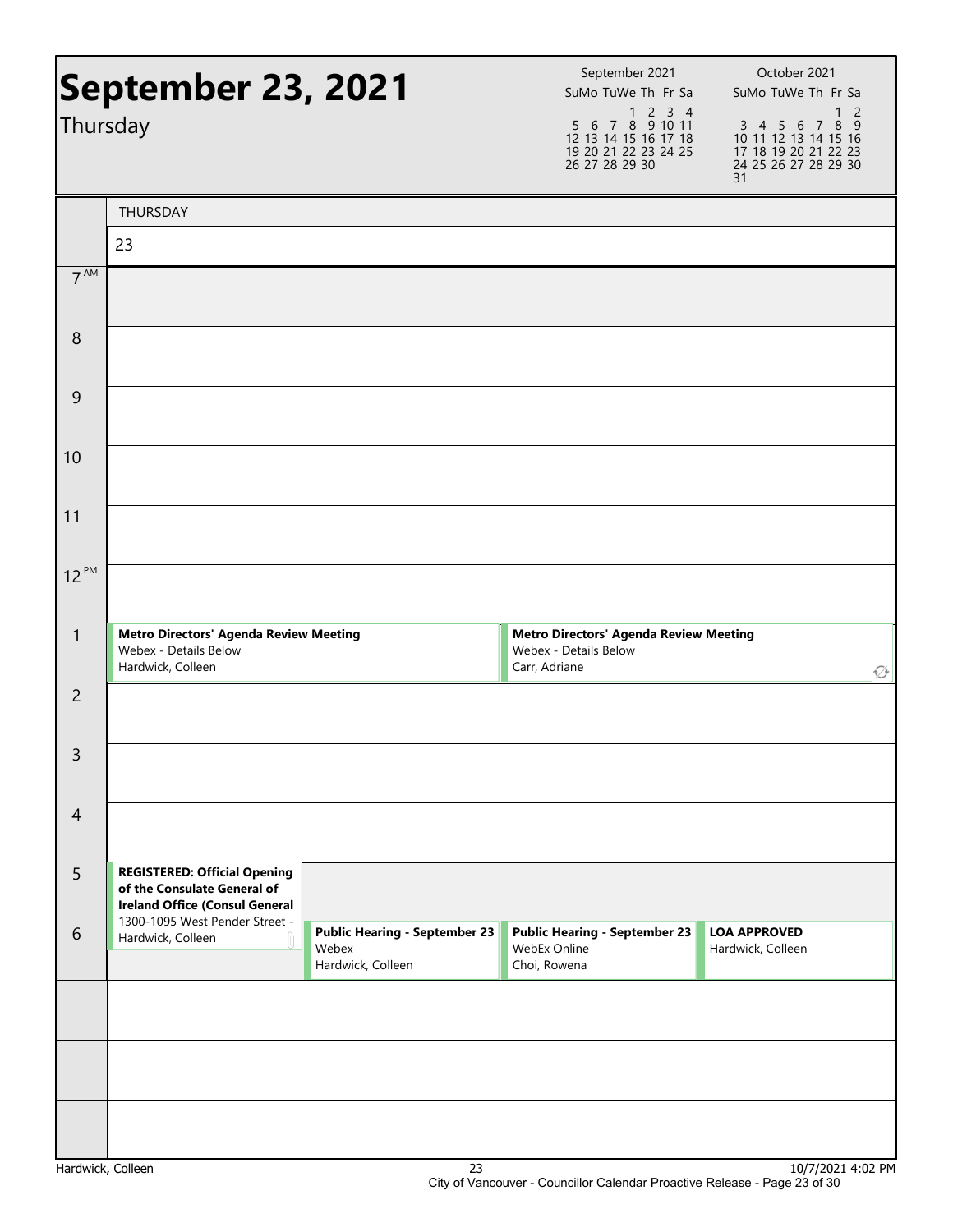| Friday         | <b>September 24, 2021</b>                                                                                                                                               | September 2021<br>October 2021<br>SuMo TuWe Th Fr Sa<br>SuMo TuWe Th Fr Sa<br>$\begin{array}{@{}c@{\hspace{1em}}c@{\hspace{1em}}c@{\hspace{1em}}c@{\hspace{1em}}c@{\hspace{1em}}c@{\hspace{1em}}c@{\hspace{1em}}c@{\hspace{1em}}c@{\hspace{1em}}c@{\hspace{1em}}c@{\hspace{1em}}c@{\hspace{1em}}c@{\hspace{1em}}c@{\hspace{1em}}c@{\hspace{1em}}c@{\hspace{1em}}c@{\hspace{1em}}c@{\hspace{1em}}c@{\hspace{1em}}c@{\hspace{1em}}c@{\hspace{1em}}c@{\hspace{1em}}c@{\hspace{1em}}c@{\hspace{$<br>$\overline{2}$<br>3 4 5 6 7 8 9 |
|----------------|-------------------------------------------------------------------------------------------------------------------------------------------------------------------------|---------------------------------------------------------------------------------------------------------------------------------------------------------------------------------------------------------------------------------------------------------------------------------------------------------------------------------------------------------------------------------------------------------------------------------------------------------------------------------------------------------------------------------|
|                |                                                                                                                                                                         | 12 13 14 15 16 17 18<br>10 11 12 13 14 15 16<br>19 20 21 22 23 24 25<br>17 18 19 20 21 22 23<br>26 27 28 29 30<br>24 25 26 27 28 29 30<br>31                                                                                                                                                                                                                                                                                                                                                                                    |
|                | <b>FRIDAY</b><br>24                                                                                                                                                     |                                                                                                                                                                                                                                                                                                                                                                                                                                                                                                                                 |
|                | s.22(1)<br>Please contact erin.marshall@vancouver.ca/604.871.6710 - Hardwick, Colleen<br>False Creek Motion Feedback from City Manager's Office due - Hardwick, Colleen |                                                                                                                                                                                                                                                                                                                                                                                                                                                                                                                                 |
| $7^{AM}$       |                                                                                                                                                                         |                                                                                                                                                                                                                                                                                                                                                                                                                                                                                                                                 |
| 8              |                                                                                                                                                                         |                                                                                                                                                                                                                                                                                                                                                                                                                                                                                                                                 |
| 9              | September 24, 2021 MV Board Meeting<br>ZOOM - See Link Below                                                                                                            | September 24, 2021 MV Board Meeting<br>ZOOM - See Link Below<br>Hardwick, Colleen                                                                                                                                                                                                                                                                                                                                                                                                                                               |
| 10             |                                                                                                                                                                         |                                                                                                                                                                                                                                                                                                                                                                                                                                                                                                                                 |
| 11             |                                                                                                                                                                         |                                                                                                                                                                                                                                                                                                                                                                                                                                                                                                                                 |
| $12^{PM}$      |                                                                                                                                                                         |                                                                                                                                                                                                                                                                                                                                                                                                                                                                                                                                 |
| $\mathbf{1}$   |                                                                                                                                                                         |                                                                                                                                                                                                                                                                                                                                                                                                                                                                                                                                 |
| $\overline{c}$ |                                                                                                                                                                         |                                                                                                                                                                                                                                                                                                                                                                                                                                                                                                                                 |
| $\mathsf{3}$   | Webex - See Below<br>Hardwick, Colleen                                                                                                                                  | Councillor Hardwick/Paul Mochrie - Sharing Staff Council Briefing Presentations (Climate Emergency Action Plan from September 1<br>Ĥ.                                                                                                                                                                                                                                                                                                                                                                                           |
| $\overline{4}$ |                                                                                                                                                                         |                                                                                                                                                                                                                                                                                                                                                                                                                                                                                                                                 |
| 5              |                                                                                                                                                                         |                                                                                                                                                                                                                                                                                                                                                                                                                                                                                                                                 |
| 6              |                                                                                                                                                                         |                                                                                                                                                                                                                                                                                                                                                                                                                                                                                                                                 |
|                |                                                                                                                                                                         |                                                                                                                                                                                                                                                                                                                                                                                                                                                                                                                                 |
|                |                                                                                                                                                                         |                                                                                                                                                                                                                                                                                                                                                                                                                                                                                                                                 |
|                |                                                                                                                                                                         |                                                                                                                                                                                                                                                                                                                                                                                                                                                                                                                                 |
|                |                                                                                                                                                                         |                                                                                                                                                                                                                                                                                                                                                                                                                                                                                                                                 |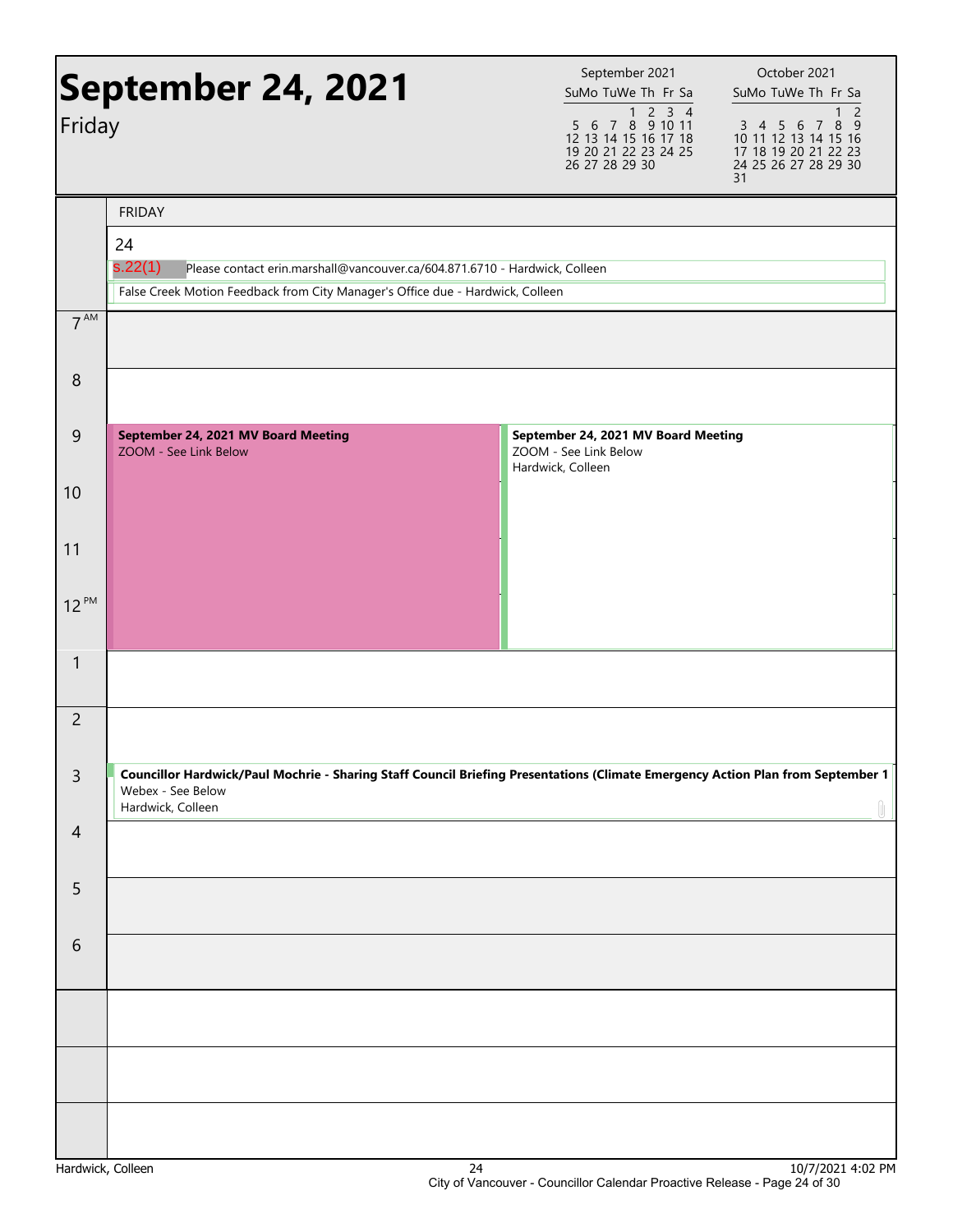| September 25, 2021<br>Saturday |          | September 2021<br>SuMo TuWe Th Fr Sa<br>1 2 3 4<br>5 6 7 8 9 10 11<br>12 13 14 15 16 17 18<br>19 20 21 22 23 24 25<br>26 27 28 29 30 | October 2021<br>SuMo TuWe Th Fr Sa<br>$\overline{c}$<br>$\mathbf{1}$<br>$3\ 4\ 5\ 6\ 7\ 8\ 9$<br>10 11 12 13 14 15 16<br>17 18 19 20 21 22 23<br>24 25 26 27 28 29 30<br>31 |
|--------------------------------|----------|--------------------------------------------------------------------------------------------------------------------------------------|-----------------------------------------------------------------------------------------------------------------------------------------------------------------------------|
|                                | SATURDAY |                                                                                                                                      |                                                                                                                                                                             |
|                                | 25       |                                                                                                                                      |                                                                                                                                                                             |
| 7 <sup>AM</sup>                |          |                                                                                                                                      |                                                                                                                                                                             |
| $\,8\,$                        |          |                                                                                                                                      |                                                                                                                                                                             |
| $\mathsf 9$                    |          |                                                                                                                                      |                                                                                                                                                                             |
| 10                             |          |                                                                                                                                      |                                                                                                                                                                             |
| 11                             |          |                                                                                                                                      |                                                                                                                                                                             |
| $12^{PM}$                      |          |                                                                                                                                      |                                                                                                                                                                             |
| $\mathbf{1}$                   |          |                                                                                                                                      |                                                                                                                                                                             |
| $\overline{2}$                 |          |                                                                                                                                      |                                                                                                                                                                             |
| $\mathbf{R}$                   |          |                                                                                                                                      |                                                                                                                                                                             |
| $\overline{4}$                 |          |                                                                                                                                      |                                                                                                                                                                             |
| 5                              |          |                                                                                                                                      |                                                                                                                                                                             |
| $\,$ 6 $\,$                    |          |                                                                                                                                      |                                                                                                                                                                             |
|                                |          |                                                                                                                                      |                                                                                                                                                                             |
|                                |          |                                                                                                                                      |                                                                                                                                                                             |
|                                |          |                                                                                                                                      |                                                                                                                                                                             |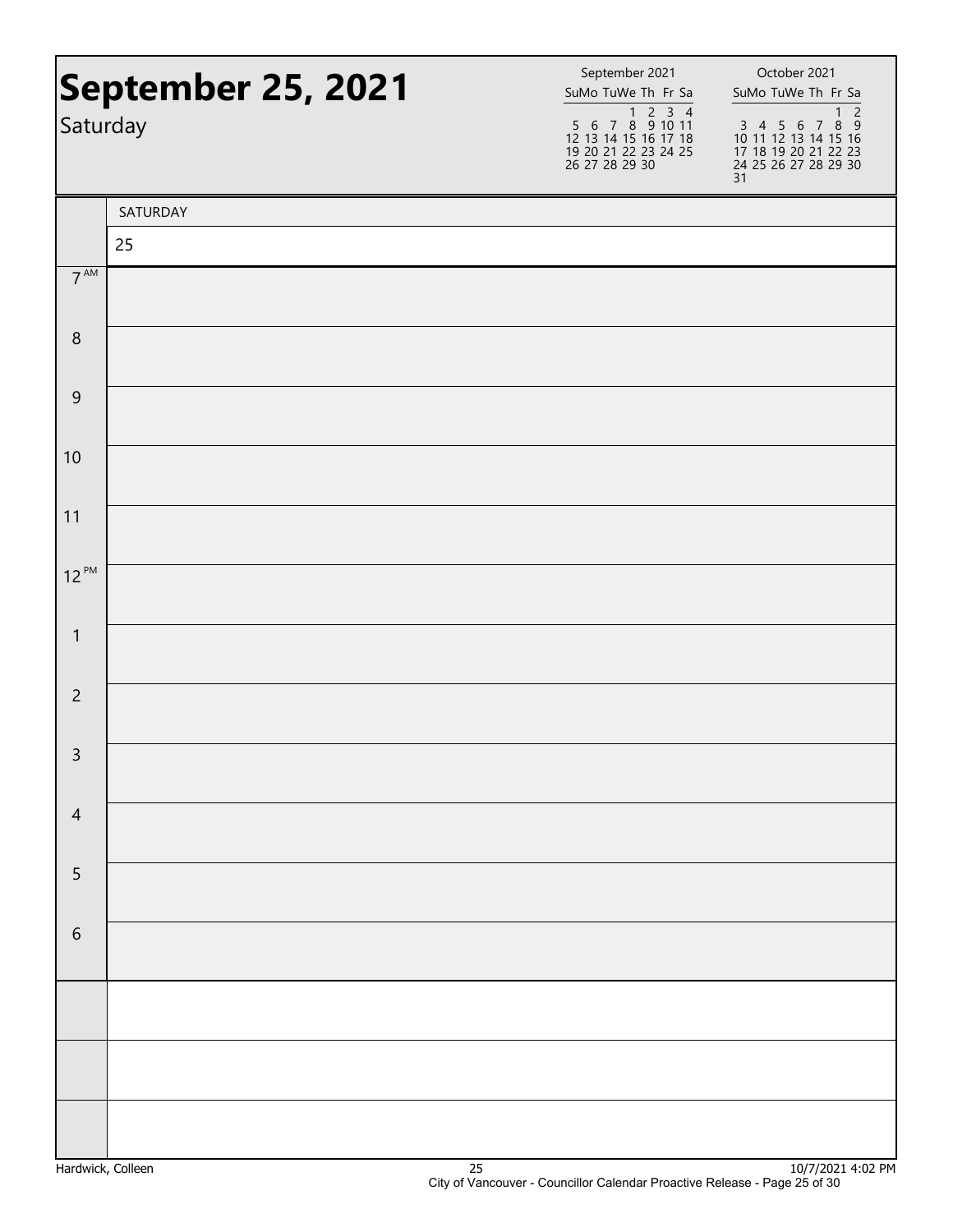| September 26, 2021 |                                                                                                                                         | September 2021<br>SuMo TuWe Th Fr Sa                                                                                                                                                                                                                                                                                                                                                                                                                                             | October 2021<br>SuMo TuWe Th Fr Sa                                                                                 |
|--------------------|-----------------------------------------------------------------------------------------------------------------------------------------|----------------------------------------------------------------------------------------------------------------------------------------------------------------------------------------------------------------------------------------------------------------------------------------------------------------------------------------------------------------------------------------------------------------------------------------------------------------------------------|--------------------------------------------------------------------------------------------------------------------|
| Sunday             |                                                                                                                                         | $\begin{array}{@{}c@{\hspace{1em}}c@{\hspace{1em}}c@{\hspace{1em}}c@{\hspace{1em}}c@{\hspace{1em}}c@{\hspace{1em}}c@{\hspace{1em}}c@{\hspace{1em}}c@{\hspace{1em}}c@{\hspace{1em}}c@{\hspace{1em}}c@{\hspace{1em}}c@{\hspace{1em}}c@{\hspace{1em}}c@{\hspace{1em}}c@{\hspace{1em}}c@{\hspace{1em}}c@{\hspace{1em}}c@{\hspace{1em}}c@{\hspace{1em}}c@{\hspace{1em}}c@{\hspace{1em}}c@{\hspace{1em}}c@{\hspace{$<br>12 13 14 15 16 17 18<br>19 20 21 22 23 24 25<br>26 27 28 29 30 | $\overline{c}$<br>1<br>3 4 5 6 7 8 9<br>10 11 12 13 14 15 16<br>17 18 19 20 21 22 23<br>24 25 26 27 28 29 30<br>31 |
|                    | SUNDAY                                                                                                                                  |                                                                                                                                                                                                                                                                                                                                                                                                                                                                                  |                                                                                                                    |
|                    | 26                                                                                                                                      |                                                                                                                                                                                                                                                                                                                                                                                                                                                                                  |                                                                                                                    |
|                    | Police and Peace Officers' National Memorial Day - flagpoles with halyards on City of Vancouver buildings, should be flown at half-mast |                                                                                                                                                                                                                                                                                                                                                                                                                                                                                  |                                                                                                                    |
| $7^{\text{AM}}$    |                                                                                                                                         |                                                                                                                                                                                                                                                                                                                                                                                                                                                                                  |                                                                                                                    |
| $\,8\,$            |                                                                                                                                         |                                                                                                                                                                                                                                                                                                                                                                                                                                                                                  |                                                                                                                    |
| 9                  |                                                                                                                                         |                                                                                                                                                                                                                                                                                                                                                                                                                                                                                  |                                                                                                                    |
| 10                 |                                                                                                                                         |                                                                                                                                                                                                                                                                                                                                                                                                                                                                                  |                                                                                                                    |
| 11                 |                                                                                                                                         |                                                                                                                                                                                                                                                                                                                                                                                                                                                                                  |                                                                                                                    |
| $12^{PM}$          |                                                                                                                                         |                                                                                                                                                                                                                                                                                                                                                                                                                                                                                  |                                                                                                                    |
| $\mathbf{1}$       |                                                                                                                                         |                                                                                                                                                                                                                                                                                                                                                                                                                                                                                  |                                                                                                                    |
| $\overline{c}$     |                                                                                                                                         |                                                                                                                                                                                                                                                                                                                                                                                                                                                                                  |                                                                                                                    |
| 3                  |                                                                                                                                         |                                                                                                                                                                                                                                                                                                                                                                                                                                                                                  |                                                                                                                    |
| $\overline{4}$     |                                                                                                                                         |                                                                                                                                                                                                                                                                                                                                                                                                                                                                                  |                                                                                                                    |
| 5                  |                                                                                                                                         |                                                                                                                                                                                                                                                                                                                                                                                                                                                                                  |                                                                                                                    |
| $\sqrt{6}$         |                                                                                                                                         |                                                                                                                                                                                                                                                                                                                                                                                                                                                                                  |                                                                                                                    |
|                    |                                                                                                                                         |                                                                                                                                                                                                                                                                                                                                                                                                                                                                                  |                                                                                                                    |
|                    |                                                                                                                                         |                                                                                                                                                                                                                                                                                                                                                                                                                                                                                  |                                                                                                                    |
|                    |                                                                                                                                         |                                                                                                                                                                                                                                                                                                                                                                                                                                                                                  |                                                                                                                    |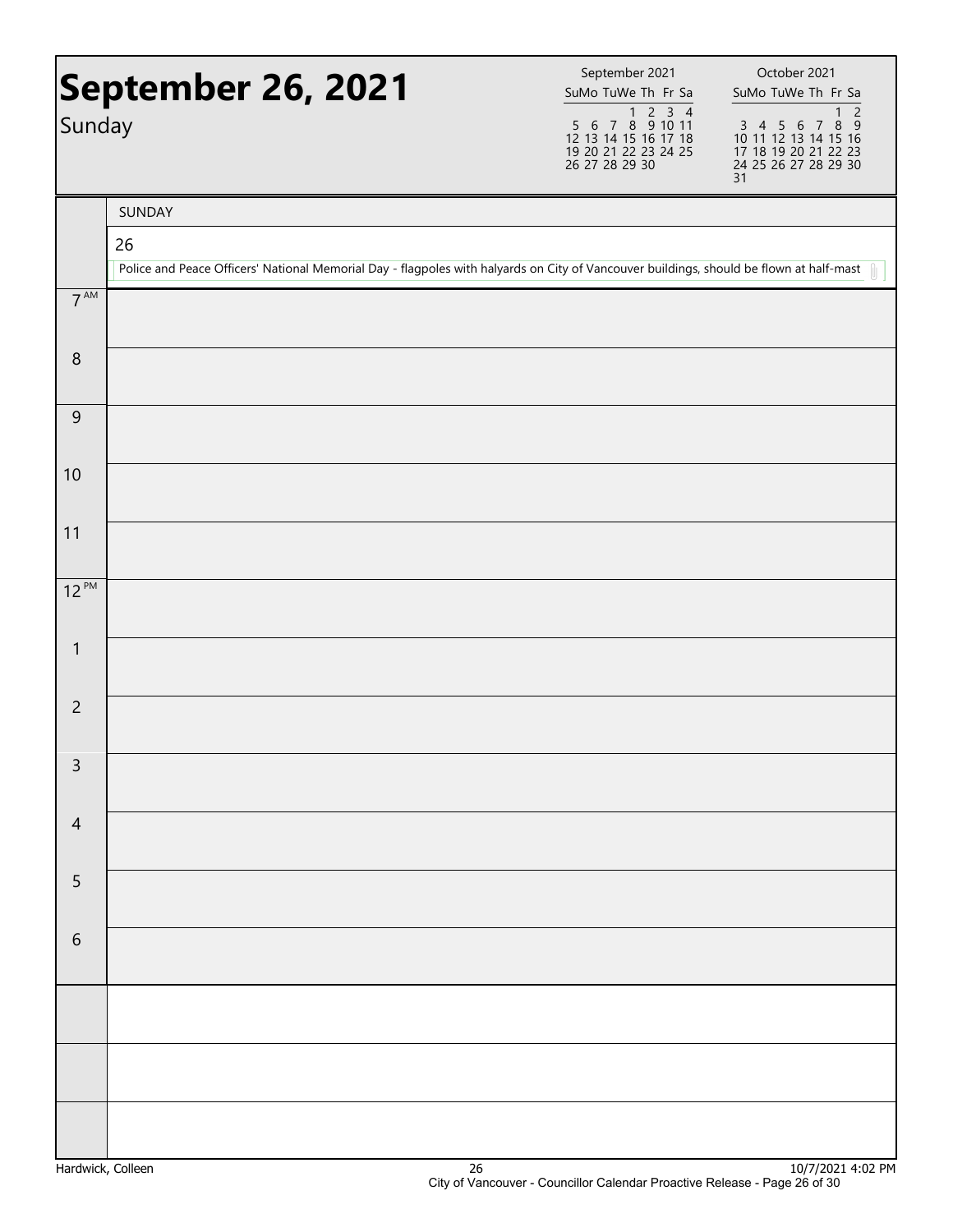| Monday                         | <b>September 27, 2021</b><br><b>MONDAY</b><br>27<br>Submit Final False Creek Motion to City Clerk's Office by 5pm for Inclusion on October 5th Council Agenda (Please Email Final Motion to<br>Submit Final False Creek Motion to City Clerk's Office by 5pm for Inclusion on October 5th Council Agenda (Please Email Final Motion to |                                                                          | September 2021<br>SuMo TuWe Th Fr Sa<br>26 27 28 29 30                                  | $1 2 3 4$<br>5 6 7 8 9 10 11<br>12 13 14 15 16 17 18<br>19 20 21 22 23 24 25 | October 2021<br>SuMo TuWe Th Fr Sa<br>2<br>3 4 5 6 7<br>8<br>- 9<br>10 11 12 13 14 15 16<br>17 18 19 20 21 22 23<br>24 25 26 27 28 29 30<br>31 |  |
|--------------------------------|----------------------------------------------------------------------------------------------------------------------------------------------------------------------------------------------------------------------------------------------------------------------------------------------------------------------------------------|--------------------------------------------------------------------------|-----------------------------------------------------------------------------------------|------------------------------------------------------------------------------|------------------------------------------------------------------------------------------------------------------------------------------------|--|
| 7 <sup>AM</sup>                |                                                                                                                                                                                                                                                                                                                                        |                                                                          |                                                                                         |                                                                              |                                                                                                                                                |  |
| 8                              |                                                                                                                                                                                                                                                                                                                                        |                                                                          |                                                                                         |                                                                              |                                                                                                                                                |  |
| 9                              | [EXT] Updated invitation: PlaceSpeak<br>Team-wide scrum @ Mon Sep 27, 2021<br>Colleen Hardwick<br>ឃុ                                                                                                                                                                                                                                   | Colleen Hardwick                                                         | [EXT] Updated invitation: Team-wide<br>scrum @ Weekly from 9am to 10am on<br>$\bigcirc$ |                                                                              | Invitation: Team-wide scrum @ Weekly fro<br>s.22(1)<br>or SKYPE<br>Colleen Hardwick<br>$\odot$ a $\parallel$                                   |  |
| 10                             |                                                                                                                                                                                                                                                                                                                                        |                                                                          |                                                                                         |                                                                              |                                                                                                                                                |  |
| 11                             | Chair Dhaliwal   Director Hardwick - Phone Call<br>Chair Dhaliwal, please call Director Hardwick at S.22(1)                                                                                                                                                                                                                            |                                                                          |                                                                                         |                                                                              |                                                                                                                                                |  |
| $12^{PM}$                      |                                                                                                                                                                                                                                                                                                                                        |                                                                          |                                                                                         |                                                                              |                                                                                                                                                |  |
| $\mathbf{1}$<br>$\overline{2}$ | Staff/Council Briefing - 1:00 pm - 1:45 pm - Fine Forgiveness<br>Event/Fine Free Library Service/1:45 pm - 2:30 pm - Upcoming<br>changes to the Social Grants Program<br>Webex - Link Below                                                                                                                                            |                                                                          | changes to the Social Grants Program<br>Webex invite<br>Hildebrandt, Tina               |                                                                              | Staff/Council Briefing - 1:00 pm - 1:45 pm - Fine Forgiveness<br>Event/Fine Free Library Service/1:45 pm - 2:30 pm - Upcoming                  |  |
|                                | Hardwick, Colleen                                                                                                                                                                                                                                                                                                                      |                                                                          |                                                                                         |                                                                              |                                                                                                                                                |  |
| 3                              |                                                                                                                                                                                                                                                                                                                                        |                                                                          |                                                                                         |                                                                              |                                                                                                                                                |  |
| 4                              | <b>Councillors</b>                                                                                                                                                                                                                                                                                                                     |                                                                          |                                                                                         |                                                                              |                                                                                                                                                |  |
| 5                              | Dominato/Hardwick/Kirby-Yung<br>Hardwick, Colleen                                                                                                                                                                                                                                                                                      | [EXT] Board of Directors Meeting<br>(Agenda, etc attached)<br>s.15(1)(l) |                                                                                         | ZOOM - See Below                                                             | Vancouver Heritage Foundation - Board<br>Meeting - Agenda, etc Attached                                                                        |  |
| 6                              |                                                                                                                                                                                                                                                                                                                                        | <b>Emily Lonie</b>                                                       |                                                                                         | Hardwick, Colleen                                                            |                                                                                                                                                |  |
|                                |                                                                                                                                                                                                                                                                                                                                        |                                                                          |                                                                                         |                                                                              |                                                                                                                                                |  |
|                                |                                                                                                                                                                                                                                                                                                                                        |                                                                          |                                                                                         |                                                                              |                                                                                                                                                |  |
|                                |                                                                                                                                                                                                                                                                                                                                        |                                                                          |                                                                                         |                                                                              |                                                                                                                                                |  |
|                                | Hardwick, Colleen                                                                                                                                                                                                                                                                                                                      | 27                                                                       |                                                                                         |                                                                              | 10/7/2021 4:02 PM                                                                                                                              |  |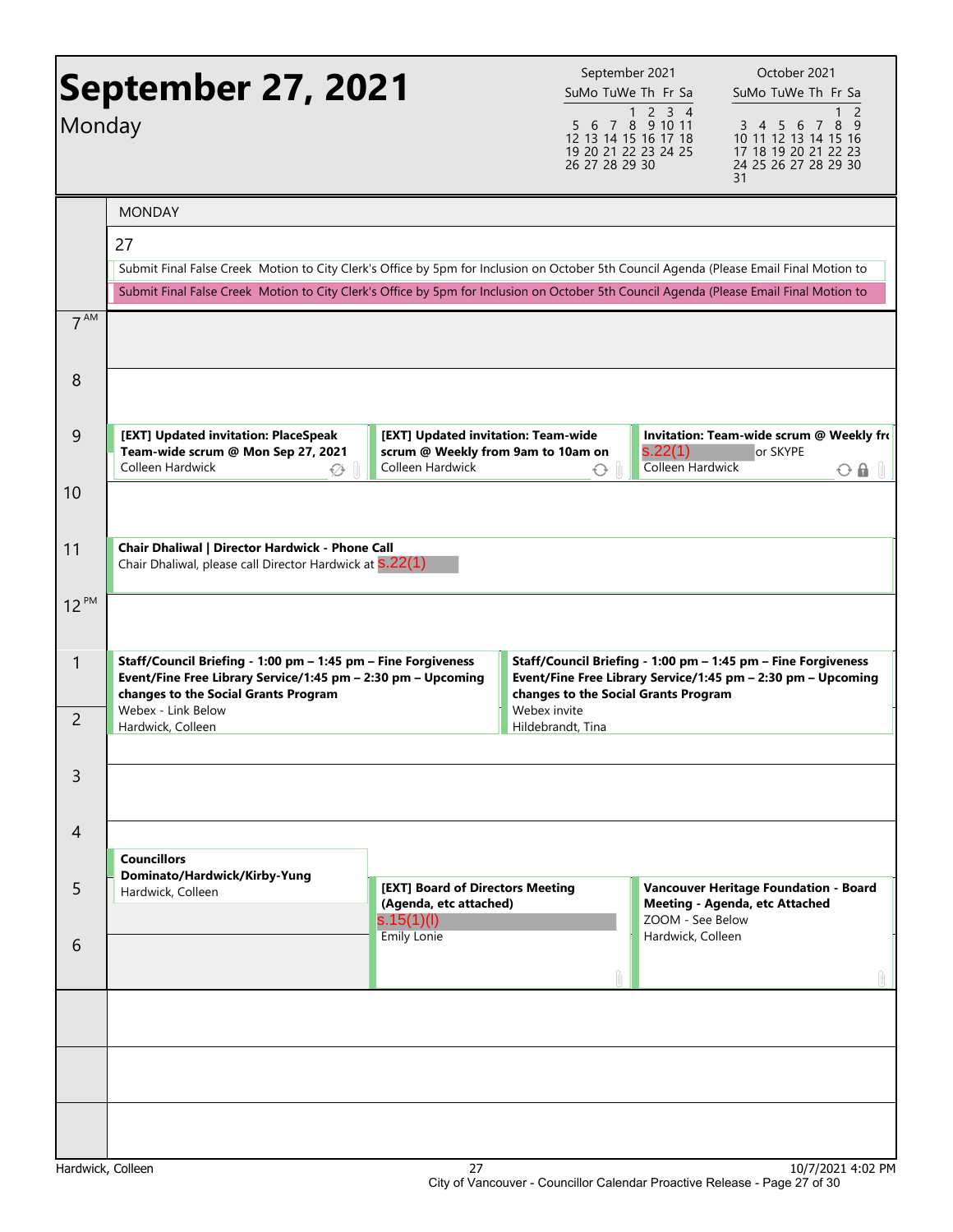| September 28, 2021 |                                                                                           | September 2021<br>SuMo TuWe Th Fr Sa                                                                                                                                                                                                                                                                                                                                                                                                                                             | October 2021<br>SuMo TuWe Th Fr Sa                                                                                 |
|--------------------|-------------------------------------------------------------------------------------------|----------------------------------------------------------------------------------------------------------------------------------------------------------------------------------------------------------------------------------------------------------------------------------------------------------------------------------------------------------------------------------------------------------------------------------------------------------------------------------|--------------------------------------------------------------------------------------------------------------------|
| Tuesday            |                                                                                           | $\begin{array}{@{}c@{\hspace{1em}}c@{\hspace{1em}}c@{\hspace{1em}}c@{\hspace{1em}}c@{\hspace{1em}}c@{\hspace{1em}}c@{\hspace{1em}}c@{\hspace{1em}}c@{\hspace{1em}}c@{\hspace{1em}}c@{\hspace{1em}}c@{\hspace{1em}}c@{\hspace{1em}}c@{\hspace{1em}}c@{\hspace{1em}}c@{\hspace{1em}}c@{\hspace{1em}}c@{\hspace{1em}}c@{\hspace{1em}}c@{\hspace{1em}}c@{\hspace{1em}}c@{\hspace{1em}}c@{\hspace{1em}}c@{\hspace{$<br>12 13 14 15 16 17 18<br>19 20 21 22 23 24 25<br>26 27 28 29 30 | $\overline{c}$<br>1<br>3 4 5 6 7 8 9<br>10 11 12 13 14 15 16<br>17 18 19 20 21 22 23<br>24 25 26 27 28 29 30<br>31 |
|                    | TUESDAY                                                                                   |                                                                                                                                                                                                                                                                                                                                                                                                                                                                                  |                                                                                                                    |
|                    | 28                                                                                        |                                                                                                                                                                                                                                                                                                                                                                                                                                                                                  |                                                                                                                    |
| $7^{\text{AM}}$    |                                                                                           |                                                                                                                                                                                                                                                                                                                                                                                                                                                                                  |                                                                                                                    |
| 8                  |                                                                                           |                                                                                                                                                                                                                                                                                                                                                                                                                                                                                  |                                                                                                                    |
| 9                  |                                                                                           |                                                                                                                                                                                                                                                                                                                                                                                                                                                                                  |                                                                                                                    |
| 10                 |                                                                                           |                                                                                                                                                                                                                                                                                                                                                                                                                                                                                  |                                                                                                                    |
| 11                 | <b>Fraser Academy &amp; City Councillors</b><br>ZOOM - See Link Below<br>Maureen Steltman | <b>Fraser Academy &amp; City Councillors</b><br>Hardwick, Colleen                                                                                                                                                                                                                                                                                                                                                                                                                |                                                                                                                    |
| $12^{PM}$          |                                                                                           |                                                                                                                                                                                                                                                                                                                                                                                                                                                                                  |                                                                                                                    |
| $\mathbf{1}$       |                                                                                           |                                                                                                                                                                                                                                                                                                                                                                                                                                                                                  |                                                                                                                    |
| $\overline{2}$     |                                                                                           |                                                                                                                                                                                                                                                                                                                                                                                                                                                                                  |                                                                                                                    |
| 3                  |                                                                                           |                                                                                                                                                                                                                                                                                                                                                                                                                                                                                  |                                                                                                                    |
| 4                  |                                                                                           |                                                                                                                                                                                                                                                                                                                                                                                                                                                                                  |                                                                                                                    |
| 5                  | Special Council meeting - Vancouver Plan Workshop<br>WebEx Online                         |                                                                                                                                                                                                                                                                                                                                                                                                                                                                                  |                                                                                                                    |
| 6                  | Swanston, Denise                                                                          | <b>Special Council Meeting</b><br>webex<br>Hardwick, Colleen                                                                                                                                                                                                                                                                                                                                                                                                                     |                                                                                                                    |
|                    |                                                                                           |                                                                                                                                                                                                                                                                                                                                                                                                                                                                                  |                                                                                                                    |
|                    |                                                                                           |                                                                                                                                                                                                                                                                                                                                                                                                                                                                                  |                                                                                                                    |
| Hardwick Colloon   | 70                                                                                        |                                                                                                                                                                                                                                                                                                                                                                                                                                                                                  | 10/7/2021 $A \cdot 02$ DM                                                                                          |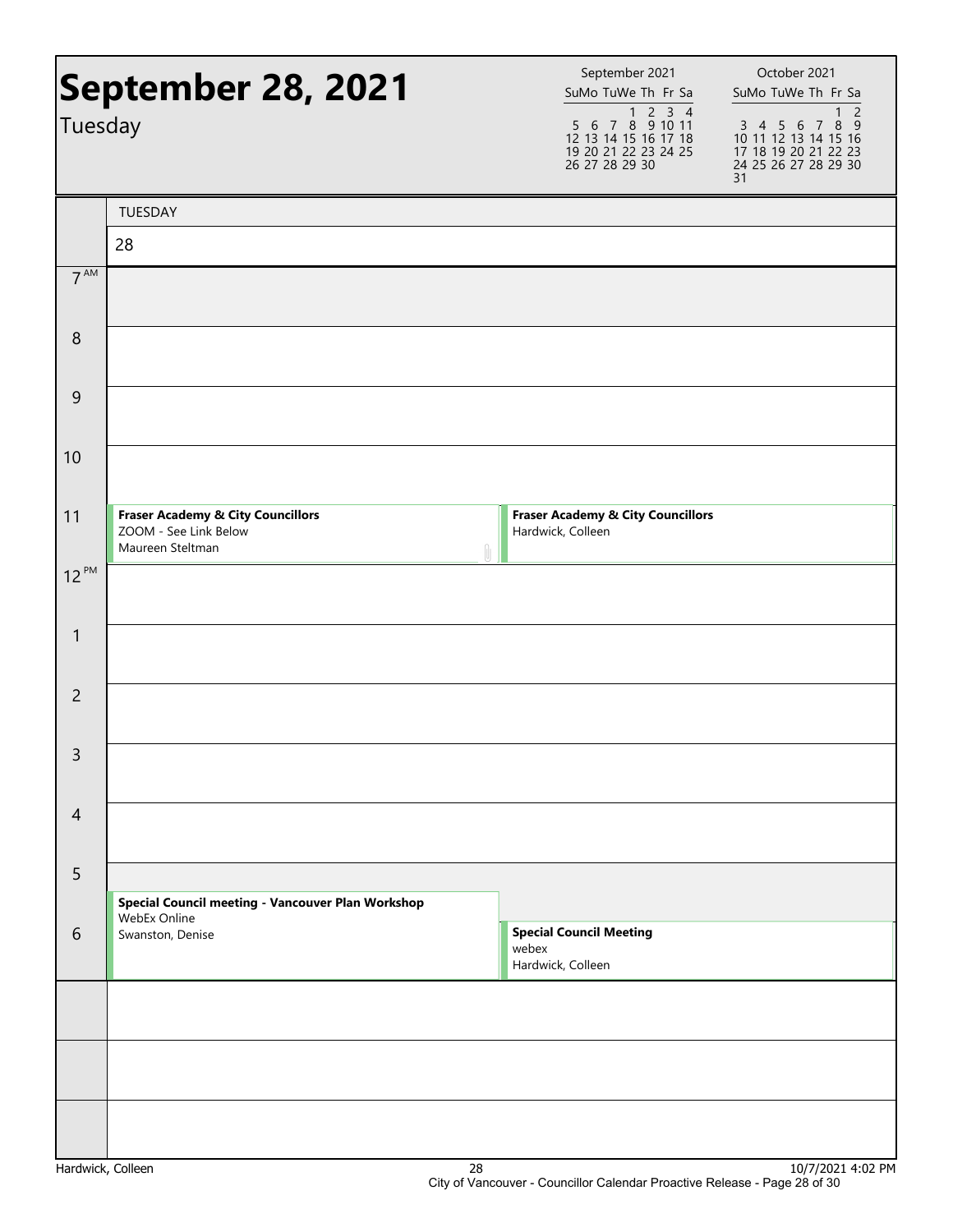|                  | September 29, 2021<br>Wednesday                                                                                       | September 2021<br>SuMo TuWe Th Fr Sa<br>$\begin{array}{@{}c@{\hspace{1em}}c@{\hspace{1em}}c@{\hspace{1em}}c@{\hspace{1em}}c@{\hspace{1em}}c@{\hspace{1em}}c@{\hspace{1em}}c@{\hspace{1em}}c@{\hspace{1em}}c@{\hspace{1em}}c@{\hspace{1em}}c@{\hspace{1em}}c@{\hspace{1em}}c@{\hspace{1em}}c@{\hspace{1em}}c@{\hspace{1em}}c@{\hspace{1em}}c@{\hspace{1em}}c@{\hspace{1em}}c@{\hspace{1em}}c@{\hspace{1em}}c@{\hspace{1em}}c@{\hspace{1em}}c@{\hspace{$<br>12 13 14 15 16 17 18<br>19 20 21 22 23 24 25<br>26 27 28 29 30 | October 2021<br>SuMo TuWe Th Fr Sa<br>$\overline{c}$<br>1<br>3 4 5 6 7 8 9<br>10 11 12 13 14 15 16<br>17 18 19 20 21 22 23<br>24 25 26 27 28 29 30<br>31 |
|------------------|-----------------------------------------------------------------------------------------------------------------------|--------------------------------------------------------------------------------------------------------------------------------------------------------------------------------------------------------------------------------------------------------------------------------------------------------------------------------------------------------------------------------------------------------------------------------------------------------------------------------------------------------------------------|----------------------------------------------------------------------------------------------------------------------------------------------------------|
|                  | WEDNESDAY                                                                                                             |                                                                                                                                                                                                                                                                                                                                                                                                                                                                                                                          |                                                                                                                                                          |
|                  | 29                                                                                                                    |                                                                                                                                                                                                                                                                                                                                                                                                                                                                                                                          |                                                                                                                                                          |
| 7 <sup>AM</sup>  |                                                                                                                       |                                                                                                                                                                                                                                                                                                                                                                                                                                                                                                                          |                                                                                                                                                          |
| $\boldsymbol{8}$ |                                                                                                                       |                                                                                                                                                                                                                                                                                                                                                                                                                                                                                                                          |                                                                                                                                                          |
| $\mathsf 9$      |                                                                                                                       |                                                                                                                                                                                                                                                                                                                                                                                                                                                                                                                          |                                                                                                                                                          |
| 10               |                                                                                                                       |                                                                                                                                                                                                                                                                                                                                                                                                                                                                                                                          |                                                                                                                                                          |
| 11               |                                                                                                                       |                                                                                                                                                                                                                                                                                                                                                                                                                                                                                                                          |                                                                                                                                                          |
| $12^{PM}$        |                                                                                                                       |                                                                                                                                                                                                                                                                                                                                                                                                                                                                                                                          |                                                                                                                                                          |
| $\mathbf{1}$     | Doug Ramsey/Richard Merchant (False Creek South Strata Leaseholders Society)<br>ZOOM - See Below<br>Hardwick, Colleen |                                                                                                                                                                                                                                                                                                                                                                                                                                                                                                                          |                                                                                                                                                          |
| $\overline{2}$   |                                                                                                                       |                                                                                                                                                                                                                                                                                                                                                                                                                                                                                                                          |                                                                                                                                                          |
| $\overline{3}$   |                                                                                                                       |                                                                                                                                                                                                                                                                                                                                                                                                                                                                                                                          |                                                                                                                                                          |
| $\overline{4}$   |                                                                                                                       |                                                                                                                                                                                                                                                                                                                                                                                                                                                                                                                          |                                                                                                                                                          |
| 5                |                                                                                                                       |                                                                                                                                                                                                                                                                                                                                                                                                                                                                                                                          |                                                                                                                                                          |
| $\sqrt{6}$       |                                                                                                                       |                                                                                                                                                                                                                                                                                                                                                                                                                                                                                                                          |                                                                                                                                                          |
|                  |                                                                                                                       |                                                                                                                                                                                                                                                                                                                                                                                                                                                                                                                          |                                                                                                                                                          |
|                  |                                                                                                                       |                                                                                                                                                                                                                                                                                                                                                                                                                                                                                                                          |                                                                                                                                                          |
|                  |                                                                                                                       |                                                                                                                                                                                                                                                                                                                                                                                                                                                                                                                          |                                                                                                                                                          |